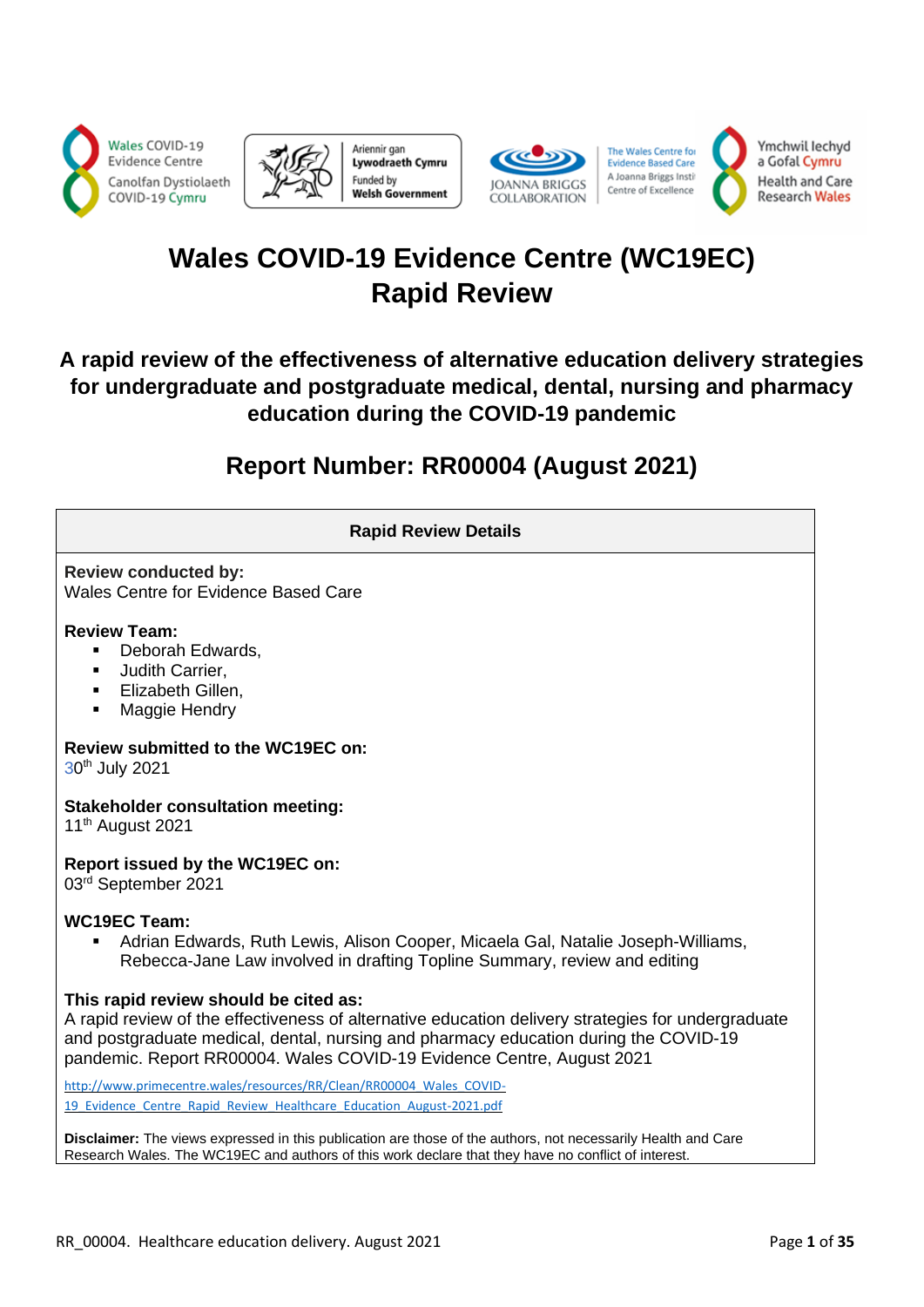# **A rapid review of the effectiveness of alternative education delivery strategies for undergraduate and postgraduate medical, dental, nursing and pharmacy education during the COVID-19 pandemic**

# **Report Number: RR00004 (August 2021)**

# **TOPLINE SUMMARY**

# **What is a Rapid Review?**

Our rapid reviews use a variation of the systematic review approach, abbreviating or omitting some components to generate the evidence to inform stakeholders promptly whilst maintaining attention to bias. They follow the methodological recommendations and minimum standards for conducting and reporting rapid reviews, including a structured protocol, systematic search, screening, data extraction, critical appraisal, and evidence synthesis to answer a specific question and identify key research gaps. They take 1- 2 months, depending on the breadth and complexity of the research topic/ question(s), extent of the evidence base, and type of analysis required for synthesis.

# **Background / Aim of Rapid Review**

Education delivery in higher education institutions was severely affected by the COVID-19 pandemic, especially for healthcare students whose continuing education is imperative to maintain a well-educated healthcare workforce. Emergency remote teaching, without prior contingency planning, was developed and adapted promptly for the circumstances. We investigated the **effectiveness of alternative education delivery strategies during the COVID-19 pandemic** to ensure **medical, dental, nursing and pharmacy students** acquired the relevant knowledge to become effective practitioners, able to translate learning into clinical practice, and how this informs either further planned education delivery or adaptations in emergencies.

# **Key Findings**

### *Extent of the evidence base*

- No relevant existing reviews were identified during preliminary work, so the review focused on **23 primary studies**, all in undergraduate education and none was UK-based.
- These comprise 11 single cohort descriptive studies: 10 comparative descriptive studies of remote versus in-person learning (previous pre-COVID academic year or same academic year, 2019/20); and two RCTs comparing bespoke interactive online platforms with standard video format or textbook-based preparation.
- Studies included medical (12 descriptive studies, 2 RCTs), dental (2 studies), nursing (3 studies) and pharmacy (4 studies) education.
- There was considerable variability between studies in terms of students, type of distance learning and platforms used, and outcome measures applied; most focused on knowledge gained.
- Most studies were low or very low quality with small sample sizes.

### *Recency of the evidence base*

• All studies were published in 2020 – 2021.

### *Evidence of effectiveness*

- Remote teaching was valued, and learning was achieved, but the **comparative effectiveness of virtual versus in-person teaching is less clear**.
- In medicine, self-reported competency and confidence, and demonstrable suturing skills were achieved through participating in remote learning. However, **lower levels of knowledge (including**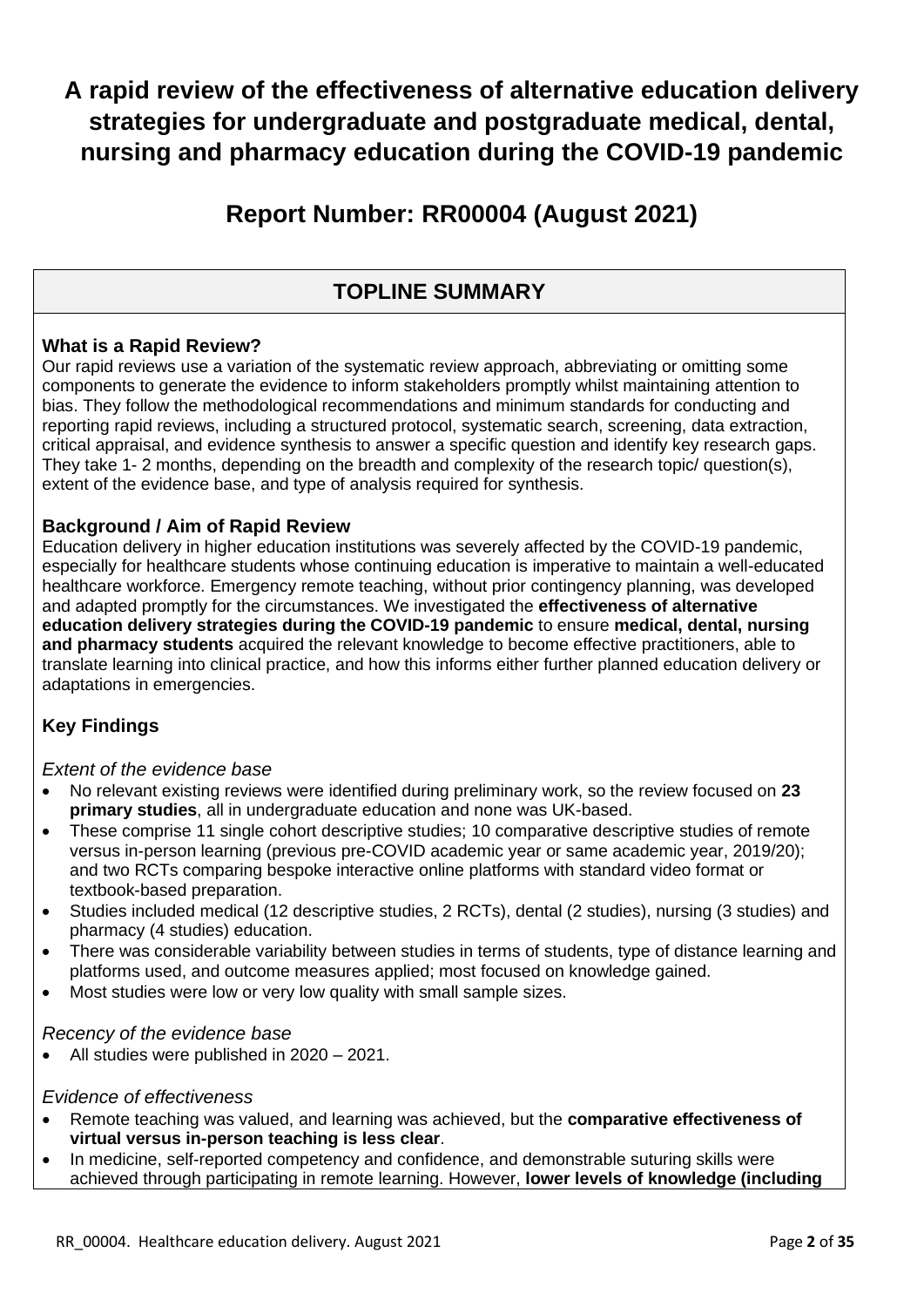**exam results)** were obtained by students who received virtual or blended learning compared to inperson teaching (low - very low confidence).

- Using **bespoke interactive platforms** in undergraduate medical training was superior to standard video (low confidence) or 'textbook' presentations (very low confidence).
- In dentistry, remote learning led to knowledge gained (low confidence), but **self-reported practical and interpersonal skills were lower** with remote rather than in-person learning (very low confidence).
- In nursing, remote learning led to knowledge gained (low confidence). However, **knowledge and self-reported competency levels were similar (**very low confidence**)**, but confidence higher when learning or assessment was conducted virtually (2020) compared to in-person, pre-COVID (2019) (low confidence).
- In pharmacy, **virtual learning was associated with higher skills** (in objective structured clinical examinations) but lower knowledge (exam scores) than in the pre-COVID cohort; self-reported competency and confidence scores were similar between the two groups (very low confidence).

### *The best quality evidence*

• RCT of e-Learning module with interactive content vs standard video-based distance learning of the National Institutes of Health Stroke Scale to 5th year medical students (n=75) (Suppan et al. 2021) showing increased knowledge scores.

### **Policy implications**

- Remote learning is appreciated by students and enables continued teaching and learning in the short-term within the emergency circumstance.
- **Supplementary alternative or in-person practical sessions** may be required post-emergency to address learning needs for some disadvantaged student groups.
- The transition from the **traditional into remote teaching methods seems to affect students' performance at exams**, particularly for practical-based subjects in dentistry and medicine.
- The available evidence is insufficient to demonstrate equivalence **for other healthcare student speciality groups**.
- It is unclear whether planned remote teaching, rather than relying on emergency adaptation, would be more effective.
- **Further research with robust methods** to evaluate alternative education delivery strategies is needed to inform policy decision-making in this area.

# **Strength of Evidence**

Currently, the confidence in the strength of evidence is rated as **"low confidence"**.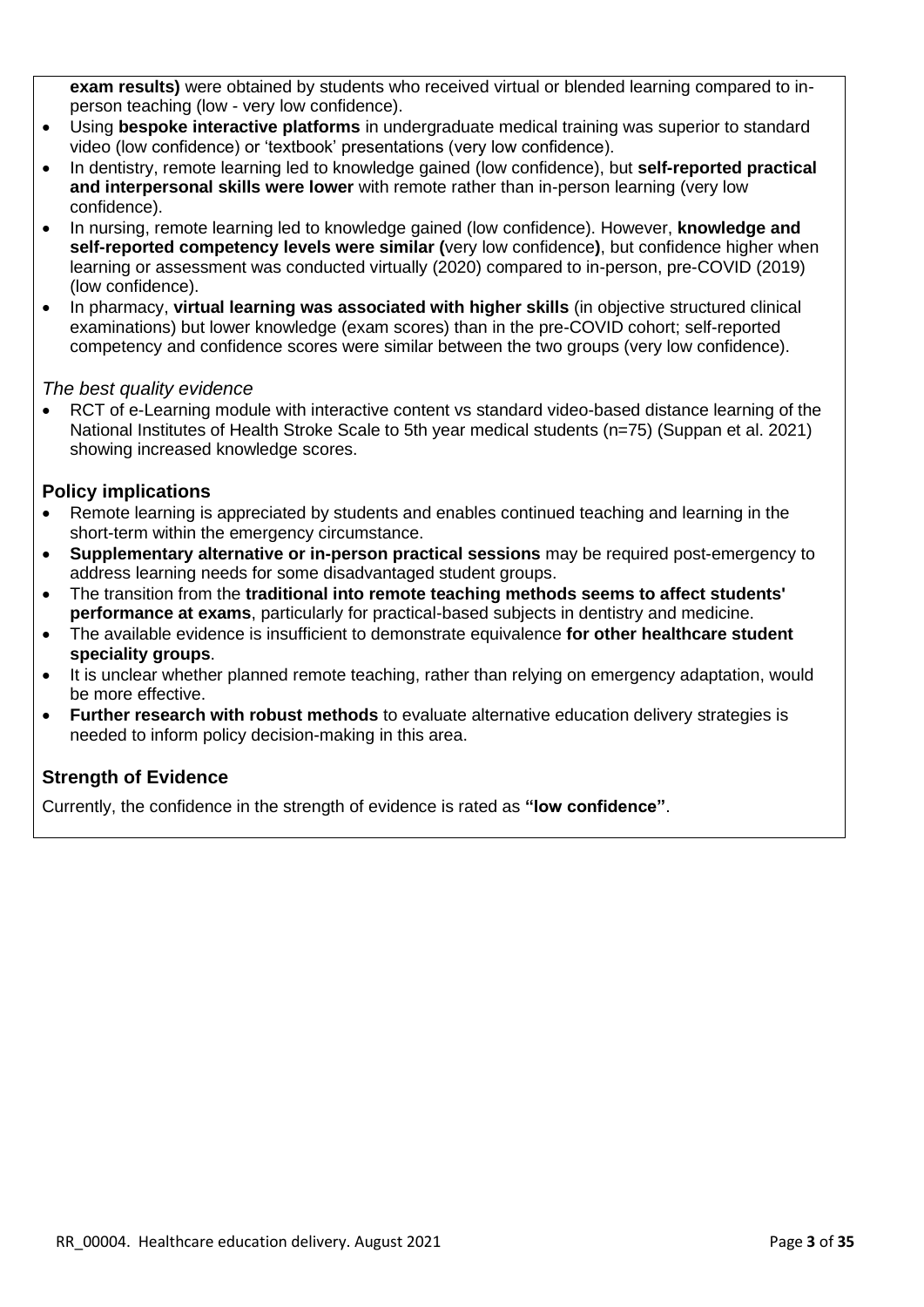# <span id="page-3-0"></span>TABLE OF CONTENTS

| 1. |  |
|----|--|
|    |  |
|    |  |
|    |  |
|    |  |
|    |  |
|    |  |
|    |  |
|    |  |
|    |  |
|    |  |
|    |  |
|    |  |
|    |  |
|    |  |
|    |  |
|    |  |
|    |  |
|    |  |
|    |  |
|    |  |
|    |  |
|    |  |
|    |  |
|    |  |
|    |  |
|    |  |
|    |  |
|    |  |
|    |  |
|    |  |
|    |  |
|    |  |
|    |  |
|    |  |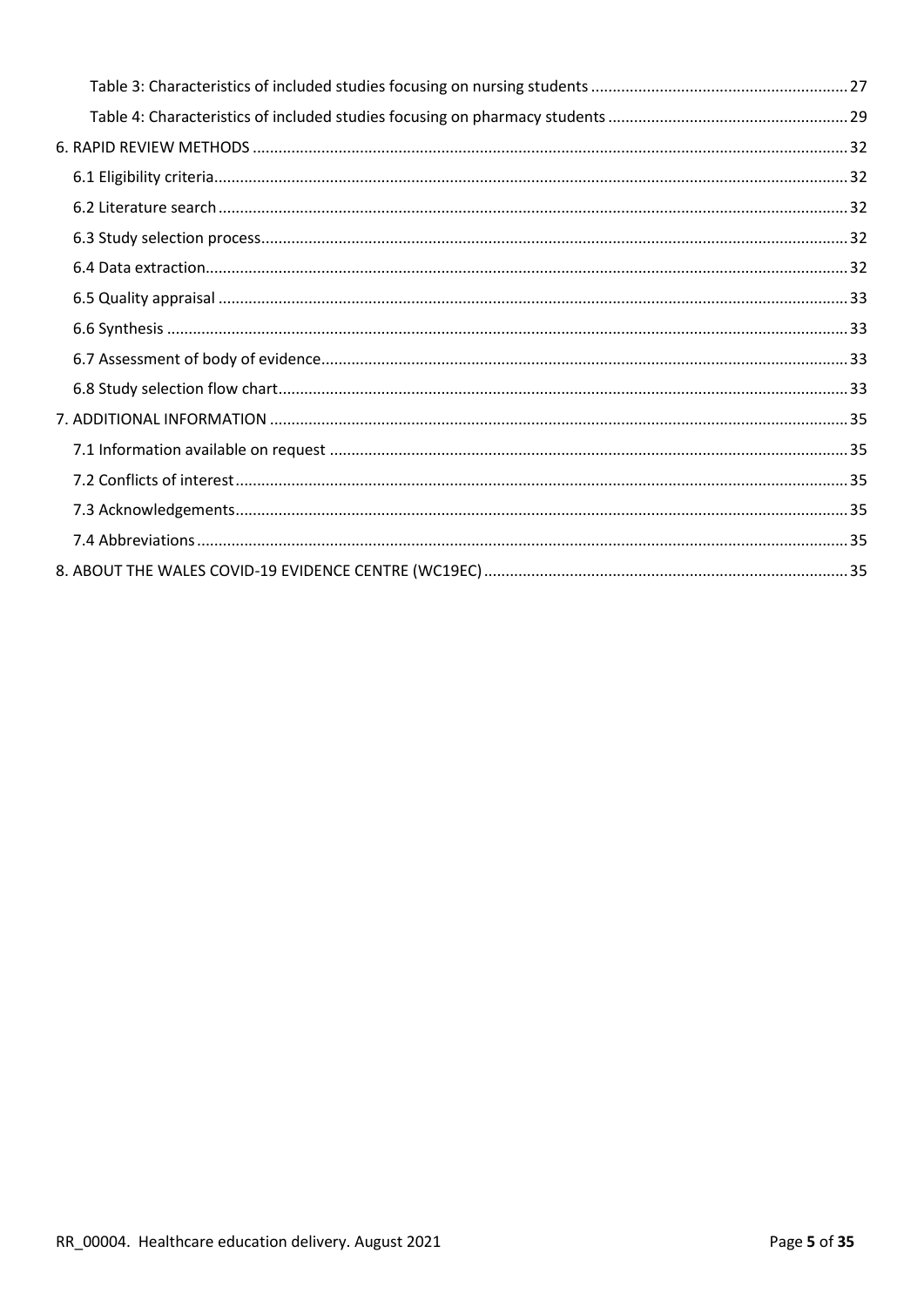# <span id="page-5-0"></span>**1. BACKGROUND**

This Rapid Review was conducted as part of the Wales COVID-19 Evidence Centre Work Programme. The above question was suggested by Professor Steve Riley (Head of School of Medicine, Dean of Medical Education, Cardiff University). Traditional education delivery in higher education institutes has been severely affected by the COVID-19 pandemic. This has been a particular issue for healthcare students whose continuing education is imperative to maintain a well-educated healthcare workforce ready for practice. A transition to emergency remote learning has been implemented worldwide and a wide range of alternative education delivery strategies utilised, ranging from blended programmes, where remote and classroom learning are combined, to fully remote learning. Remote learning programmes vary widely from synchronous 'virtual classroom' approaches (where resources are delivered live, allowing real time questions and discussion, and student participation follows the pattern of a traditional face-to-face course) to asynchronous (i.e., all the resources are available online, allowing students to access pre-recorded lectures whenever they like, and as many times as they like) (TASO, 2021). The aim of such approaches is to enable efficient remote learning, using digital tools to replace the in-person teaching environment and in the context of COVID-19 it is therefore important to be able to determine their effectiveness.

# <span id="page-5-1"></span>**1.1 Purpose of this review**

This Rapid Review investigated the effectiveness of alternative education delivery strategies that have been put into place to ensure healthcare students acquire the relevant knowledge to become effective, theoretically informed practitioners with the ability to translate learning into clinical practice. Prior to preparing this review, a Rapid Evidence Summary, as part of the PHASE I rapid evidence process was initiated (May 2021). Following searches of repositories specific to COVID-19 literature, a number of reviews were identified. One previous systematic review looked at the effectiveness of virtual teaching for medical education and suggested that was effective, but the review was poorly conducted (Wilcha 2020). A further systematic review explored the use of synchronous distance education (videoconference or web conference, online classroom or virtual classroom) compared with traditional education for medical, dental, nurse, pharmacy students and other health science–related students). It was found that there were no significant differences in terms of knowledge or skills, but that satisfaction was rated higher for distance education (He et al. 2021). For nursing students, a scoping review suggested that when delivered purposefully, blended learning (a mix of face-to-face and online study) can positively influence and impact on the achievements of students, especially when utilised to manage and support distance education (Jowsey et al. 2020). It was determined that there were no reviews that specifically explored effectiveness of alternative education delivery strategies for medical, nursing, dental and pharmacy students, or allied health professionals during the COVID-19 pandemic. A further initial scope of the evidence base for these healthcare disciplines identified a large volume of primary research in the area for medical, nursing, dental and pharmacy students but very little for other healthcare disciplines including allied health professionals. This rapid review therefore focused on medical, dental and pharmacy education and a separate summary was produced for each discipline.

# <span id="page-5-2"></span>**1.2 Research Question**

| <b>Review question</b>                                                                                                                                                                        |                                                                           |  |  |  |  |
|-----------------------------------------------------------------------------------------------------------------------------------------------------------------------------------------------|---------------------------------------------------------------------------|--|--|--|--|
| What is the effectiveness of alternative education delivery strategies for undergraduate<br>and postgraduate medical, dental, nursing and pharmacy students during the COVID-<br>19 pandemic? |                                                                           |  |  |  |  |
| <b>Participants</b>                                                                                                                                                                           | Undergraduate students<br>Post-graduate students<br>Medicine<br>Dentistry |  |  |  |  |

Nursing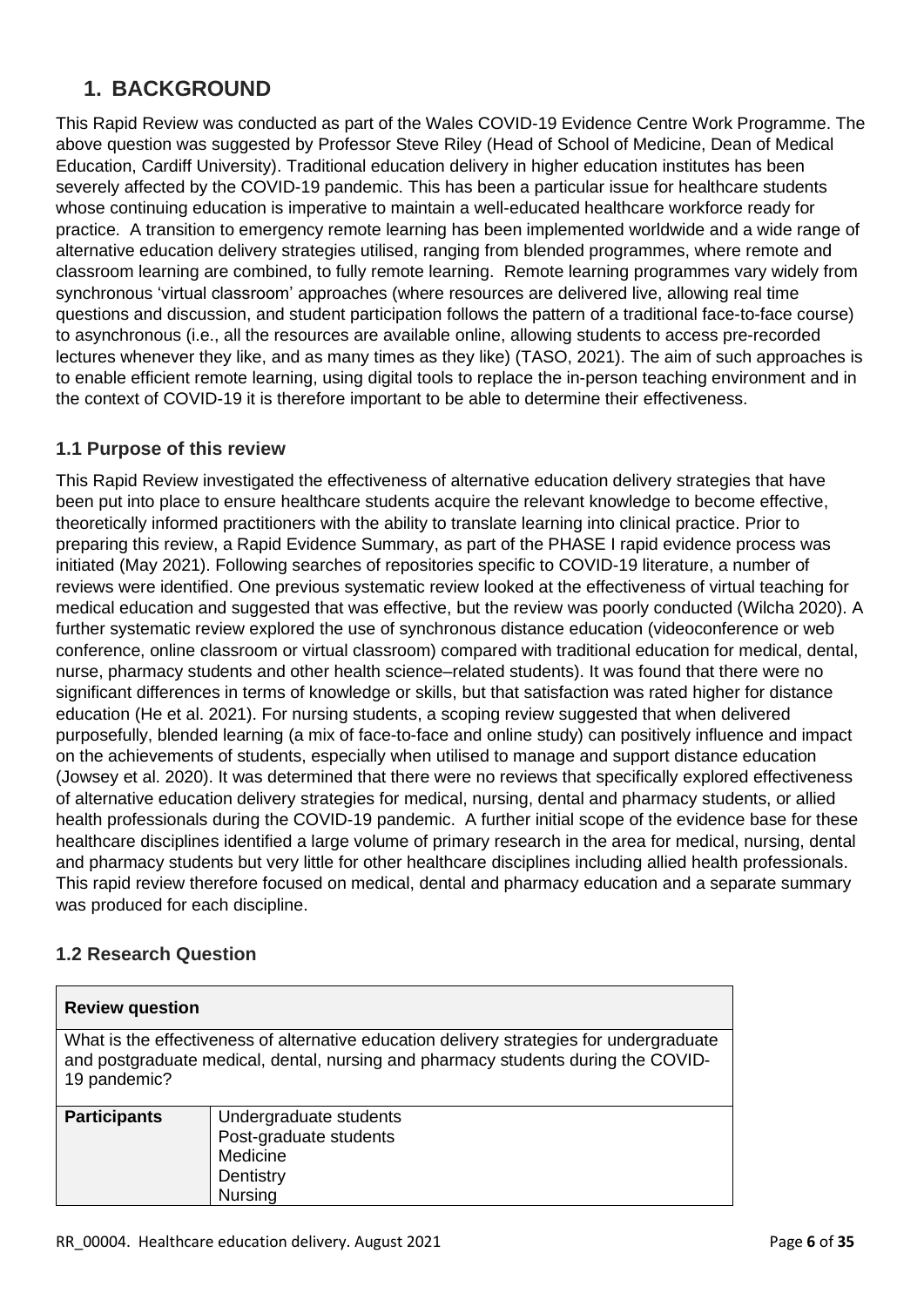|                                   | Pharmacy                                                                              |  |  |  |
|-----------------------------------|---------------------------------------------------------------------------------------|--|--|--|
| Intervention /<br>exposure        | Specific educational delivery (including clinical skills delivery)<br>during COVID-19 |  |  |  |
| Comparison                        | Education delivery (including clinical skills delivery) prior to<br>COVID-19          |  |  |  |
| <b>Outcomes</b>                   | Educational outcomes of knowledge, skills, confidence,<br>competency                  |  |  |  |
| <b>Other Study Considerations</b> |                                                                                       |  |  |  |
| Primary research                  |                                                                                       |  |  |  |
|                                   | Quantitative (experimental and observational)                                         |  |  |  |

# <span id="page-6-0"></span>**2. RESULTS**

Of the 10,978 citations retrieved from our searches, **21 descriptive studies and two RCTs** met our eligibility criteria. These focused on medical students (n=14), dental students (n=2), nursing students (n=3) and pharmacy students (n=4).

# <span id="page-6-1"></span>**2.1 Summary of evidence base for medical students**

Five comparative descriptive studies, seven single cohort descriptive studies and two RCTs provided evidence of the effectiveness of alternative education delivery strategies for undergraduate medical students during the COVID-19 pandemic (see Table 1). The majority (n=7) were conducted in the USA (Martini et al. 2021; Monday et al. 2020; Nathaniel and Black 2021; Pang et al. 2021; Qaranto et al. 2021; Redinger and Greene. 2021; Rosenthal et al. 2021). The remaining studies were conducted in Germany (Darici et al. 2021; Harendza et al. 2020; Schmitz et al. 2021); Japan (Kasai et al. 2021); South Korea (Kim et al. 2020); Switzerland (Suppan et al. 2021) and Greece (Totlis et al. 2021).

These covered a wide range of both university and clinical based modules/ courses and included neurosurgery (Martini et al. 2021), surgical instruments, knot tying and suturing (Qaranto et al. 2021), digital histology (Darici et al. 2021), a residency preparation course (Monday et al. 2020), simulated patient consultations, documentation, and case presentation (Harendza et al. 2020), simulated clinical experience in respiratory unit and general medicine (Kasai et al. 2021), generic medical education (Kim et al. 2020), neuroanatomy (Nathaniel and Black 2021), emergency medicine (Redinger and Greene. 2021; Rosenthal et al. 2021), musculoskeletal system anatomy and neuroanatomy (Totlis et al. 2021), the National Institutes of Health Stroke Scale (Suppan et al. 2021), operative techniques and skills (Schmitz et al. 2021) and informed consent for surgical procedures (Pang et al. 2021).

A large variety of different online platforms were used to deliver synchronous learning; five used the Zoom video conferencing platform (Darici et al. 2021; Kasai et al. 2021; Martini et al. 2021; Qaranto et al. 2021; Harendza et al. 2020), three used the University Supported Management Systems: CANVAS (Monday et al. 2020; Nathaniel and Black 2021) or Meducator (Totlis et al. 2021), one used Microsoft teams (Redinger and Greene . 2021), another Skype for business (Totlis et al. 2021), and three did not specify the type of video communication software used (Kim et al. 2020; Pang et al. 2021; Rosenthal et al. 2021). Other methods included neuroanatomical interactive virtual activities using "Digital Neuroanatomy" software (Nathaniel and Black 2021), Simulated patient encounters employing online MedEd Case X videos (Redinger and Greene 2021), and structural specimens replaced by photographs (Totlis et al. 2021). Five studies also incorporated asynchronous elements using pre-recorded lectures (Kim et al. 2020; Totlis et al. 2021; Pang et al. 2021) or readily available podcasts (Redinger and Greene 2021; Rosenthal et al. 2021). For one further study the course content (8 topics) was organised by 12 rising fourth-year medical students under supervision (Redinger and Greene 2021). The two RCTs used bespoke interactive online platforms (Schmitz et al. 2021; Suppan et al. 2021) and compared the outcomes to those students learning the same topic via a standard video format (Schmitz et al. 2021) or textbook based preparation (Suppan et al. 2021). Two studies were RCTs (Schmitz et al. 2021; Suppan et al. 2021), six were pre-test / post-test designs (Kasai et al. 2021; Martini et al 2021; Monday et al. 2020; Pang et al. 2021; Qaranto et al. 2021; Rosenthal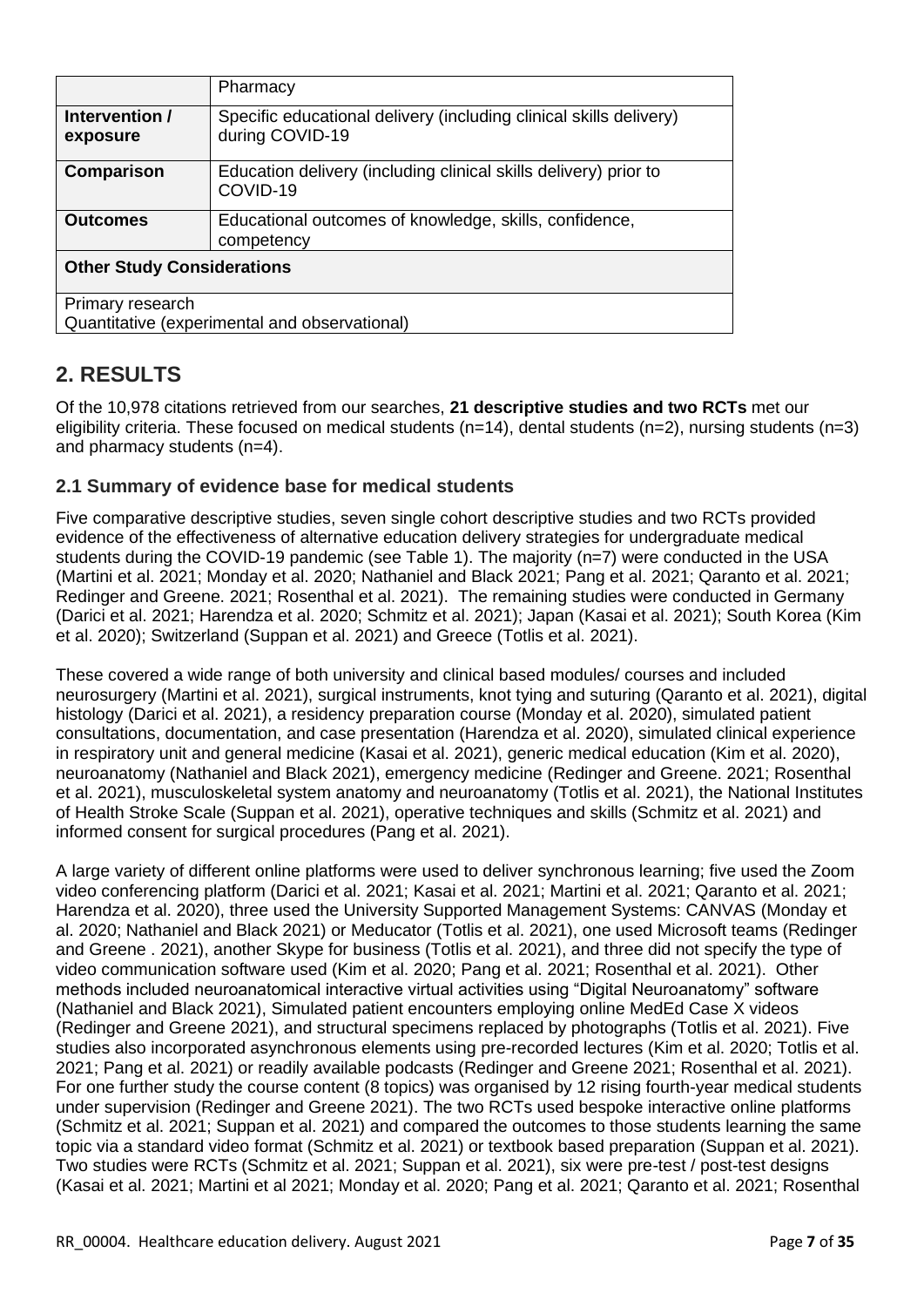et al. 2021) and six were post-test only designs (Darici et al. 2021; Harendza et al. 2020; Kim et al. 2020; Nathaniel and Black 2021;. 2021; Totlis et al. 2021).

Seven studies were conducted with final year (Clerkship / Interns) students (Harendza et al. 2020, Kasai et al. 2021; Monday et al 2020; Qaranto et al. 2021; Redinger and Greene 2021; Rosenthal et al. 2021; Suppan et al. 2021). Two were conducted with first years (Totlis et al. 2021; Nathaniel and Black 2021), one with second and third years (Darici et al. 2021), one with third years (Pang et al. 2021), one across all years (Martini et al 2021) and a further two did not specify the year of study (Kim et al. 2020; Schmitz et al. 2021). Outcomes explored were confidence (n= 5) (Harendza et al. 2020; Martini et al 2021; Monday et al. 2020; Rosenthal et al. 2021; Qaranto et al. 2021), competency (n=2) (Kasai et al. 2021; Pang et al. 2021) and knowledge (n=6) (Darici et al. 2021; Kim et al. 2020; Nathaniel and Black 2021; Redinger and Greene 2021; Suppan et al. 2021; Totlis et al. 2021).

### <span id="page-7-0"></span>2.1.1 Competency

Self-reported competency was assessed using pre-test / post-test Likert scales (Kasai et al. 2021; Pang et al. 2021). Items assessed were four domains around obtaining informed consent and the ability to apply recommended quality frameworks (Pang et al. 2021), or across nine domains relevant to clinical practice in respiratory and general medicine (medical interviewing, physical examination, humanistic qualities/professionalism, clinical judgment, counselling, organization or efficiency, overall clinical competence, writing daily medical records, writing medical summaries) (Kasai et al. 2021). Over the course of the learning in both studies the self-assessed evaluation scores indicated significant improvements in competency (p<0.001) in all domains.

#### <span id="page-7-1"></span>2.1.2 Confidence

Self-reported confidence was assessed using Likert scales (Harendza et al. 2020; Martini et al. 2021; Monday et al. 2020; Rosenthal et al. 2021) in relation to emergency medicine (Rosenthal et al. 2021), patient history taking, management phase time and case presentations (Harendza et al. 2020), core concepts across various neurosurgical subdisciplines (Martini et al. 2021), or the American Academy of Medical Colleges core competencies (Monday et al. 2020). One further study used a baseline and follow-up questionnaire to assess students' confidence in their knot tying and suturing techniques, but the question format was not reported (Quaranto et al. 2021).

For the comparative descriptive study there were no significant differences in self-assessed levels of confidence when learning was conducted virtually (2020) compared to in-person pre COVID (2019) (Harendza et al. 2020). All of the single cohort studies used pre-test/post-test design and reported significant increases in confidence across all learning objectives over the course of the learning: knot-tying (p=0.028) and suturing (p<0.002) (Quaranto et al. 2021), eight topics related to emergency medicine (p<0.05) (Rosenthal et al. 2021), eight core concepts of neurosurgery (p<0.001) (Martini et al. 2021) and thirteen core competencies of the American Academy of medical Colleges (p<0.001) (Monday et al. 2020).

#### <span id="page-7-2"></span>2.1.3 Knowledge

Knowledge was assessed though end of course/module examinations (Darici et al. 2021; Kim et al. 2020; Monday et al. 2020; Nathaniel and Black 2021; Totlis et al. 2021; Redinger and Greene 2021; Schmitz et al. 2021) or quizzes (Suppan et al. 2021), covering anatomy, biochemistry, histology, gastrointestinal system, respiratory system and the circulatory system (Kim et al. 2020), digital histology (Darici et al. 2021), musculoskeletal system anatomy and neuroanatomy (Totlis et al. 2021), neuroanatomy (Nathaniel and Black 2021) or the American Academy of Medical Colleges core competencies (Monday et al. 2020).

The two RCTs compared bespoke interactive platforms with standard video format as the control (Suppan et al. 2021) or textbook based preparation (Schmitz et al. 2021). They found significant differences in mean quiz scores (p<0.001) (Suppan et al. 2021) and percentage of correct and incorrect choices (p=0.0001 and p=0.04 respectively) (Schmitz et al. 2021), all in favour of the bespoke platform interventions. The four comparative descriptive studies reported mixed results. Nathaniel and Black, 2021 reported that in-person neuroscience laboratory activities (conduced pre-COVID) which involved the dissection of the brain during wet neuroanatomy laboratory activities and small group discussion of clinical cases were associated with a better performance when compared with the adaptive blended learning of all the materials used during COVID (p=0.009). Redinger and Greene 2021 found that there were no significant differences in students' knowledge at the course conclusion between those participating in a virtual clerkship in emergency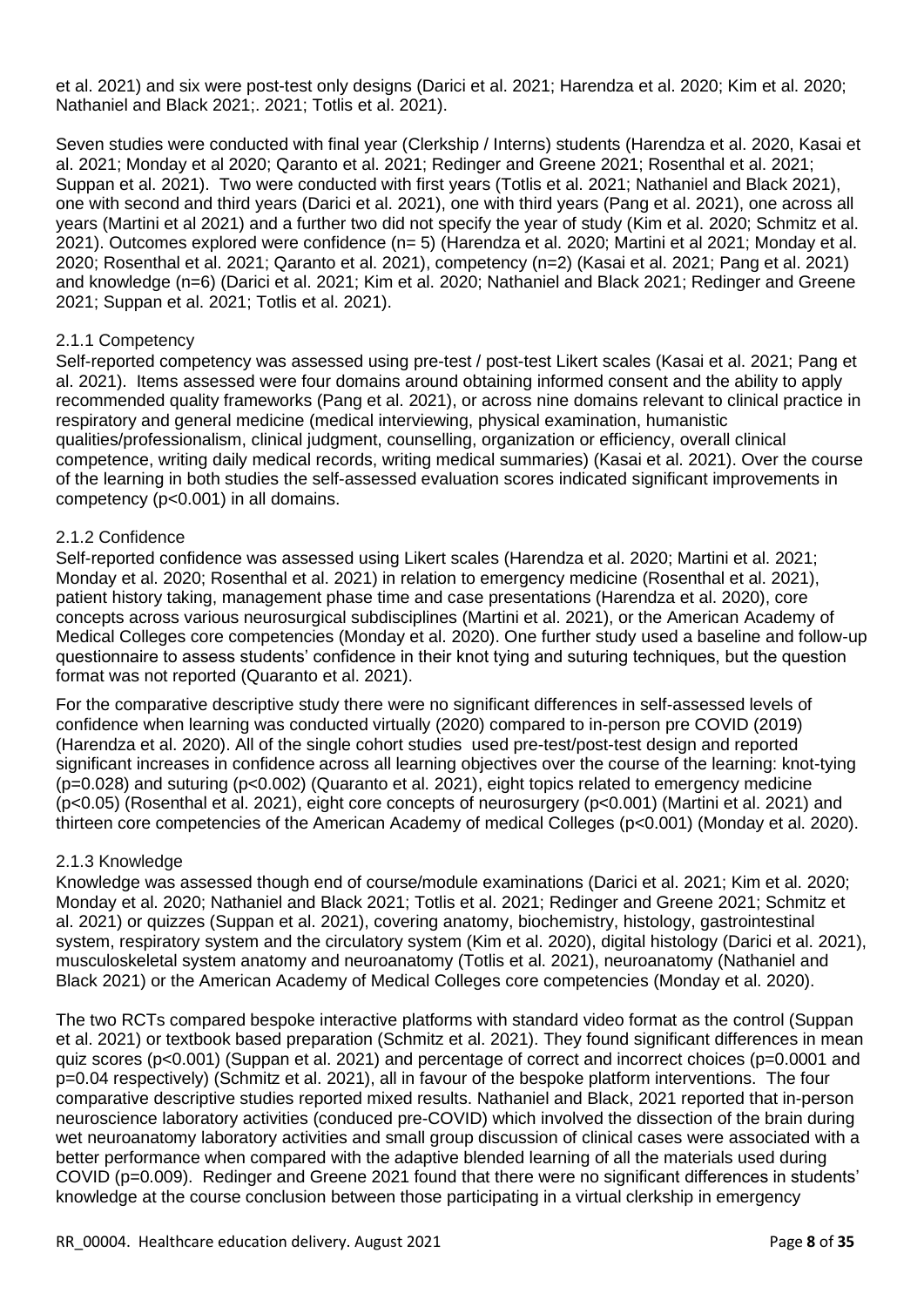medicine compared to those who had completed a traditional rotation in the specialty. Kim et al. 2020 found significantly decreased scores were observed for anatomy, biochemistry and the respiratory system when learning was conducted virtually (2020) compared to in-person pre COVID (2019), but that knowledges scores for the other domains were similar (p>0.05). Totlis et al. 2021 reported that students who had experienced a mixture of asynchronous and synchronous learning in musculoskeletal system anatomy and neuroanatomy in 2020, performed significantly worse in musculoskeletal anatomy (p<0.001) and neuroanatomy (p<0.001) compared to the in-person pre-COVID cohort. Both single cohort descriptive studies reported that knowledge had improved over the course of the learning. Darici et al. 2021 reported that 75% of second years and between 74%# and 75% of third years (repeating and without repeating respectively) had passed the final multiple choice exam after undertaking an online digital histology course undertaken an online digital histology course. Monday et al. 2020 reported that there was a significant increase in self-assessed knowledge (p<0.001) over the course of the learning and all students passed the post-test assessment, with 94% achieving a score of 70% or higher.

### 2.1.4 Skills

Knot tying and suturing techniques were assessed in one study (Quaranto et al. 2021). All students successfully visually demonstrated successful two-handed knot and simple suture techniques skills via Zoom.

### <span id="page-8-0"></span>2.1.5 Bottom line results for medical students

This section summarised evidence from five comparative descriptive studies, seven single cohort descriptive studies and two RCTs from across six countries. Low to very low quality evidence from single cohort descriptive studies showed that levels of competency, confidence and skills were found to have improved across the course of learning. Very low quality evidence from one comparative descriptive study suggested that levels of confidence were the same when learning was conducted virtually (2020) compared to in-person pre COVID (2019). Low to very low quality evidence from the RCTs showed that knowledge was greater when learning was conducted using bespoke interactive platforms as compared with a standard video format or textbook based preparation during the COVID pandemic. Low to very low quality evidence from the comparative descriptive studies showed mixed results for knowledge assessed and compared between cohorts at the end of virtual learning (2020) and in-person learning (2019). Three of the studies reported lower levels of knowledge for students in the virtual cohort and one reported found no difference. Low quality evidence from single cohort descriptive studies suggested that knowledge had improved over the course of the learning.

### <span id="page-8-1"></span>**2.2 Summary of the evidence base for dental students**

One single cohort descriptive study and one comparative descriptive study provided evidence of the effectiveness of alternative education delivery strategies for undergraduate dental students studying specific modules or courses in conservative dentistry with endodontics (Nijakowski et al. 2021) or operative dentistry (Kanzow et al. 2021) during the COVID-19 pandemic (see Table 2). These were both post-test descriptive studies conducted in Poland (Nijakowski et al. 2021) and Germany (Kanzow et al. 2021) In one study the teaching consisted of asynchronous online screencasts (screen-captured PowerPoint presentations with narrated audio), using Stud-IP, a source learning management system, and discussions via synchronous video meetings using the Zoom video videoconferencing platform (Kanzow et al. 2021). The other study used a blended learning approach using the Blackboard Collaborate platform (Nijakowski et al. 2021). The outcomes of interest that were explored across both studies was knowledge and skills .

### <span id="page-8-2"></span>2.2.1 Knowledge and skills

One study assessed knowledge in operative dentistry via examination (Kanzow et al. 2021) and the other study explored self-reported theoretical knowledge, practical skills, and interpersonal skills in conservative dentistry with endodontics using a Likert scale (Nijakowski et al. 2021). There were significant increases in self-assessment scores for theoretical knowledge, practical skills, and interpersonal skills between third and fourth years. However, when in-person learning was compared to virtual learning for third year students, those who had experienced virtual learning reported significantly lower practical skills (Kanzow et al. 2021).

### <span id="page-8-3"></span>2.2.2 Bottom line results for dental students

This section summarised evidence from single cohort descriptive study and one comparative descriptive from Poland and Germany regarding a blended learning approach in conservative dentistry with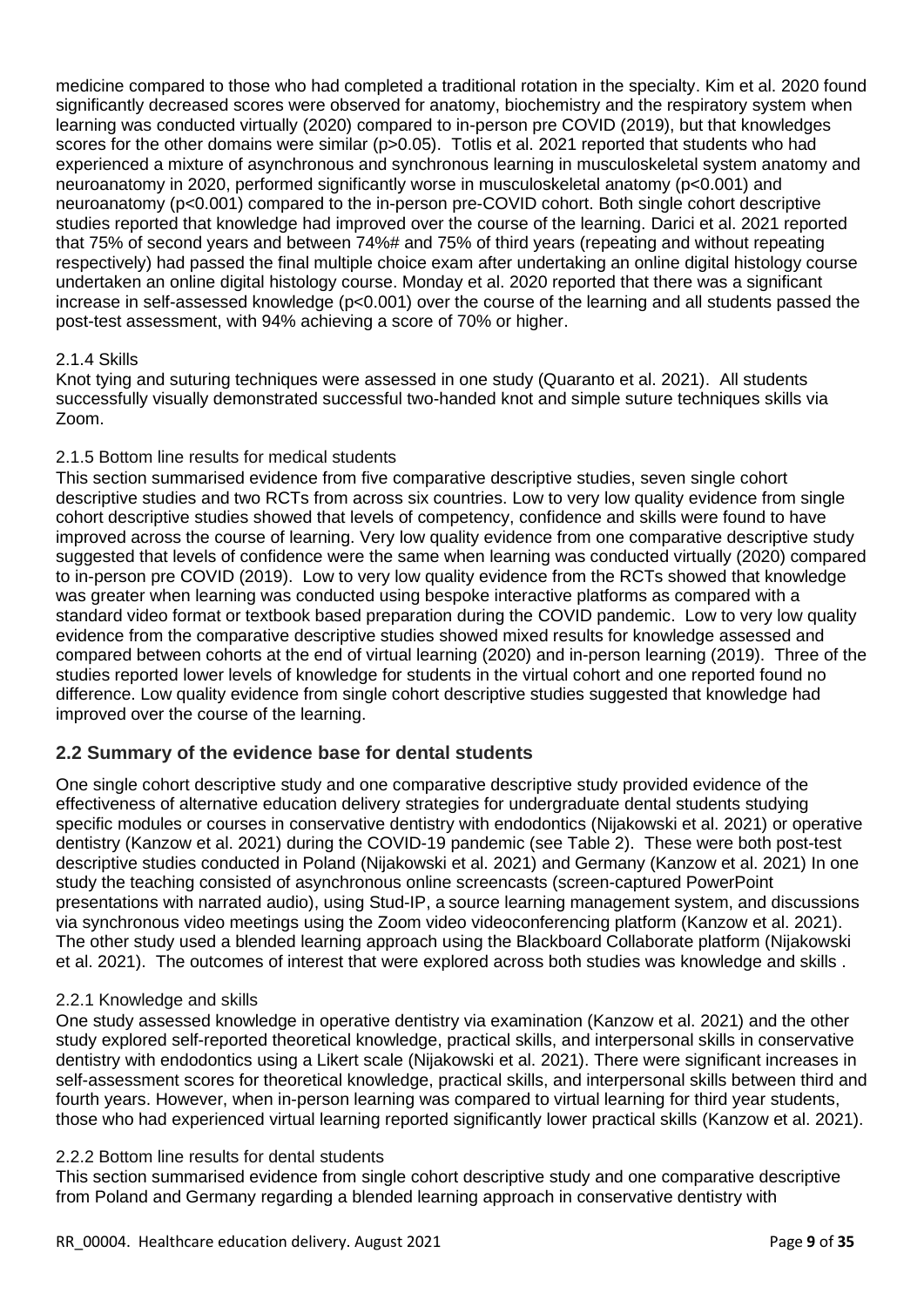endodontics using the Blackboard Collaborate and asynchronous learning with synchronous video meetings. Low quality evidence from the single cohort study demonstrated that these approaches could improve knowledge in conservative dentistry with endodontics or operative dentistry and improve skills in operative dentistry as assessed at the end of the learning only. However, very low quality evidence from the comparative descriptive study suggests lower levels of knowledge for the subtopic of periodontology and lower levels of practical skills for  $3^{rd}$  year dental students when learning was conducted virtually compared to in-person.

# <span id="page-9-0"></span>**2.3 Summary of evidence base for nursing students**

Two comparative descriptive studies and one single cohort descriptive study (see Table 3) provided evidence for the effectiveness of alternative educational delivery strategies for nursing students studying a specific module in human genomics (Kawasaki et al. 2021), simulation in paediatric clinical practice (Weston and Zauche 2020) and for the delivery of remote OSCEs for COPD patients (Arrogante et al. 2021) during the COVID-19 pandemic. These were conducted in Spain (Arrogante et al. 2021), Japan (Kawasaki et al. 2021) and USA (Weston and Zauche 2020). All three studies compared a group of students receiving a remotely delivered educational package with a group receiving standard, in-person education. In two studies the comparison group were students from the previous, pre-COVID academic year, however, Weston and Zauche studied a cohort of students from the same academic year, 2019-2020, where half had received the standard educational package before the alternative version was introduced. Only one study used a pre-test / post-test design and thus compared results within as well as between groups (Kawasaki et al. 2021). In this study, the conventional course was transferred to remote synchronous learning (narrative over PowerPoint) and uploading handouts and worksheets with no changes to content (Kawasaki et al. 2021). Arrogante et al. used the virtual classroom platform Blackboard Collaborate to conduct OSCEs comprising eight simulated clinical scenarios with standardised patients. Weston and Zauche substituted virtual simulation using the i-Human platform to replace in-person clinical practice and simulation laboratory learning. Outcomes explored were competency (n=2) (Arrogante et al. 2021, Kawasaki et al. 2021), confidence (n=1) (Kawasaki et al. 2021), and knowledge (n=2) (Kawasaki et al. 2021; Weston and Zauche 2020).

### <span id="page-9-1"></span>2.3.1 Competency

Two comparative descriptive studies assessed self-reported competency using a Likert scale (Kawasaki et al. 2021) or a checklist (Arrogante et al. 2021), to evaluate participants' ability to apply four elements of human genomics knowledge in different clinical scenarios (Kawasaki et al. 2021) or for nursing competencies applied to the OSCE for patients with COPD (Arrogante et al. 2021). Kawasaki et al. reported that students in both groups (virtual and in-person learning) achieved a statistically significant increase in mean scores for all four competencies (p<0.001), but between groups there was only one statistically significant finding; the mean score for competency relating to explaining human diversity using genomic information was significantly higher (p=0.003) when learning was conducted virtually (2020) compared to in-person pre COVID (2019). There were no significant differences in levels of competency when undertaking OSCEs virtually (2020) or in-person pre COVID (2019) (Arrogante et al. 2021).

### <span id="page-9-2"></span>2.3.2 Confidence

Self-reported confidence was assessed in one study using a Likert scale, based on a single question in the course evaluation questionnaire, 'I gained confidence in human genetic health counselling' (Kawasaki et al. 2021). The mean score was significantly higher (p=0.009) when learning was conducted virtually (2020) compared to in-person pre COVID (2019).

### <span id="page-9-3"></span>2.3.3 Knowledge

Knowledge was assessed in two studies using end of course assessments/examinations (Kawasaki et al. 2021; Weston and Zauche 2020). Kawasaki et al. reported a significant increase in mean knowledge at the end of the course regardless of whether the learning had taken place virtually (2020) or in-person pre COVID (2019) and when cohorts were compared levels of knowledge post-test were similar. There were no significant differences in the Assessment Technologies Institute examination in the nursing care of children between students who had paediatric clinical practice in person and students who completed their paediatric clinical practicum hours using the virtual simulation, i-Human (p>0.05) (Weston and Zauche, 2020).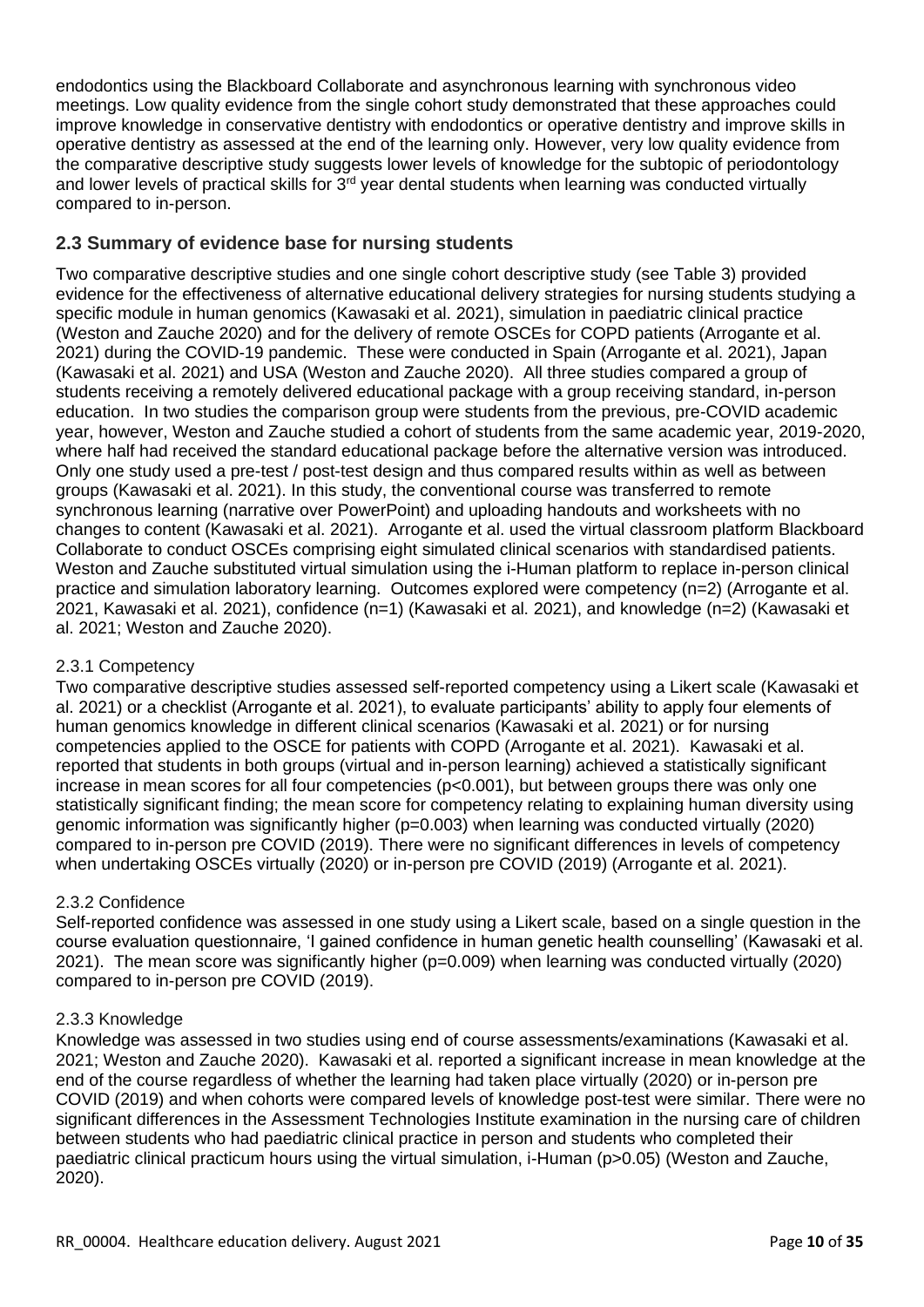### <span id="page-10-0"></span>2.3.4 Bottom line results for nursing students

This section summarised evidence from two comparative descriptive studies and one single cohort studies from three countries. Low to very low evidence suggests that levels of competency were the same when learning or assessment was conducted virtually (2020) compared to in-person pre COVID (2019). Low quality evidence suggests that levels of confidence were higher when learning or assessment was conducted virtually (2020) compared to in-person pre COVID (2019). Low quality evidence indicates that knowledge improves regardless of whether the learning has been conducted virtually (2020) or in-person pre COVID (2019).

### <span id="page-10-1"></span>**2.4 Summary of the evidence base for pharmacy students**

Two comparative descriptive studies and two single cohort studies (see Table 4), all conducted in the USA, provided evidence for the effectiveness of alternative education delivery strategies for undergraduate pharmacy students studying specific modules or courses in integrated patient care (Phillips et al. 2021), hypertension/drug information (Cowart and Updike 2020), advanced pharmacy experience (Singh et al. 2020) and delivery of remote OSCEs for patient counselling and taking a medical history (Scoular et al. 2021) during the COVID-19 pandemic. Two studies used a pre-test/post-test design (Cowart and Updike 2020; Singh et al. 2020), the remaining two reported a post-test only study design, with a comparison between the study population and an earlier (pre-COVID) cohort of students (Phillips et al. 2021; Scoular et al. 2021).

In one study the teaching comprised an element of remote synchronous learning (Singh et al. 2020), three studies used the Zoom video videoconferencing platform (Phillips et al. 2000; Scoular et al. 2021; Singh et al. 2020), two studies used the University platform Blackboard Collaborate (Cowart and Updike, 2021) and one study also used the University Supported Management System: CANVAS (Singh et al. 2020). The outcomes of interest that were explored were competency (n=2) (Cowart and Updike 2020; Phillips et al. 2000), confidence (n=2)(Cowart and Updike 2020; Singh et al. 2020), knowledge (n=2) (Phillips et al. 2000; Singh et al. 2020), skills (n=2) (Scoular et al. 2021; Singh et al. 2020).

### <span id="page-10-2"></span>2.4.1 Competency

Self-reported competency was assessed using Likert scales (Cowart and Updike 2020; Phillips et al. 2020), relating to blood pressure techniques, application of drug information and communication skills (Cowart and Updike 2020) and application of drug therapy guidelines, clinical reasoning and patient care skills (Phillips et al. 2020). Cowart and Updike in the single cohort descriptive study reported a significant improvement in competency for communication skills (p=0.007) but no significant change in competency for blood pressure techniques (p>0.05) or application of drug information (p>0.05) over the course of the learning. Philips et al. found no significant differences in levels of self-reported competency between the current virtual (2020) and retrospective in-person pre COVID (2019) cohorts in the comparative descriptive study.

### <span id="page-10-3"></span>2.4.2 Confidence

Self-reported confidence was assessed using Likert scales (Cowart and Updike 2020; Phillips et al. 2020) or a purposefully designed scale (Singh et al. 2020), relating to blood pressure techniques, application of drug information and communication skills (Cowart and Updike 2020); the application of drug therapy guidelines, clinical reasoning and patient care skills (Phillips et al. 2020) or in relation to eight specific learning outcomes (Singh et al 2020). Over the course of the learning in a single cohort study, Cowart and Updike reported a statistically significant improvement in confidence across all three domains (p=0.002) for application of drug information; p<0.001 for to blood pressure techniques and communication skills). Singh et al. found the mean difference in the students' response showed a greater than average 10-point improvement in their ability to demonstrate learning outcomes, although no statistical analysis was conducted to confirm this. However, Phillips et al. found no significant difference in the level of student confidence in skill development and performance between the current virtual (2020) and retrospective inperson pre COVID (2019) cohorts (p>0.05) in the comparative cohort study.

### <span id="page-10-4"></span>2.4.3 Knowledge

Knowledge was assessed by quizzes and examinations (Phillips et al. 2020) or across multiple activities including quizzes, presentations, journal clubs and an examination (Singh et al 2020). More specifically, knowledge was explored in relation to drug therapy (Phillips et al. 2020) or in relation to eight specific learning outcomes (Singh et al 2020). Phillips et al. found that there was a mixed effect on the development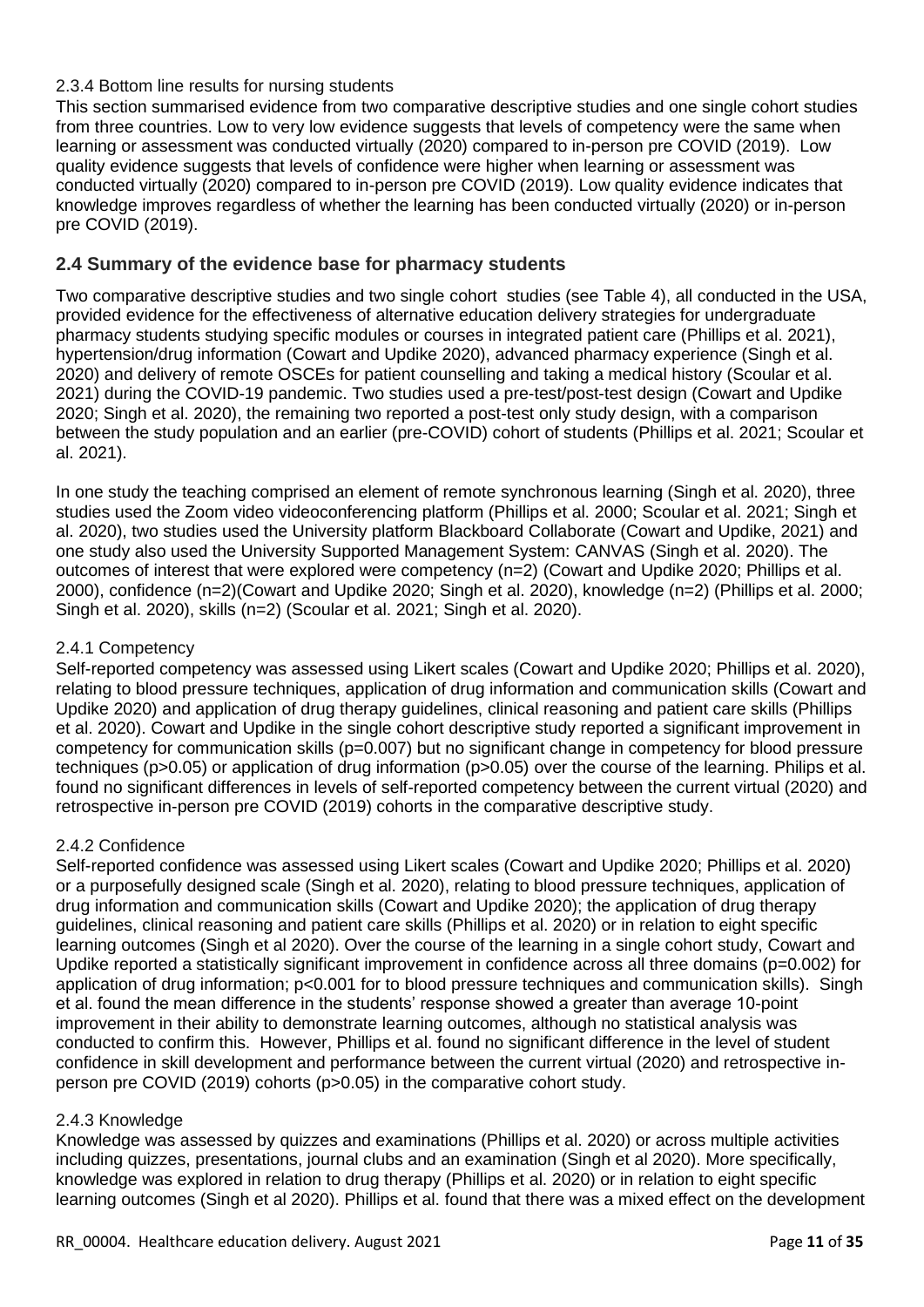of knowledge and that the improvements made during the initial period of online learning decreased when higher levels of skills or knowledge were assessed at the end of the course. They also found that students in the current virtual cohort (2020) scored significantly lower compared to the retrospective, in-person, pre-COVID (2019) cohort (p>0.05). In a single cohort study, Singh et al. reported that the mean scores for knowledge and skills combined across the eight student learning outcomes examined ranged from 75.51% to 80.42%. There was a target minimum average of 80%, which was only achieved in two of the student learning outcomes.

#### <span id="page-11-0"></span>2.4.4 Skills

One comparative descriptive study assessed skills via remotely-delivered OSCEs (specifically: empathy, trust, professionalism, and general verbal and non-verbal communication skills and patient centred communication (Scoular et al. 2021). Student scores were significantly higher for the patient-centred communication OSCE across all domains (p<0.005). For the cumulative OSCE, student scores were significantly higher in the 2020 cohort for the global feedback variable of establishing trust but students performed similarly between virtual (2020) and in-person pre COVID OSCE (2019) on all other variables.

#### <span id="page-11-1"></span>2.4.5 Bottom line results for pharmacy students

This section summarised evidence from two comparative descriptive studies and two single cohort studies in four countries. Very low quality evidence suggests competency outcomes improved across the course of learning and were similar when learning was conducted virtually (2020) compared to in-person pre COVID (2019). Very low quality evidence also found that confidence improved across the course of learning and levels of confidence were the same when learning was conducted virtually (2020) compared to in-person pre COVID (2019). However, very low quality evidence suggested that lower levels of knowledge when learning was conducted virtually compared to in-person pre COVID. Additionally, very low quality evidence suggests that, overall, students performed similarly between in-person (2019) and online (2020) OSCEs although for some skills performance was higher when student undertook these virtually.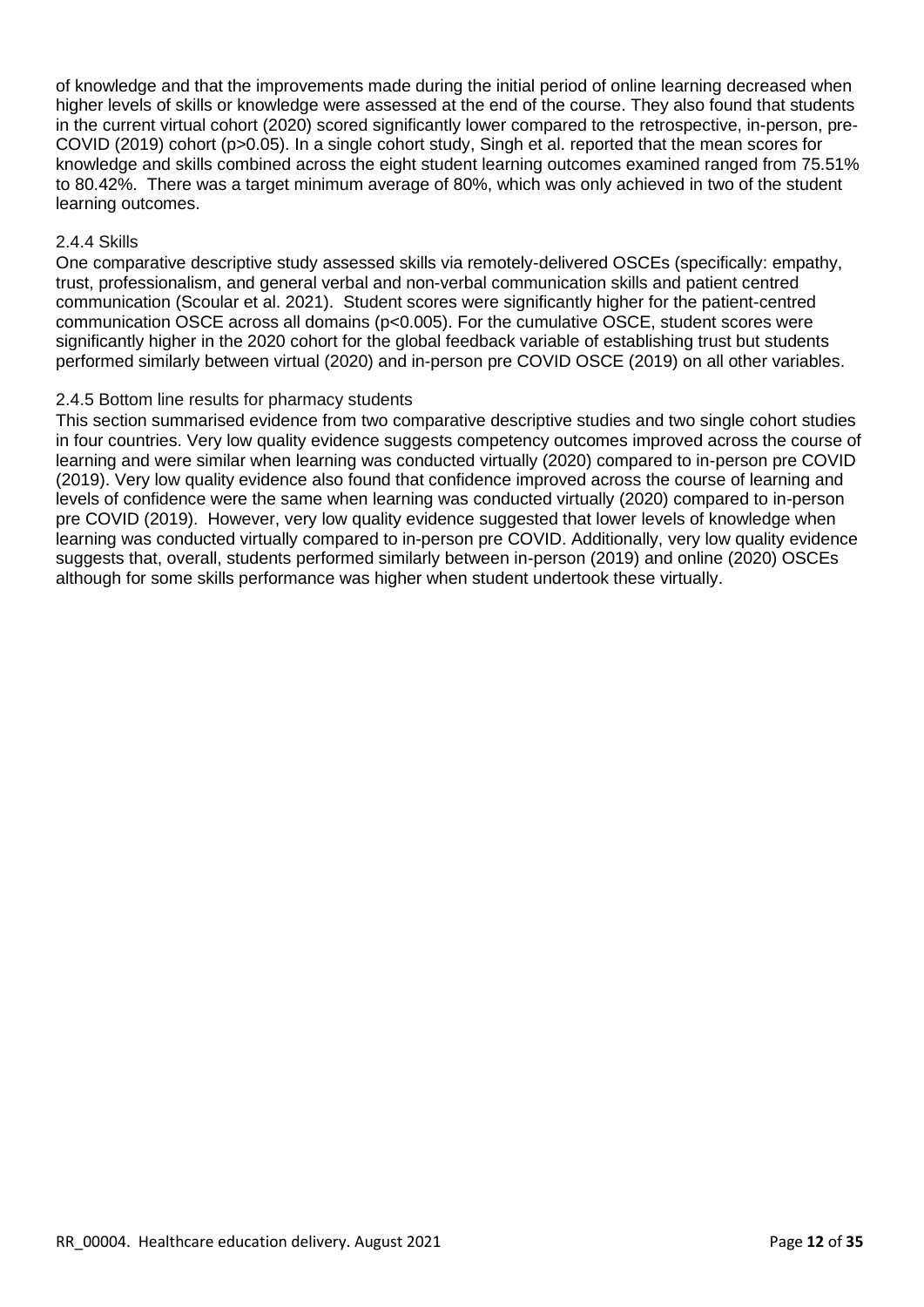# **2.5 Summary table**

<span id="page-12-0"></span>

|               | <b>Medicine</b>                                                                                                                                       | Overall<br>confidence<br>in the | <b>Dental</b>                                                       | Overall<br>confidence<br>in the | <b>Nursing</b>                                                                                                   | Overall<br>certainty<br>in the | Pharmacy                                                                                          | <b>Overall</b><br>confidence<br>in the |
|---------------|-------------------------------------------------------------------------------------------------------------------------------------------------------|---------------------------------|---------------------------------------------------------------------|---------------------------------|------------------------------------------------------------------------------------------------------------------|--------------------------------|---------------------------------------------------------------------------------------------------|----------------------------------------|
|               |                                                                                                                                                       | evidence                        |                                                                     | evidence                        |                                                                                                                  | evidence                       |                                                                                                   | evidence                               |
|               | <b>Comparative descriptive study designs</b>                                                                                                          |                                 |                                                                     |                                 |                                                                                                                  |                                |                                                                                                   |                                        |
| Competency    |                                                                                                                                                       |                                 |                                                                     |                                 | Post-test only (n=1)<br>Summative assessment<br>(Arrogante et al. 2021)<br>Pre-test/post-test<br>Self-assessment | Low to<br>Very low             | Post-test only (n=1)<br>Self-assessment<br>(Phillips et al. 2021)                                 | Very low                               |
|               |                                                                                                                                                       |                                 |                                                                     |                                 | Kawasaki et al.2021                                                                                              |                                |                                                                                                   |                                        |
| Confidence    | Post-test only (n=1)<br>Self-assessment<br>(Harendza et al.<br>2020)                                                                                  | Very low                        |                                                                     |                                 | Pre-test/post-test (n=2)<br>Self-assessment<br>(Kawasaki et al.2021)                                             | Low                            | Post-test only (n=1)<br>Self-assessment<br>(Phillips et al. 2021)                                 | Very low                               |
| Knowledge     | Post-test only (n=4)<br>Summative<br>assessment<br>(Kim et al. 2020;<br>Nathaniel & Black,<br>2021; Redinger &<br>Greene 2021; Totlis<br>et al. 2021) | Low to<br>very low              | Post-test only (n=1)<br>Self-assessment<br>(Nijakowski et al. 2021) | Very low                        | Pre-test/post-test (n=1)<br>Summative assessment<br>(Kawasaki et al. 2021)                                       | Low                            | Post-test only (n=1)<br>Summative assessment<br>(Phillips et al. 2021)                            | Very low                               |
| <b>Skills</b> |                                                                                                                                                       |                                 | Post-test only (n=1)<br>Self-assessment<br>(Nijakowski et al. 2021) | Very low                        |                                                                                                                  |                                | Post-test only (n=1)<br>Summative assessment<br>(Scoular et al. 2021)                             | Very low                               |
|               | Single cohort descriptive study designs                                                                                                               |                                 |                                                                     |                                 |                                                                                                                  |                                |                                                                                                   |                                        |
| Competency    | Pre-test/post-test<br>$(n=2)$<br>Self-assessment<br>(Kasai et al. 2021;<br>Pang et al. 2021)                                                          | Very low                        |                                                                     |                                 |                                                                                                                  |                                | Pre-test/post-test (n=1)<br>Self-assessment<br>(Cowart & Updike 2021)                             | Very low                               |
| Confidence    | Pre-test/post-test<br>$(n=4)$<br>Self-assessment<br>(Martini et al. 2021;<br>Monday et al. 2020;                                                      | Low to<br>very low              |                                                                     |                                 |                                                                                                                  |                                | Pre-test/post-test (n=1)<br>Self-assessment<br>(Cowart & Updike 2021)<br>Pre-test/post-test (n=1) | Very low                               |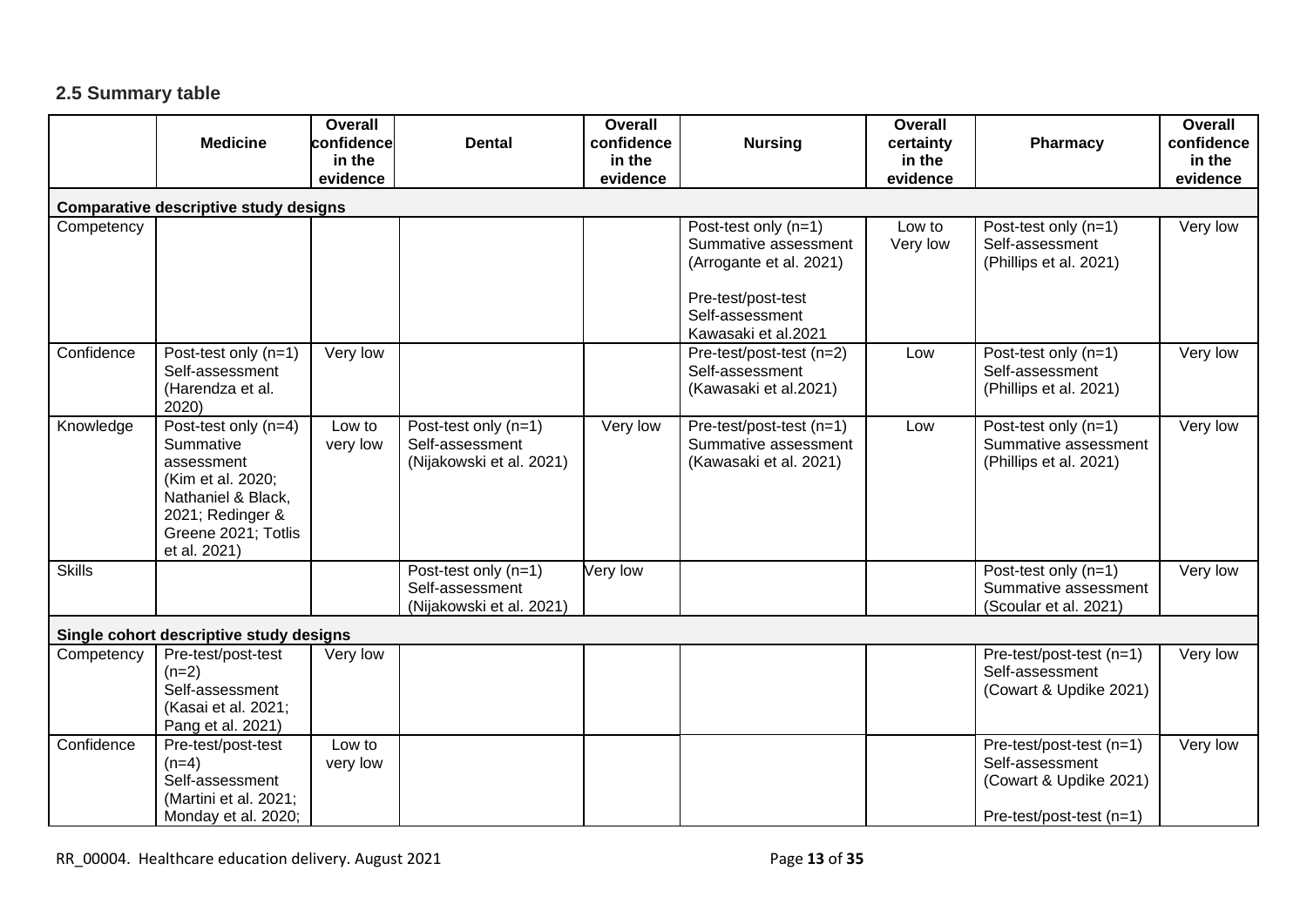|                                  | Quaranto et<br>al.2021; Rosenthal                                                   |          |                                                                      |     |                                                                                         |          | Formative assessment<br>(Singh et al. 2021)                         |          |
|----------------------------------|-------------------------------------------------------------------------------------|----------|----------------------------------------------------------------------|-----|-----------------------------------------------------------------------------------------|----------|---------------------------------------------------------------------|----------|
|                                  | et al. 2020)                                                                        |          |                                                                      |     |                                                                                         |          |                                                                     |          |
| Knowledge                        | Pre-test/post-test<br>$(n=1)$<br>Summative<br>assessment<br>(Monday et al.<br>2020) | Low      | Post-test only (n=1)<br>Summative assessment<br>(Kanzow et al. 2021) | Low | Post-test only <sup>b</sup> (n=1)<br>Summative assessment<br>(Weston & Zauche,<br>2020) | Very low | Post-test only (n=1)<br>Formative assessment<br>(Singh et al. 2021) | Very low |
|                                  | Post test $(n=1)$                                                                   |          |                                                                      |     |                                                                                         |          |                                                                     |          |
|                                  | Summative                                                                           |          |                                                                      |     |                                                                                         |          |                                                                     |          |
|                                  | assessment                                                                          |          |                                                                      |     |                                                                                         |          |                                                                     |          |
|                                  | (Darici et al. 2021)                                                                |          |                                                                      |     |                                                                                         |          |                                                                     |          |
| <b>Skills</b>                    | Pre-test/post-test                                                                  | Very low |                                                                      |     |                                                                                         |          |                                                                     |          |
|                                  | $(n=1)$<br>Summative                                                                |          |                                                                      |     |                                                                                         |          |                                                                     |          |
|                                  | assessment                                                                          |          |                                                                      |     |                                                                                         |          |                                                                     |          |
|                                  | (Quaranto et al.                                                                    |          |                                                                      |     |                                                                                         |          |                                                                     |          |
|                                  | 2021)                                                                               |          |                                                                      |     |                                                                                         |          |                                                                     |          |
| <b>Randomised control trials</b> |                                                                                     |          |                                                                      |     |                                                                                         |          |                                                                     |          |
| Competency                       |                                                                                     |          |                                                                      |     |                                                                                         |          |                                                                     |          |
| Confidence                       |                                                                                     |          |                                                                      |     |                                                                                         |          |                                                                     |          |
| Knowledge                        | $RCT(n=2)$                                                                          | Low to   |                                                                      |     |                                                                                         |          |                                                                     |          |
|                                  | Summative                                                                           | very low |                                                                      |     |                                                                                         |          |                                                                     |          |
|                                  | assessment                                                                          |          |                                                                      |     |                                                                                         |          |                                                                     |          |
|                                  | (Schmitz et al.<br>2021; Suppan et al.                                              |          |                                                                      |     |                                                                                         |          |                                                                     |          |
|                                  | 2021)                                                                               |          |                                                                      |     |                                                                                         |          |                                                                     |          |
| Skills                           |                                                                                     |          |                                                                      |     |                                                                                         |          |                                                                     |          |

a didn't compare the results of the 2020 COVID cohort to the 2019 pre COVID cohort for this outcome

b compared the results of 2020 COVID cohort before and after the introduction of virtual learning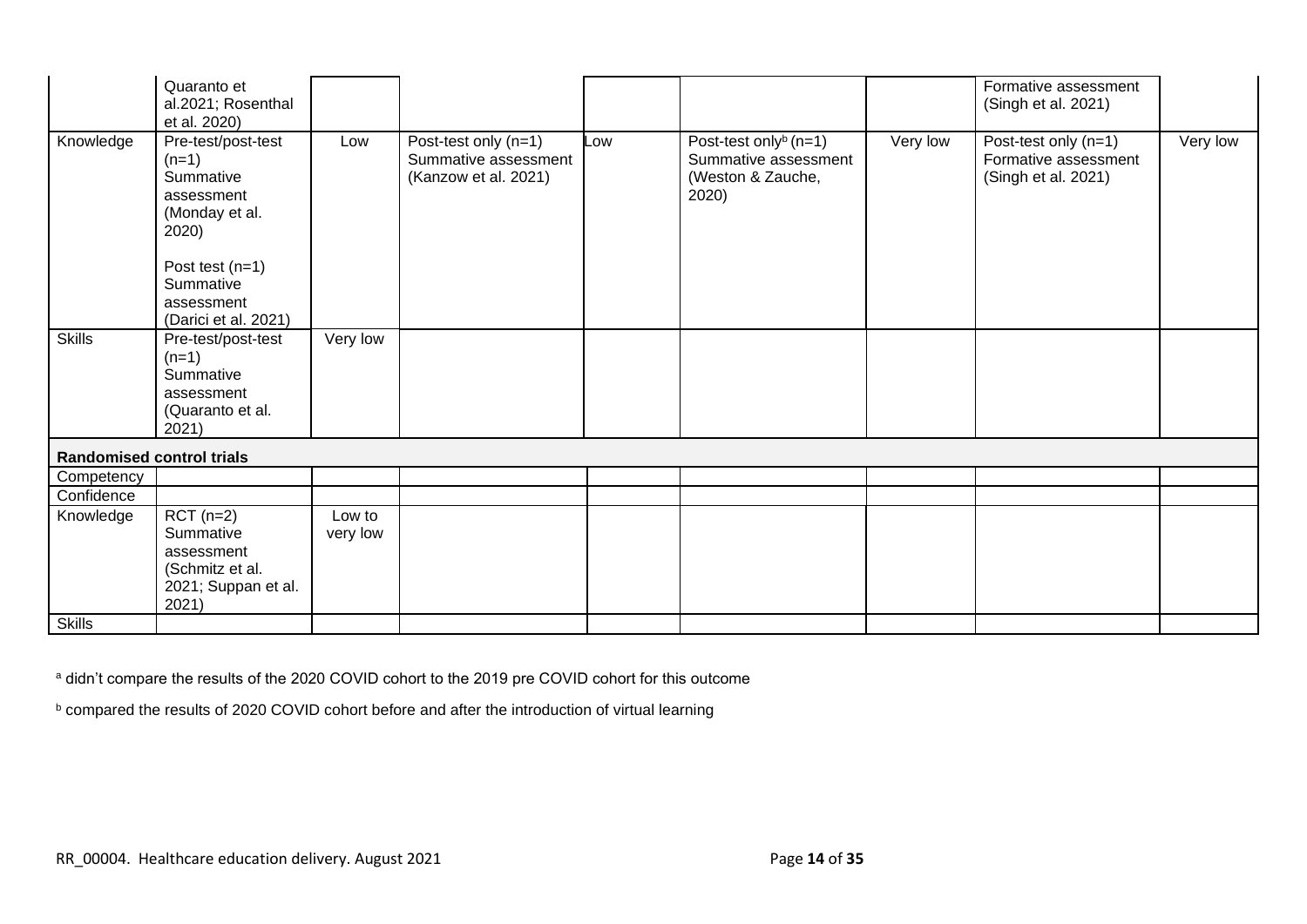# <span id="page-14-0"></span>**3. DISCUSSION**

### <span id="page-14-1"></span>**3.1 Summary**

Previous reviews conducted as a result of COVID-19 have identified that healthcare education has been severely impacted with many courses transitioning to a period of remote emergency teaching (Dedeilia et al. 2020; NSW Health COVID-19 Critical Intelligence Unit, 2020; Wilcha, 2020). Other reviews have highlighted the challenges in migrating to remote education (Moretti-Pires et al. 2021; Santos et al. 2021) which include poor knowledge by staff on how to deal with technology, poor internet connections and difficulty in transitioning content for online learning (Moretti-Pires et al. 2021; Santos et al. 2021). Students and staff report satisfaction with remote learning (He et al. 2021; NSW Health COVID-19 Critical Intelligence Unit, 2020), especially when collaboration and engagement with peers is facilitated (NSW Health COVID-19 Critical Intelligence Unit, 2020). None of these reviews, however investigated the effectiveness of alternative education delivery strategies for undergraduate and postgraduate medical, dental, nursing and pharmacy students during the Covid 19 pandemic.

The findings of this rapid review are based on very limited poor-quality evidence for medical (12 descriptive studies and two RCTs), dental (2 descriptive studies), nursing (3 descriptive studies) and pharmacy education (2 descriptive studies) . As expected, levels of knowledge, competency and confidence improved over the course of the virtual learning. However, when results were compared to students who had completed in-person learning in the years before the Covid-19 pandemic, results were mixed. The majority of studies across the disciplines reported similar levels across all outcome variables suggesting that virtual learning was just as effective as in-person learning. One study that involved the asynchronous presentation of the course content using voice of PowerPoint reported higher levels of confidence in human genomics for the virtual (2020) cohort of nursing students compared to the in-person cohort (2019), however this finding was rated as having low confidence. Another study reported that student scores were higher when the effectiveness of remotely delivered OSCEs was compared to in-person OSCEs for pharmacy students. However, the effect sizes were small and authors concluded that the difference was more likely to be due to changes in grading patterns due to the pandemic.

Very low and low quality confidence evidence from the two RCTs in medical education showed that knowledge was greater when learning was conducted using bespoke interactive platforms compared with non-interactive formats, reported during the COVID pandemic. In one of these studies (Schmitz et al. 2021), the authors reported that students randomised to the intervention arm studied six surgical topics using interactive videos that were developed by "processing" video-recorded procedures that took place in their operating theatres, and achieved higher exam scores than the control group who studied the relevant section of a textbook. Unfortunately, there was no further description of the content of the videos, how the students interacted with them, or the methods by which they were processed. In the second study (Suppan et al. 2021) an e-learning intervention was developed to teach National Institutes of Health Stroke Scale. The intervention was based on an existing video, that acted as the control, and was developed using Articulate Storyline 3 (Articulate Global) software to create content that could be accessed on regular computers as well as on smartphones and tablets. Students in the intervention group performed better in a 50-question quiz than the control group who watched the traditional video.

All of these findings concur with research conducted in the field prior to Covid-19, with three systematic reviews suggesting that online eLearning for undergraduates in health professions is equivalent, possibly superior to traditional learning (George et al. 2014; Liu et al. 2016; Vallee et al. 2020). George et al conducted a systematic review of the effectiveness of online eLearning in terms of knowledge, skills, attitudes and satisfaction. Sixty RCTs were identified that compared online eLearning and traditional learning or various modes of online learning. Post–intervention knowledge was not significantly different between eLearning and traditional learning in 24 (48%) of the studies, and 29% showed significantly higher knowledge gains. Forty percent of studies showed significantly greater skill acquisition; 67% of the studies showed no difference in attitude and 14% of the studies showed higher satisfaction with online eLearning than traditional learning. Liu et al. explored the effectiveness of blended learning for health professionals (a combination of traditional face-to-face learning and asynchronous or synchronous) and demonstrated a consistent positive effect in comparison with no intervention, and to be more effective than or at least as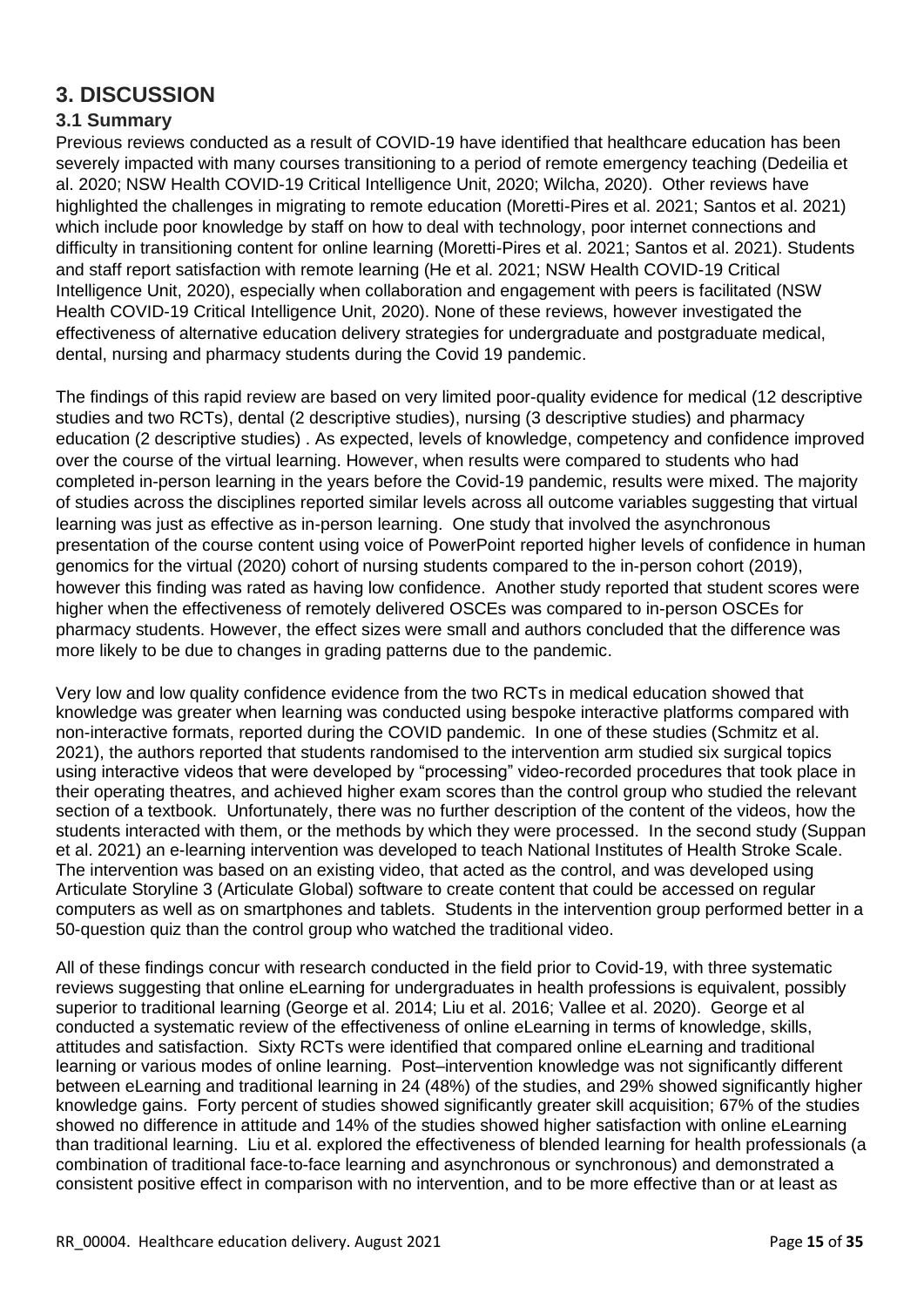effective as non-blended instruction for knowledge acquisition in health professions (Liu et al. 2016). More recently, another systematic review on blended learning demonstrated consistently better effects on knowledge outcomes when compared with traditional learning in health education (Vallee et al. 2020). However, the majority of these reviews also found that the evidence was of low quality, meaning that further research is very likely to change the findings and that strong conclusions cannot be drawn. This rapid review concurs with these reviews conducted before the pandemic and with earlier scoping work conducted during the Covid-19 pandemic in identifying a lack of high quality studies that can serve as models for future development in remote learning and teaching (Daniel et al. 2021; Gordon et al. 2020).

This rapid review also reported that the transition from the traditional teaching method into remote methods seems to affect the students' performance at exams, particularly so for the practical based subjects in dentistry and medicine. It is recognised that emergency remote teaching and learning differs from planned on-line learning (Hodges et al. 2020; TASO, 2021). The majority of remote teaching and learning that initially took place during the Covid-19 pandemic was not planned and was adapted promptly due to the emergency circumstances that presented.

# <span id="page-15-0"></span>**3.2 Implications for policy and practice**

For some healthcare students, academic achievement appears to decline when practical learning is insufficient, and this is something that will need to be addressed. However, this could be attributed to the sudden transition to online learning mid semester in which students did not have a chance to mentally prepare to plan and how they may need to adjust their own learning strategies.

There is insufficient high-quality programme evaluation, especially RCTs on remote teaching and learning for healthcare students and no evidence from the UK.

# <span id="page-15-1"></span>**3.3 Limitations of the available evidence**

Out of the 23 included studies none were conducted within the UK, all focused on undergraduates and the majority (n=21) were descriptive studies. Of these, nine studies employed a pre-test/post-test design and the remainder were post-test evaluations. The post-test evaluations utilised Likert scales as part of a wider evaluation questionnaire or formal assessment processes customarily applied to the standard, in-person version of the course and thus allowing comparison with previous academic year groups. However, two of the studies did not make any comparisons with previous cohorts. Statistically significant outcomes were reported following remote learning, compared with baseline, as would be expected. Studies that only made this comparison could not assess whether the level of achievement was adequate. However, betweengroup comparisons generally found no significant difference between the virtual delivery group and previous academic year groups implying that the virtual delivery of learning was effective or there was insufficient power to detect a difference, which more likely to be the case in most studies. The two RCTs both used a quiz or examination to assess knowledge, but these evaluated two different interventions and therefore statistical pooling of data using meta-analysis was not appropriate. Furthermore, both studies had small sample sizes and poor response rates (75/158 and 44/58).

All but one of the descriptive studies that evaluated students' knowledge and/or performance (n=12) used objective measures that included quizzes, tests, or examinations. Two of these used externally set examinations; in the remaining seven the content appeared to be internally set and was often not described, therefore it is difficult to draw any firm conclusions from the findings of such studies. However, one descriptive study evaluated dental students' knowledge (Nijakowski et al. 2021) using subjective measures through a Likert scale asking them if they felt their knowledge had increased. Only one descriptive study assessed competency using objective measures, with five using subjective measures through a Likert scale asking them if they felt their competency had improved. Four studies assessed knowledge, skills and competencies in medicine, nursing and dentistry using interactive platforms that allowed students to be tested in real time based on a physical or oral assessment of their performance, for example in knot-tying and suturing or via an objective structured clinical examination. A limitation of using subjective assessments is that self-perceived confidence, competence, knowledge, or skill may not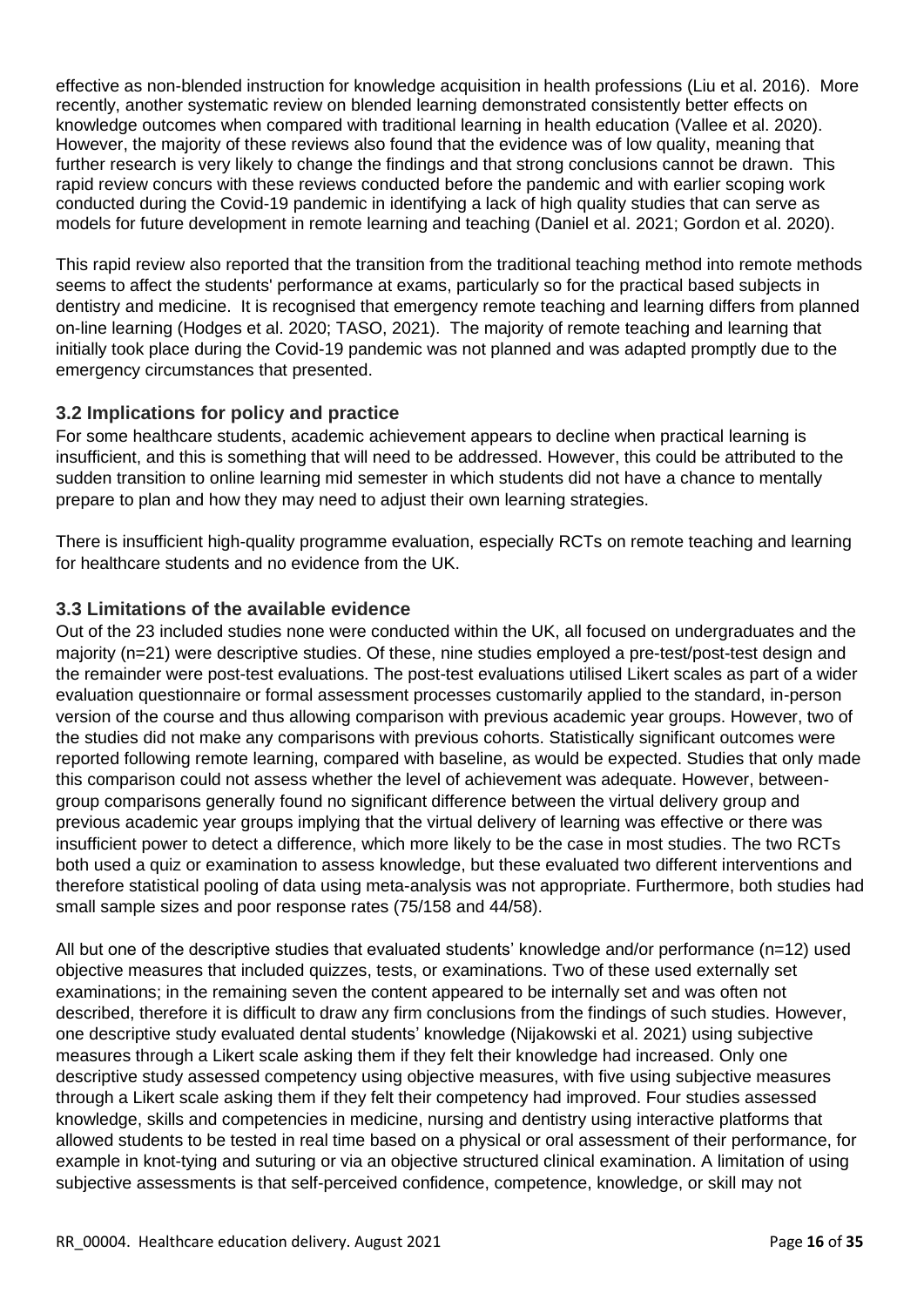accurately reflect *actual* confidence, competence etc. It is well recognised that Likert scale surveys are subject to biases including extreme responding bias, where respondents choose only the most extreme options available, or central tendency bias, where they avoid the extremes and choose responses close to the midpoint. Furthermore, it is difficult to say whether responses in relation to two different conditions, standard teaching methods and distance learning, are directly comparable.

In the context of the COVID-19 pandemic, educational interventions were designed and implemented with remarkable speed, as were the means to evaluate them. It is probable that no appropriate validated outcome measures existed, and there was little time to develop new ones. Overall, the pre-existing questionnaires used were likely not specifically designed for research, but for teaching purposes i.e. for evaluating the acceptability to students of the course content and delivery as well as for assessing the achievement of learning objectives.

The quality of reporting in some studies was poor. There was often little baseline data reported with respect to the student population, including non-responders, and on the whole, there was no comparison with previous academic year groups in terms of these variables. This leads to the possibility of sampling bias and, where different groups are compared, no certainty that they were directly comparable. In some studies, the learning platform and/or the course content were not described.

There was considerable heterogeneity among the included studies in terms of the study population (professional course, stage/year of study, topic, or module), type of distance learning (synchronous or asynchronous) and platform used (videoconference, virtual reality, webinar, online recorded lectures etc.), and outcome measures (questionnaires, quizzes, examinations, practical skills demonstrations etc.) making it difficult to draw generalisable conclusions.

The majority of findings in this rapid review were of low or very low quality. The quality was rated for each outcome using the GRADE or adapted GRADE approach. The low ratings were mainly due to serious imprecision because of small samples sizes and/or confidence intervals not being reported and/or serious limitations because of baseline levels of the outcome of interest not being controlled for and/or inappropriate outcome measures.

### <span id="page-16-0"></span>**3.4 Strengths and limitations of this Rapid Review**

### <span id="page-16-1"></span>3.4.1 Strengths

Several previous systematic reviews have shown online learning outcomes to be comparable to in-person learning. However, none have evaluated the effects of suddenly and unexpectedly transitioning to an online format in the middle of a semester. To our knowledge this is the first rapid review of the effectiveness of alternative education delivery strategies for undergraduate and postgraduate medical, dental, nursing and pharmacy education during the Covid 19 pandemic. Although this review was conducted rapidly, it should be noted that data screening, data extraction and critical appraisal of each study were undertaken by different reviewers and then independently checked for accuracy and consistency by the same second reviewer.

### <span id="page-16-2"></span>3.4.2 Limitations

In order to complete the review within a short timeframe a limited number of databases were searched, and it is difficult to say whether further studies would have been identified if additional bibliographic databases were used to carry out the literature search.

Initially a rapid review of published systematic reviews was intended but there were insufficient reviews across any of the healthcare disciplines. The searches for primary research, however, identified a large volume of literature and given the short time-frame, it was decided, with the guidance of the stakeholder group, to only include studies from OECD countries and to exclude publications relating to medical residents or fellows. The tool used for evaluating the confidence of the quantitative descriptive studies is an adaptation of GRADE and has not been approved by the tool's originators.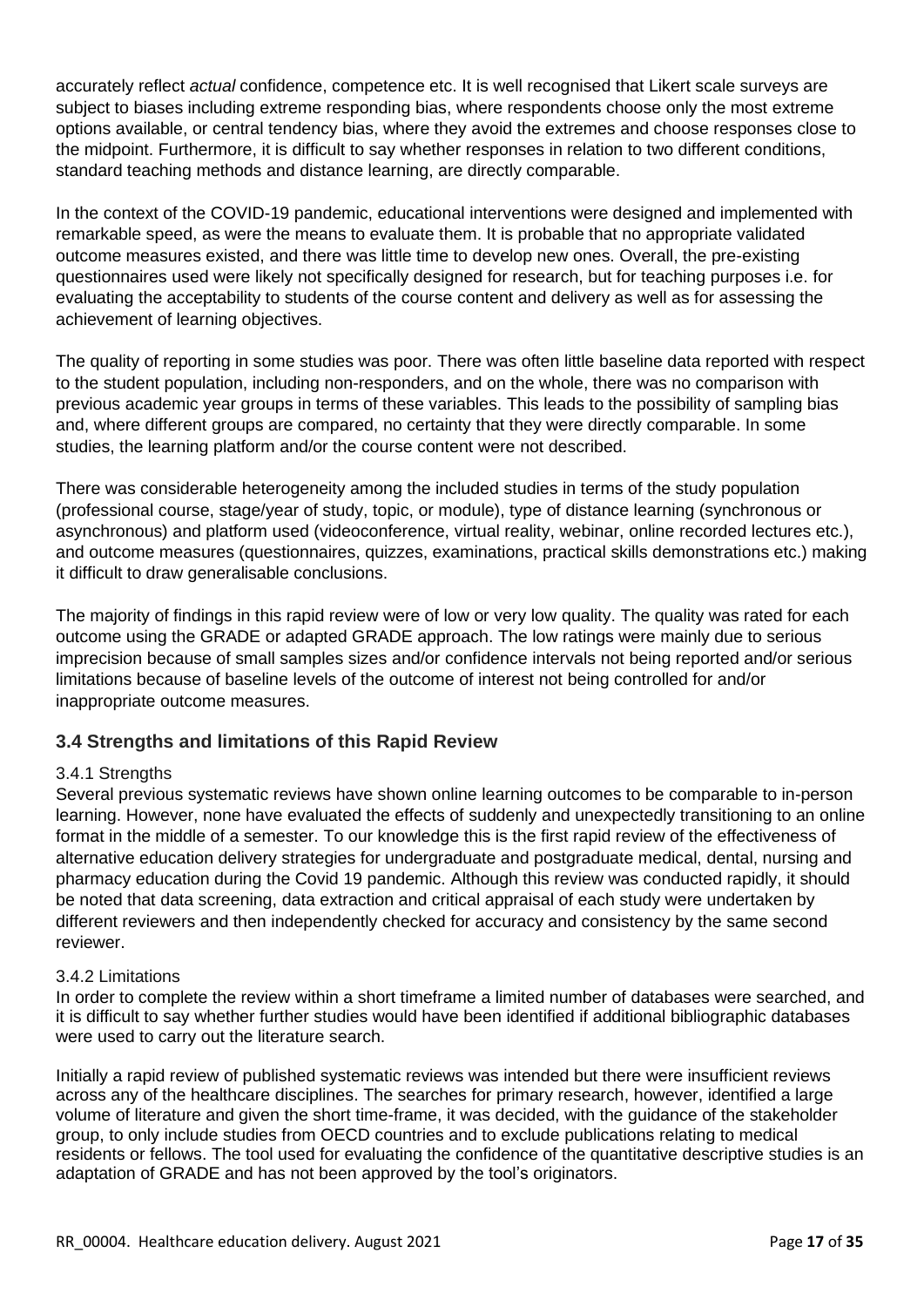# <span id="page-17-0"></span>**4. REFERENCES**

- Arrogante O, López-Torre EM, Carrión-García L, et al. (2021) High-fidelity virtual objective structured clinical examinations with standardized patients in nursing students: An innovative proposal during the COVID-19 pandemic. *Healthcare* 9(3). DOI: 10.3390/healthcare9030355.
- Cowart K and Updike WH (2021) Pharmacy student perception of a remote hypertension and drug information simulation-based learning experience in response to the SARS-CoV-2 pandemic. *JACCP Journal of the American College of Clinical Pharmacy* 4(1): 53–59. DOI: http://dx.doi.org/10.1002/jac5.1348.
- Daniel M, Gordon M, Patricio M, et al. (2021) An update on developments in medical education in response to the COVID-19 pandemic: A BEME scoping review: BEME Guide No. 64. *Medical Teacher* 43(3): 253–71. DOI: 10.1080/0142159X.2020.1864310.
- Darici D, Reissner C, Brockhaus J, et al. (2021) Implementation of a fully digital histology course in the anatomical teaching curriculum during COVID-19 pandemic. *Ann Anat* 236: 151718. DOI: 10.1016/j.aanat.2021.151718.
- Dedeilia A, Sotiropoulos MG, Hanrahan JG, et al. (2020) Medical and surgical education challenges and innovations in the COVID-19 era: A systematic review. *In Vivo* 34(3 suppl): 1603–11. DOI: 10.21873/invivo.11950.
- George PP, Papachristou N, Belisario JM, et al. (2014) Online eLearning for undergraduates in health professions: A systematic review of the impact on knowledge, skills, attitudes and satisfaction. *J Glob Health* 4(1): 010406. DOI: 10.7189/jogh.04.010406.
- Gordon M, Patricio M, Horne L, et al. (2020) Developments in medical education in response to the COVID-19 pandemic: A rapid BEME systematic review: BEME Guide No. 63. *Medical Teacher* 42(11): 1202–15. DOI: 10.1080/0142159X.2020.1807484.
- Guyatt GH, Oxman AD, Vist GE, et al. (2008) GRADE: an emerging consensus on rating quality of evidence and strength of recommendations. *BMJ* 336(7650): 924–6.
- Harendza S, Gartner J, Zelesniack E, et al. (2020) Evaluation of a telemedicine-based training for final-year medical students including simulated patient consultations, documentation, and case presentation. *GMS J Med Educ* 37(7): Doc94. DOI: 10.3205/zma001387.
- He L, Yang N, Xu L, et al. (2021) Synchronous distance education vs traditional education for health science students: A systematic review and meta-analysis. *Medical Education* 55(3): 293–308. DOI: 10.1111/medu.14364.
- Hodges C, Moore S, Lockee B, et al. (2020) The difference between emergency remote teaching and online learning. *Educause review* 27: 1–12.
- Jowsey T, Foster G, Cooper-Ioelu P, et al. (2020) Blended learning via distance in pre-registration nursing education: A scoping review. *Nurse education in practice* 44: 102775. DOI: 10.1016/J.NEPR.2020.102775.
- Kanzow P, Krantz-Schäfers C and Hülsmann M (2021) Remote teaching in a preclinical phantom course in operative dentistry during the COVID-19 pandemic: observational case study. *JMIR Medical Education* 7(2): e25506. DOI: 10.2196/25506.
- Kasai H, Shikino K, Saito G, et al. (2021) Alternative approaches for clinical clerkship during the COVID-19 pandemic: online simulated clinical practice for inpatients and outpatients-A mixed method. *BMC Med Educ* 21(1): 149. DOI: 10.1186/s12909-021-02586-y.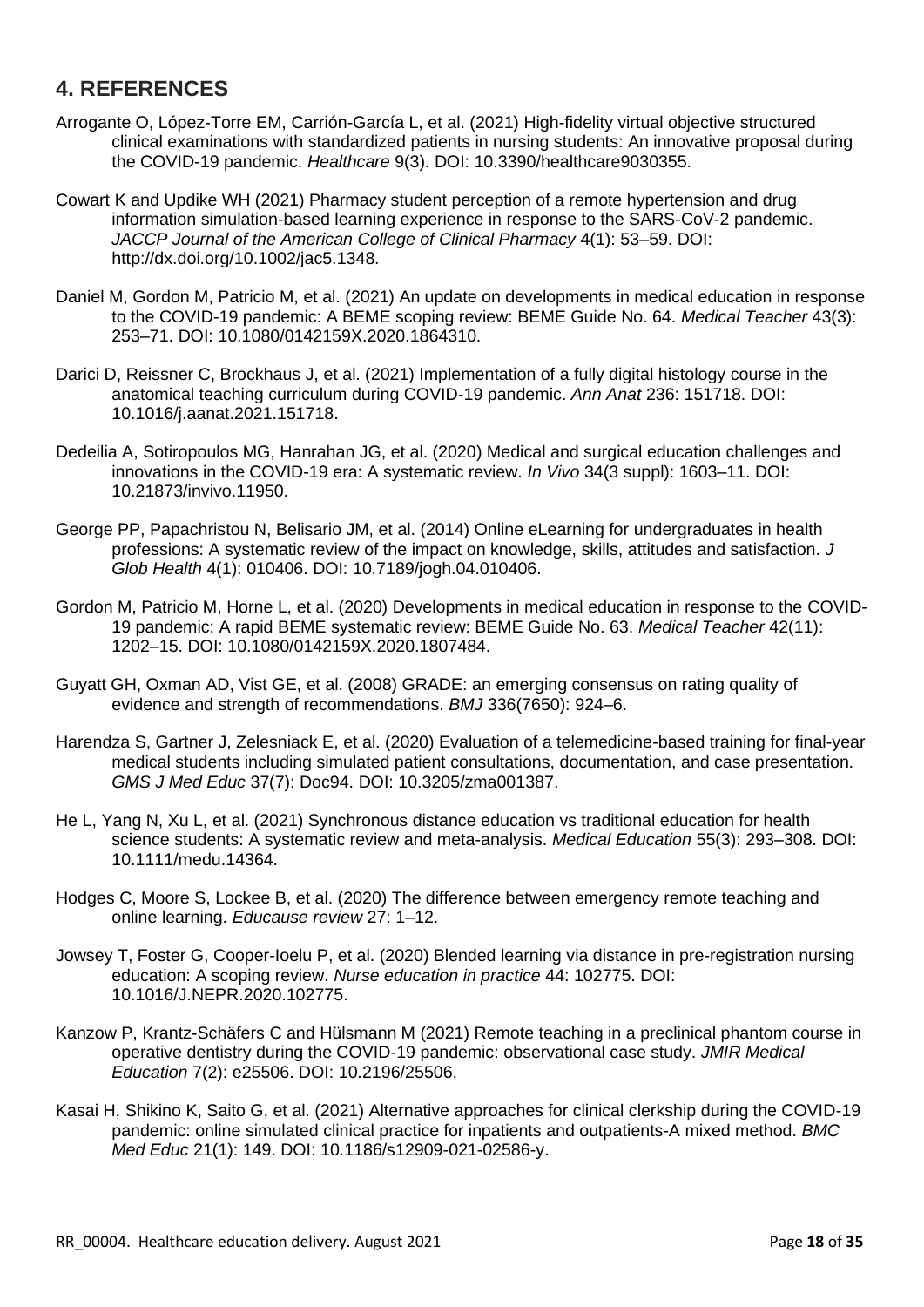- Kawasaki H, Yamasaki S, Masuoka Y, et al. (2021) Remote teaching due to COVID-19: An exploration of its effectiveness and issues. *Int J Environ Res Public Health* 18(5): 1–17. DOI: 10.3390/ijerph18052672.
- Kim JW, Myung SJ, Yoon HB, et al. (2020) How medical education survives and evolves during COVID-19: Our experience and future direction. *PLoS ONE* 15(12): e0243958. DOI: 10.1371/journal.pone.0243958.
- Liu Q, Peng W, Zhang F, et al. (2016) The effectiveness of blended learning in health professions: Systematic review and meta-analysis. *J Med Internet Res* 18(1): e2.
- Martini ML, Yaeger KA, Kellner CP, et al. (2021) Student survey results of a virtual medical student course developed as a platform for neurosurgical education during the coronavirus disease 2019 pandemic. *World Neurosurg* 28: 28. DOI: 10.1016/j.wneu.2021.05.076.
- Monday LM, Gaynier A, Berschback M, et al. (2020) Outcomes of an Online Virtual Boot Camp to Prepare Fourth-Year Medical Students for a Successful Transition to Internship. *Cureus* 12(6): e8558. DOI: 10.7759/cureus.8558.
- Moretti-Pires RO, de Campos DA, Zeno Junior CT, et al. (2021) Pedagogical strategies in medical education to the challenges of Covid-19: Scoping review. *Revista Brasileira de Educação Médica* 45(1): e025–e025.
- Nathaniel TI and Black AC (2021) An Adaptive Blended Learning Approach in the Implementation of a Medical Neuroscience Laboratory Activities. *Med Sci Educ* 29: 1–11. DOI: 10.1007/s40670-021- 01263-5.
- Nijakowski K, Lehmann A, Zdrojewski J, et al. (2021) The effectiveness of the blended learning in conservative dentistry with endodontics on the basis of the survey among 4th-year students during the COVID-19 pandemic. *International Journal of Environmental Research and Public Health.* 18(9). DOI: 10.3390/ijerph18094555.
- NSW Health COVID-19 Critical Intelligence Unit (2020) *The impact of COVID-19 on clinical education and training*. New South Wales: NSW Health COVID-19 Critical Intelligence Unit.
- Page MJ, McKenzie JE, Bosstuyt PM, et al. (2021) The PRISMA 2020 statement: an updated guideline for reporting systematic reviews. *BMJ* 372: n71. DOI: 10.1136/bmj.n71.
- Pang JH, Finlay E, Fortner S, et al. (2021) Teaching effective informed consent communication skills in the virtual surgical clerkship. *J Am Coll Surg* 233(1): 64-72 e2. DOI: 10.1016/j.jamcollsurg.2021.04.026.
- Phillips BB, Palmer R, Chastain DB, et al. (2021) Impact of remote delivery on a pharmacists' patient care process capstone course on the development of patient work-up skills. *Journal of the American College of Clinical Pharmacy* 4(2): 162–168. DOI: http://dx.doi.org/10.1002/jac5.1376.
- Quaranto BR, Lamb M, Traversone J, et al. (2021) Development of an Interactive Remote Basic Surgical Skills Mini-Curriculum for Medical Students During the COVID-19 Pandemic. *Surg Innov* 28(2): 220– 225. DOI: 10.1177/15533506211003548.
- Redinger KE and Greene JD (2021) Virtual emergency medicine clerkship curriculum during the COVID-19 pandemic: Development, application, and outcomes. *West J Emerg Med* 22(3): 792–798. DOI: 10.5811/westjem.2021.2.48430.
- Rosenthal HB, Sikka N, Lieber AC, et al. (2020) A near-peer educational model for online, Interactive learning in emergency medicine. *West J Emerg Med* 22(1): 130–135. DOI: 10.5811/westjem.2020.12.49101.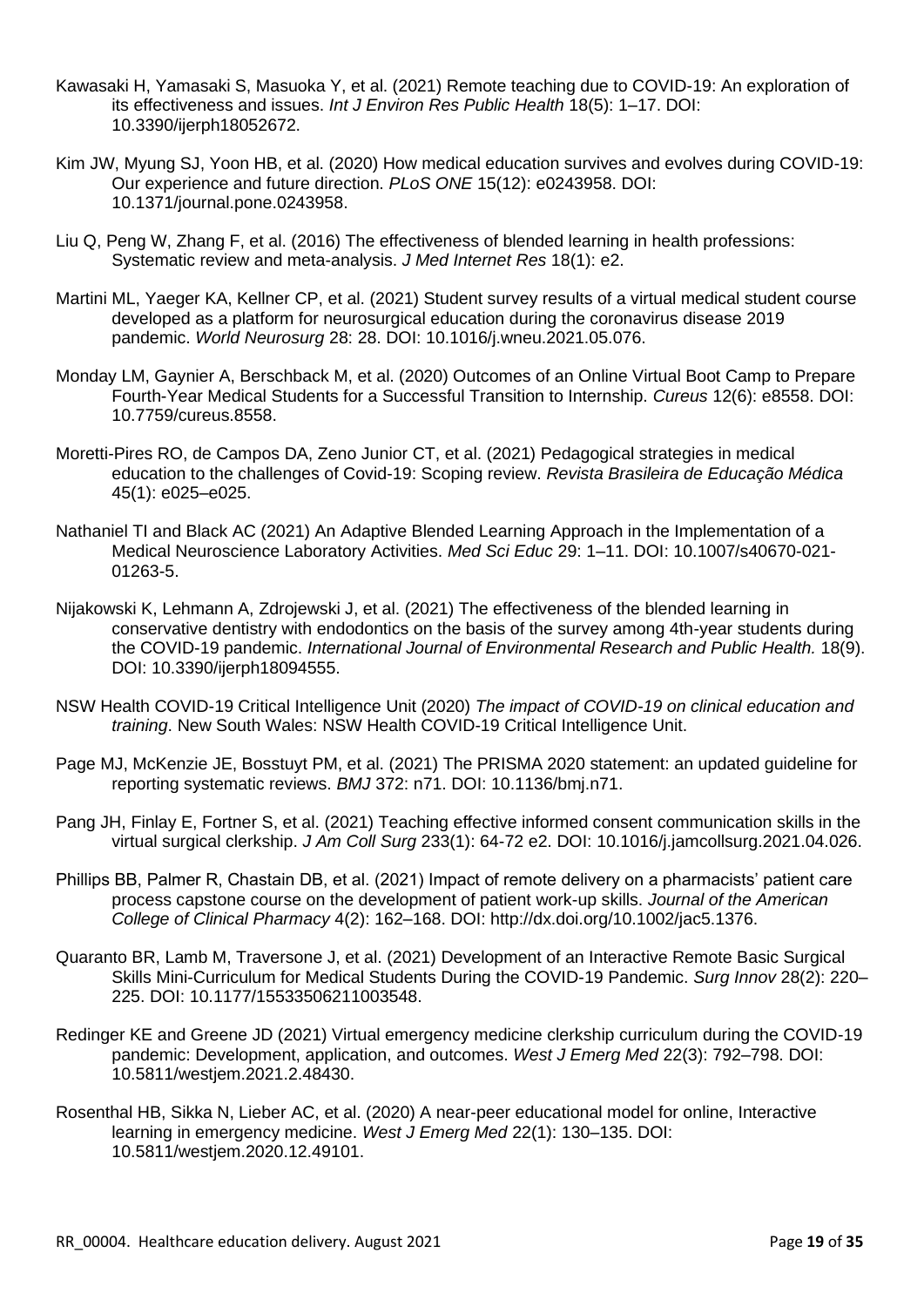- Ryan R and Hill S (2016) *How to GRADE the quality of the evidence*. Version 3.0. Cochrane Consumers and Communication Group. Available at: http://cccrg.cochrane.org/author-resources. (accessed 10 March 2021).
- Santos GNM, da Silva HEC, Leite AF, et al. (2021) The scope of dental education during COVID-19 pandemic: A systematic review. *Journal of Dental Education* Mar 23. Online ahead of print. DOI: 10.1002/jdd.12587.
- Schmitz SM, Schipper S, Lemos M, et al. (2021) Development of a tailor-made surgical online learning platform, ensuring surgical education in times of the COVID19 pandemic. *BMC Surg* 21(1): 196. DOI: 10.1186/s12893-021-01203-5.
- Scoular S, Huntsberry A, Patel T, et al. (2021) Transitioning Competency-Based Communication Assessments to the Online Platform: Examples and Student Outcomes. *Pharmacy (Basel)* 9(1): 52. DOI: 10.3390/pharmacy9010052.
- Singh H, Al Jammali Z, Bookman N, et al. (2021) Zooming forward: An advanced pharmacy practice experience utilizing virtual case-based learning in response to COVID-19. *Journal of the American College of Clinical Pharmacy* 4(2): 184–194. DOI: http://dx.doi.org/10.1002/jac5.1384.
- Singh S, Roy D, Sinha K, et al. (2020) Impact of COVID-19 and lockdown on mental health of children and adolescents: A narrative review with recommendations. *Psychiatry Research* 293: 113429.
- Suppan M, Stuby L, Carrera E, et al. (2021) Asynchronous distance learning of the National Institutes of Health Stroke Scale during the COVID-19 pandemic (e-learning vs video): Randomized controlled trial. *J Med Internet Res* 23(1): e23594. DOI: 10.2196/23594.
- TASO (2021) Online teaching and learning (post-entry). Available at: https://taso.org.uk/intervention/onlineteaching-and-learning-post-entry/.
- Thomas J and Harden A (2008) Methods for the thematic synthesis of qualitative research in systematic reviews. *BMC Medical Research Methodology* 8: 45.
- Totlis T, Tishukov M, Piagkou M, et al. (2021) Online educational methods vs. traditional teaching of anatomy during the COVID-19 pandemic. *Anat Cell Biol* 25: 25. DOI: 10.5115/acb.21.006.
- Vallee A, Blacher J, Cariou A, et al. (2020) Blended learning compared to traditional learning in medical education: Systematic review and meta-analysis. *Journal of Medical Internet Research* 22(8): e16504. DOI: 10.2196/16504.
- Weston J and Zauche LH (2020) Comparison of Virtual Simulation to Clinical Practice for Prelicensure Nursing Students in Pediatrics. *Nurse Educ* 07: 07. DOI: 10.1097/NNE.0000000000000946.
- Wilcha R-J (2020) Effectiveness of virtual medical teaching during the COVID-19 crisis: Systematic review. *JMIR Medical Education* 6(2): e20963–e20963.
- World Health Organisation (2017) *Communicating risk in public health emergencies. A WHO guideline for emergency risk communication (ERC) policy and practice*. Geneva: World Health Organisation. Available at: https://www-ncbi-nlm-nihgov.abc.cardiff.ac.uk/books/NBK540729/pdf/Bookshelf\_NBK540729.pdf (accessed 22 July 2021).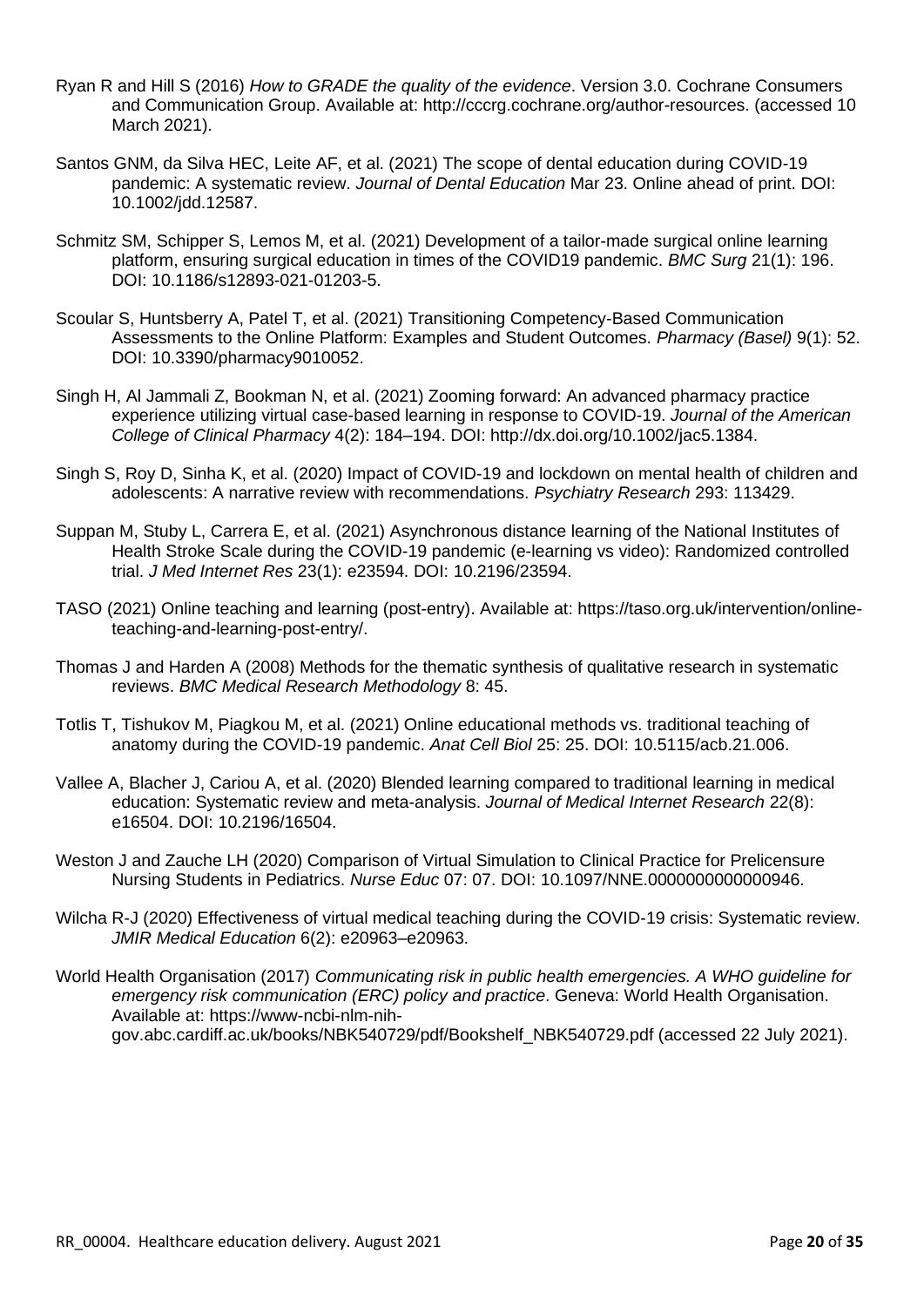# <span id="page-20-0"></span>**5. APPENDICES**

# <span id="page-20-1"></span>Table 1: Characteristics of included studies focusing on medical students

| Author/s                                                  | <b>Participants</b>                                                | <b>Study design</b>                                    | <b>Findings</b>                                                             |
|-----------------------------------------------------------|--------------------------------------------------------------------|--------------------------------------------------------|-----------------------------------------------------------------------------|
| Country                                                   |                                                                    | <b>Type of analysis</b>                                |                                                                             |
| <b>Focus</b><br><b>Remote platform</b>                    | Outcomes/outcome<br>measures                                       |                                                        |                                                                             |
| Darici et al. 2021                                        | Participants                                                       | Study design                                           | Knowledge                                                                   |
| Germany                                                   | Academic year 2019/2020<br>Second years (n=132/192 sat             | Single cohort<br>Descriptive study                     | Second years<br>Median was 71% correct answers                              |
| Online digital histology course                           | the exam)                                                          | Post-test only                                         | (SD 18.5%, 95% CI 65%, 72%)                                                 |
|                                                           | Third years (n=175/201 sat the                                     |                                                        |                                                                             |
| Zoom video conferencing<br>platform                       | exam)                                                              | Type of analysis<br><b>Descriptive statistics</b>      | Third years including repeating<br>students                                 |
|                                                           | <b>Outcomes</b>                                                    | % passing exam                                         | Median was 74% correct answers                                              |
| 19 days                                                   | Knowledge                                                          |                                                        | (SD 20.2%, CI 67%, 73%)                                                     |
|                                                           | Outcome measures                                                   | <b>Quality appraisal rating</b><br>Score of 6 out of 7 | Third years without repeating                                               |
|                                                           | Multiple choice final exam                                         |                                                        | students                                                                    |
|                                                           |                                                                    | Confidence evaluation<br>Knowledge-Low                 | Median 76% correct answers (SD<br>19.8, 95% CI 68%, 75%)                    |
| Harendza et al. 2020                                      | Participants                                                       | Study design                                           | Confidence (Mean+SD)                                                        |
| Germany                                                   | Academic year 2020/2021                                            | Comparative                                            | I felt confident during history taking                                      |
| Virtual training including                                | Final years (n=32)<br>Online learning                              | descriptive study<br>Post test                         | Clinical learning (3.67+0.87); Virtual<br>$(3.88 + 0.79)$ , p > 0.05        |
| simulated patient consultations,                          |                                                                    |                                                        |                                                                             |
| documentation, and case                                   | Academic year 2019/2020                                            | Type of analysis                                       | I felt confident during the                                                 |
| presentation                                              | Final years (n=103)<br>Clinical learning                           | Analytical statistics<br>Mean scores                   | management phase time<br>Clinical learning (3.12+0.9); Virtual              |
| Zoom video conferencing                                   |                                                                    |                                                        | $(3.16+0.72)$ , p>0.05                                                      |
| platform                                                  | <b>Outcomes</b><br>Confidence                                      | Comparison between                                     |                                                                             |
| Training included a consultation                          |                                                                    | remote and in person<br>learning across two            | I felt confident during the case<br>presentation                            |
| hour with four simulated                                  | Outcome measures                                                   | academic years                                         | Clinical learning (3.33+0.96); Virtual                                      |
| patients per participant, patient<br>documentation and    | 5-point self-assessment Likert<br>scale                            | <b>Quality appraisal rating</b>                        | $(3.42+0.92)$ , p>0.05                                                      |
| management with a newly                                   | 1=does not apply, 2= somewhat                                      | Score of 4 out of 7                                    |                                                                             |
| developed electronic patient                              | applies, 3=partly applies,                                         |                                                        |                                                                             |
| chart, and one case<br>presentation per participant in    | 4=rather applies, 5= fully<br>applies                              | Confidence evaluation<br>Confidence - Very low         |                                                                             |
| hand-off format                                           |                                                                    |                                                        |                                                                             |
| Kasai et al. 2021                                         | Participants                                                       | Study design                                           | Students indicated improvement                                              |
| Japan                                                     | Academic Year 2019/2020<br>Fifth years (Clerkship)(n=43)           | Single cohort<br>Descriptive study                     | across all nine competency domains<br>which were all significant at p<0.001 |
| Online simulated clinical                                 |                                                                    | Pre-test / Post test                                   |                                                                             |
| practice for the respiratory unit<br>and general medicine | <b>Outcomes</b><br>Competency                                      | Type of analysis                                       |                                                                             |
|                                                           | Across 9 domains                                                   | Analytical statistics                                  |                                                                             |
| Zoom video conferencing                                   | Medical interviewing, physical                                     | Mean scores                                            |                                                                             |
| platform                                                  | examination, humanistic<br>qualities/professionalism,              | <b>Quality appraisal rating</b>                        |                                                                             |
| 4 weeks                                                   | clinical judgment, counselling,                                    | Score of 3 out of 7                                    |                                                                             |
|                                                           | organization or efficiency,<br>overall clinical competence,        | Confidence evaluation                                  |                                                                             |
|                                                           | writing daily medical records,                                     | Competency- Very low                                   |                                                                             |
|                                                           | writing medical summaries                                          |                                                        |                                                                             |
|                                                           | Outcome measures                                                   |                                                        |                                                                             |
|                                                           | 9-point self-assessment Likert                                     |                                                        |                                                                             |
|                                                           | scale 1 (extremely poor) to 9<br>(extremely good)                  |                                                        |                                                                             |
| Kim et al. 2020                                           | Participants                                                       | Study design                                           | Knowledge (Mean+SD)                                                         |
| South Korea                                               | Academic years 2017/2018<br>(n=149 to 152) sitting exams           | Comparative                                            | Anatomy                                                                     |
| Remote teaching for medical                               | (year of study ns)                                                 | Descriptive study<br>Post-test only                    | 2018 (86.0+7.0); 2019 (88.1+10.3);<br>2020 (82.0+11.5), p<0.001             |
| undergraduates                                            |                                                                    |                                                        | Effect size 2018 & 2019 compared to                                         |
| e-Teaching and Learning                                   | Academic year 2018/2019<br>$(n=147 \text{ to } 158)$ sitting exams | Type of analysis<br>Analytical statistics              | 2020, p=-0.5150                                                             |
| System                                                    | (year of study ns)                                                 | Mean scores                                            | Biochemistry                                                                |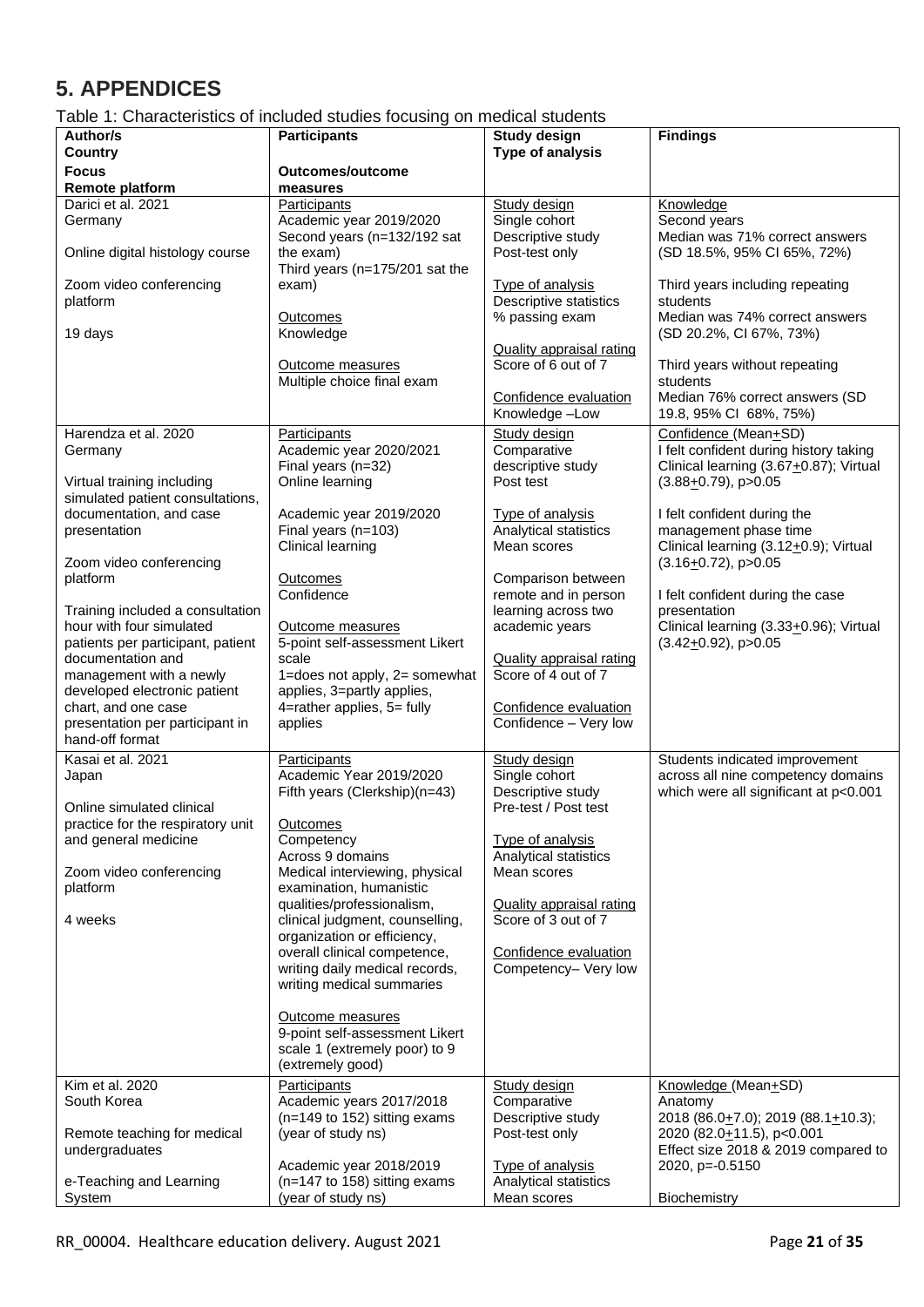|                                                                                       |                                                                                 |                                           | 2018 (79.7 <sup>+</sup> 11.5); 2019 (70.9 <sup>+</sup> 17.1);                        |
|---------------------------------------------------------------------------------------|---------------------------------------------------------------------------------|-------------------------------------------|--------------------------------------------------------------------------------------|
| Pre-recorded video lectures or<br>live-streamed using video<br>communication software | Academic year 2019/2020<br>$(n=143$ to 145) sitting exams<br>(year of study ns) | Comparison across<br>three academic years | 2020 (74.1+17.3), p<0.001<br>Effect size 2019 & 2019 compared to<br>$2020 = -0.0754$ |
|                                                                                       |                                                                                 | <b>Quality appraisal rating</b>           |                                                                                      |
| Platforms not specified                                                               | Outcome<br>Knowledge                                                            | 3 out of 7                                | Histology<br>2018 (86.2+6.7); 2019; (85.1+12.9);                                     |
|                                                                                       | Anatomy, biochemistry,                                                          | Confidence evaluation                     | 2020 (83.4+12.0), p=0.0754                                                           |
|                                                                                       | histology, gastrointestinal<br>system, respiratory system,                      | Knowledge-Low                             | Effect size 2019 & 2019 compared to<br>$2020 = -0.2127$                              |
|                                                                                       | circulatory system                                                              |                                           |                                                                                      |
|                                                                                       | Outcome measures                                                                |                                           | Gastrointestinal system<br>2018 (86.6+8.8); 2019 (88.4+10.5);                        |
|                                                                                       | <b>Examination scores</b>                                                       |                                           | 2020 (85.9+10.4), p=-0.0825<br>Effect size 2019 & 2019 compared to                   |
|                                                                                       |                                                                                 |                                           | $2020 = -0.1605$                                                                     |
|                                                                                       |                                                                                 |                                           | Respiratory system                                                                   |
|                                                                                       |                                                                                 |                                           | 2018; (78.7+13.1); 2019 (88.2+9.2);                                                  |
|                                                                                       |                                                                                 |                                           | 2020 (76.9+11.7); p<0.0001<br>Effect size 2019 & 2019 compared to                    |
|                                                                                       |                                                                                 |                                           | $2020 = -0.5504$                                                                     |
|                                                                                       |                                                                                 |                                           | Circulatory system                                                                   |
|                                                                                       |                                                                                 |                                           | 2018 (79.2+10.6); 2019 80.1+10.5);<br>2020 (77.3+12.1), p=0.0854                     |
|                                                                                       |                                                                                 |                                           | Effect size 2019 & 2019 compared to<br>$2020 = -0.2116$                              |
| Martini et al. 2021                                                                   | Participants                                                                    | Study design                              | Confidence (Mean+SD)                                                                 |
| <b>USA</b>                                                                            | June, July 2020<br>595 medical students (from all                               | Single cohort<br>descriptive study        | Cerebrovascular neurosurgery<br>Pre (5.90+0.34); Post (8.36+0.19),                   |
| Virtual neurosurgery seminar                                                          | school years 1 to 5) across the                                                 | Pre-test / Post-test                      | p<0.0001                                                                             |
| series                                                                                | countries registered with an<br>average of 82 students                          | <b>Type of analysis</b>                   | Malignant brain tumours                                                              |
| Zoom video conferencing                                                               | participating live in each weekly                                               | Analytical statistics                     | Pre $(4.95 \pm 0.45)$ ; Post $(8.28 \pm 0.23)$ ,                                     |
| platform                                                                              | lecture (range, 41-150)                                                         | Mean scores                               | p<0.0001                                                                             |
| 16 one-hour seminars that                                                             | Completing pre and post-test                                                    | <b>Quality appraisal rating</b>           | Head trauma                                                                          |
| were conducted biweekly over<br>the course of a 2-month period                        | study $(n=32)$                                                                  | Score of 7 out of 7                       | Pre (5.54+ 0.34); Post (7.97+ 0.27),<br>p<0.0001)                                    |
|                                                                                       | <b>Outcomes</b><br>Confidence with material                                     | Confidence evaluation<br>Confidence - Low | Spine trauma                                                                         |
|                                                                                       | pertaining to core concepts                                                     |                                           | Pre (4.96+ 0.38); Post (8.19+ 0.26,                                                  |
|                                                                                       | across various neurosurgical<br>subdisciplines.                                 |                                           | $p<0.0001$ )                                                                         |
|                                                                                       |                                                                                 |                                           | Neuroendocrinology/pituitary                                                         |
|                                                                                       | Outcome measures<br>Self-assessment scale of 1-10                               |                                           | pathology<br>Pre (6.79+ 0.31); Post (8.74+ 0.19),                                    |
|                                                                                       | (1=not confident at all; 10= very<br>confident)                                 |                                           | p<0.0001)                                                                            |
|                                                                                       |                                                                                 |                                           | Pediatric neurosurgery                                                               |
|                                                                                       |                                                                                 |                                           | Pre (5.79+ 0.33); Post (8.25+0.26)<br>p<0.0001)                                      |
|                                                                                       |                                                                                 |                                           | Neurocritical care                                                                   |
|                                                                                       |                                                                                 |                                           | Pre (4.86+ 0.44); Post (8.25+ 0.26),<br>$p<0.0001$ )                                 |
|                                                                                       |                                                                                 |                                           |                                                                                      |
|                                                                                       |                                                                                 |                                           | Minor neurosurgical procedures<br>Pre (4.48+ 0.44); Post (7.86+ 0.28),               |
| Nathaniel and Black, 2021                                                             |                                                                                 |                                           | p<0.0001)<br>Knowledge (Mean+SD)                                                     |
| <b>USA</b>                                                                            | Participants<br>Academic year 2019/2020                                         | Study design<br>Comparative               | Final laboratory summative                                                           |
| Remote, blended learning                                                              | First years n=103) and 2020<br>$(n=104)$                                        | Descriptive study<br>Post-test only       | examination<br>2019 (92+ 0.15); 2020 (90+ 0.11),                                     |
| approach for teaching                                                                 |                                                                                 |                                           | $p=0.009$                                                                            |
| neuroanatomy                                                                          | Academic year 2020/2021<br>First years (n=104)                                  | Type of analysis<br>Analytic statistics   |                                                                                      |
|                                                                                       |                                                                                 | Mean scores                               |                                                                                      |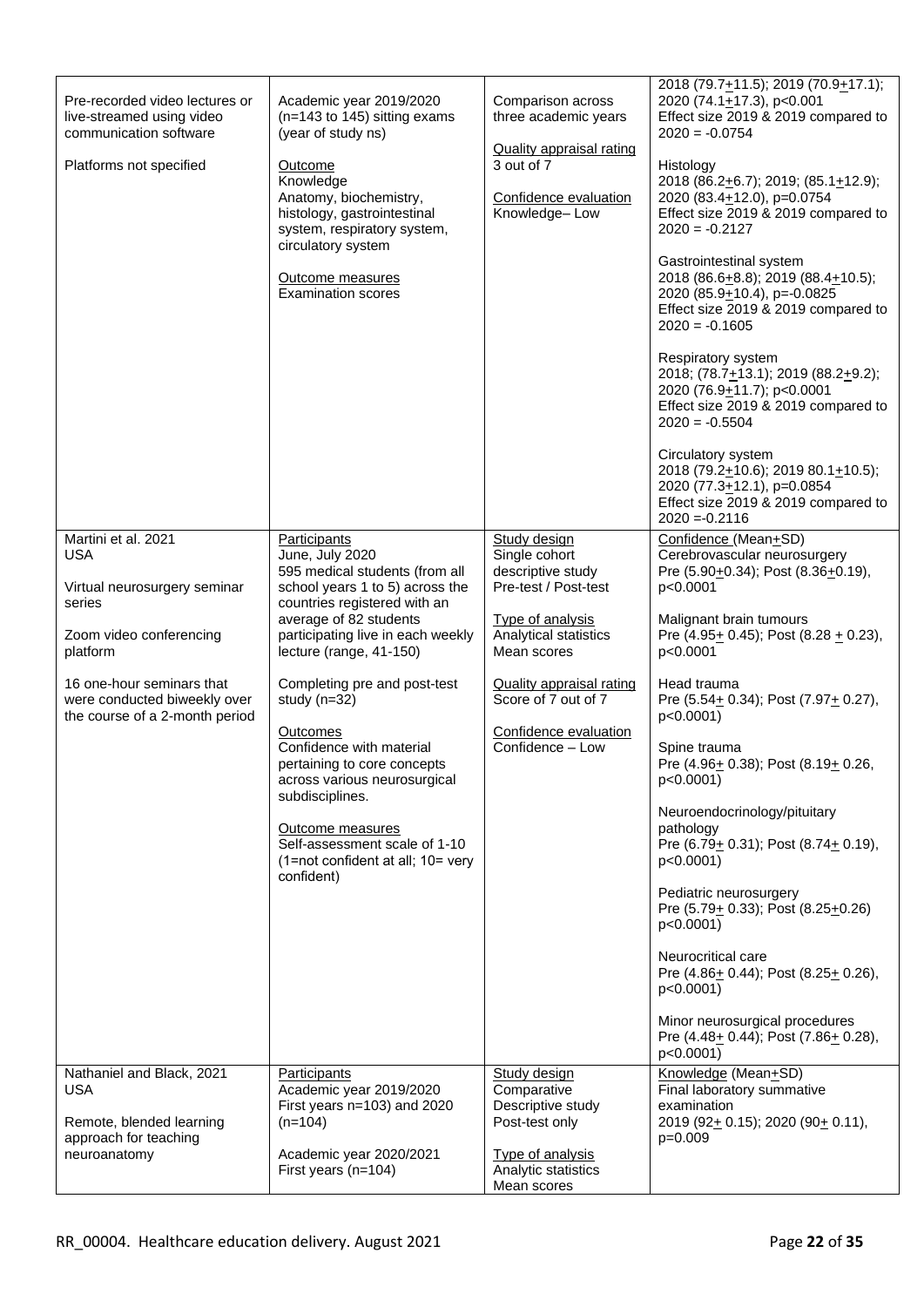| Knowledge<br>virtual activities<br>Comparison across two<br>"Digital Neuroanatomy"<br>academic years<br>software<br>Outcome measures<br>Weekly laboratory quizzes<br><b>Quality appraisal rating</b><br>5 out of 7<br>Final laboratory examinations<br>Lectures<br>Recorded on WebEx/Panopto<br>and posted online on the<br>Confidence evaluation<br>Knowledge - Very low<br>Canvas platform<br>4 weeks<br>Monday et al. 2020<br>Confidence<br>Participants<br>Study design<br>Single cohort<br>A significant increase in self<br><b>USA</b><br>Academic years 2019/2020<br>Fourth years (n=89)<br>Descriptive study<br>assessed confidence across all the<br>Pre-test / Post-test<br>Online virtual internship boot<br>American Academy of Medical<br>Self-assessed confidence and<br>Colleges 13 core competencies was<br>camp<br>demonstrated (p<0.001)<br>knowledge response rates<br>Type of analysis<br>Pre-test (76-87%)<br>Analytical statistics<br>Residency preparation course<br>Post-test (60-82%)<br>Mean scores<br>Knowledge<br>A significant increase in self<br>Canvas online learning<br>assessed knowledge across all the<br>management system<br>Post-test assessment<br><b>Quality appraisal rating</b><br>Score of 4 out of 7<br>American Academy of Medical<br>Response rate 99%<br>Colleges 13 core competencies was<br>26 sessions (22 mandatory and<br>4 optional) over one month<br>demonstrated (p<0.001)<br>Confidence evaluation<br>Outcomes<br>Confidence - Low<br>Confidence and knowledge for<br>14 out of the 26 sessions<br>Knowledge - Low<br>All students passed post-test<br>assessment 83 (94%) achieved a<br>across the American Academy<br>of Medical Colleges 13 core<br>score of 70% or higher, 4 (4.5%)<br>competencies<br>scored in the 60-70% range, and 1<br>scored 55%<br>Outcome measures<br>5-point self-assessment Likert<br>scale (1 meaning confidence or<br>knowledge was very poor, 3<br>meaning neutral, and 5<br>meaning very high)<br>Knowledge<br>53 item competency-based<br>exam<br>Pang et al. 2021<br>Results for 4 domains: (Mean+SD)<br>Study design<br>Participants<br><b>USA</b><br>Single group<br>Identifying the elements of informed<br>Academic year 2019/2020<br>descriptive study<br>consent:<br>Pre-test / Post-test<br>An Informed Consent activity<br>Third years (34/ 90; 38%) who<br>Pre-test $(1.9 \pm 1.4)$ ;<br>module within a virtual surgical<br>completed the module and took<br>Post-test (3.5±.0.93), p<0.001<br>(retrospective)<br>clerkship<br>part in the evaluation<br>Type of analysis<br>Describing common challenges in<br>Analytical statistics<br>A pre-recorded lecture with<br>informed consent:<br>Outcomes<br>Competency in 4 domains:<br>presentation slides<br>Mean scores<br>Pre-test (1.0±1.15);<br>The ability to identify the key<br>Post-test (3.3±0.90), p<0.001<br>elements of informed consent<br>A videoconference with 3<br><b>Quality appraisal rating</b><br>Score 3 out of 7<br>Applying NM-CCS quality framework:<br>students, 2 standardised<br>The ability to describe common<br>Pre-test (2.1±1.24);<br>patients and a facilitator to<br>challenges in the informed<br>Post-test (3.5±0.66), p<0.001<br>practice obtaining informed<br>consent process<br>Confidence evaluation<br>Competency - Very low<br>The ability to apply the<br>consent for a common surgical<br>recommended quality<br>Documenting informed consent:<br>procedure<br>framework (NM-CCS)<br>Pre-test (2.0±1.19);<br>Platforms not specified<br>The ability document informed<br>Post-test $(3.4 \pm 0.61)$ , p<0.001<br>consent.<br>Outcome measure<br>Self-assessment 6-point scale<br>(0 being none/no competence<br>and 5 being an extremely high<br>level of competence)<br>Redinger and Greene, 2021<br>Knowledge (Mean+SD)<br>Participants<br>Study design<br><b>USA</b><br>Academic year 2019/2020<br>Comparative<br>Virtual rotation (81.18+ 6.55);<br><b>Traditional rotation</b><br>Descriptive study<br>Traditional rotation (79.38 $\pm$ 6.85), p= | Neuroanatomical interactive | Outcome                         |                |                               |
|---------------------------------------------------------------------------------------------------------------------------------------------------------------------------------------------------------------------------------------------------------------------------------------------------------------------------------------------------------------------------------------------------------------------------------------------------------------------------------------------------------------------------------------------------------------------------------------------------------------------------------------------------------------------------------------------------------------------------------------------------------------------------------------------------------------------------------------------------------------------------------------------------------------------------------------------------------------------------------------------------------------------------------------------------------------------------------------------------------------------------------------------------------------------------------------------------------------------------------------------------------------------------------------------------------------------------------------------------------------------------------------------------------------------------------------------------------------------------------------------------------------------------------------------------------------------------------------------------------------------------------------------------------------------------------------------------------------------------------------------------------------------------------------------------------------------------------------------------------------------------------------------------------------------------------------------------------------------------------------------------------------------------------------------------------------------------------------------------------------------------------------------------------------------------------------------------------------------------------------------------------------------------------------------------------------------------------------------------------------------------------------------------------------------------------------------------------------------------------------------------------------------------------------------------------------------------------------------------------------------------------------------------------------------------------------------------------------------------------------------------------------------------------------------------------------------------------------------------------------------------------------------------------------------------------------------------------------------------------------------------------------------------------------------------------------------------------------------------------------------------------------------------------------------------------------------------------------------------------------------------------------------------------------------------------------------------------------------------------------------------------------------------------------------------------------------------------------------------------------------------------------------------------------------------------------------------------------------------------------------------------------------------------------------------------------------------------------------------------------------------------------------------------------------------------------------------------------------------------------------------------------------------------------------------------------------------------------------------------------------------------------------------------------------------------------|-----------------------------|---------------------------------|----------------|-------------------------------|
|                                                                                                                                                                                                                                                                                                                                                                                                                                                                                                                                                                                                                                                                                                                                                                                                                                                                                                                                                                                                                                                                                                                                                                                                                                                                                                                                                                                                                                                                                                                                                                                                                                                                                                                                                                                                                                                                                                                                                                                                                                                                                                                                                                                                                                                                                                                                                                                                                                                                                                                                                                                                                                                                                                                                                                                                                                                                                                                                                                                                                                                                                                                                                                                                                                                                                                                                                                                                                                                                                                                                                                                                                                                                                                                                                                                                                                                                                                                                                                                                                                                               |                             |                                 |                |                               |
|                                                                                                                                                                                                                                                                                                                                                                                                                                                                                                                                                                                                                                                                                                                                                                                                                                                                                                                                                                                                                                                                                                                                                                                                                                                                                                                                                                                                                                                                                                                                                                                                                                                                                                                                                                                                                                                                                                                                                                                                                                                                                                                                                                                                                                                                                                                                                                                                                                                                                                                                                                                                                                                                                                                                                                                                                                                                                                                                                                                                                                                                                                                                                                                                                                                                                                                                                                                                                                                                                                                                                                                                                                                                                                                                                                                                                                                                                                                                                                                                                                                               |                             |                                 |                |                               |
|                                                                                                                                                                                                                                                                                                                                                                                                                                                                                                                                                                                                                                                                                                                                                                                                                                                                                                                                                                                                                                                                                                                                                                                                                                                                                                                                                                                                                                                                                                                                                                                                                                                                                                                                                                                                                                                                                                                                                                                                                                                                                                                                                                                                                                                                                                                                                                                                                                                                                                                                                                                                                                                                                                                                                                                                                                                                                                                                                                                                                                                                                                                                                                                                                                                                                                                                                                                                                                                                                                                                                                                                                                                                                                                                                                                                                                                                                                                                                                                                                                                               |                             |                                 |                |                               |
|                                                                                                                                                                                                                                                                                                                                                                                                                                                                                                                                                                                                                                                                                                                                                                                                                                                                                                                                                                                                                                                                                                                                                                                                                                                                                                                                                                                                                                                                                                                                                                                                                                                                                                                                                                                                                                                                                                                                                                                                                                                                                                                                                                                                                                                                                                                                                                                                                                                                                                                                                                                                                                                                                                                                                                                                                                                                                                                                                                                                                                                                                                                                                                                                                                                                                                                                                                                                                                                                                                                                                                                                                                                                                                                                                                                                                                                                                                                                                                                                                                                               |                             |                                 |                |                               |
|                                                                                                                                                                                                                                                                                                                                                                                                                                                                                                                                                                                                                                                                                                                                                                                                                                                                                                                                                                                                                                                                                                                                                                                                                                                                                                                                                                                                                                                                                                                                                                                                                                                                                                                                                                                                                                                                                                                                                                                                                                                                                                                                                                                                                                                                                                                                                                                                                                                                                                                                                                                                                                                                                                                                                                                                                                                                                                                                                                                                                                                                                                                                                                                                                                                                                                                                                                                                                                                                                                                                                                                                                                                                                                                                                                                                                                                                                                                                                                                                                                                               |                             |                                 |                |                               |
|                                                                                                                                                                                                                                                                                                                                                                                                                                                                                                                                                                                                                                                                                                                                                                                                                                                                                                                                                                                                                                                                                                                                                                                                                                                                                                                                                                                                                                                                                                                                                                                                                                                                                                                                                                                                                                                                                                                                                                                                                                                                                                                                                                                                                                                                                                                                                                                                                                                                                                                                                                                                                                                                                                                                                                                                                                                                                                                                                                                                                                                                                                                                                                                                                                                                                                                                                                                                                                                                                                                                                                                                                                                                                                                                                                                                                                                                                                                                                                                                                                                               |                             |                                 |                |                               |
|                                                                                                                                                                                                                                                                                                                                                                                                                                                                                                                                                                                                                                                                                                                                                                                                                                                                                                                                                                                                                                                                                                                                                                                                                                                                                                                                                                                                                                                                                                                                                                                                                                                                                                                                                                                                                                                                                                                                                                                                                                                                                                                                                                                                                                                                                                                                                                                                                                                                                                                                                                                                                                                                                                                                                                                                                                                                                                                                                                                                                                                                                                                                                                                                                                                                                                                                                                                                                                                                                                                                                                                                                                                                                                                                                                                                                                                                                                                                                                                                                                                               |                             |                                 |                |                               |
|                                                                                                                                                                                                                                                                                                                                                                                                                                                                                                                                                                                                                                                                                                                                                                                                                                                                                                                                                                                                                                                                                                                                                                                                                                                                                                                                                                                                                                                                                                                                                                                                                                                                                                                                                                                                                                                                                                                                                                                                                                                                                                                                                                                                                                                                                                                                                                                                                                                                                                                                                                                                                                                                                                                                                                                                                                                                                                                                                                                                                                                                                                                                                                                                                                                                                                                                                                                                                                                                                                                                                                                                                                                                                                                                                                                                                                                                                                                                                                                                                                                               |                             |                                 |                |                               |
|                                                                                                                                                                                                                                                                                                                                                                                                                                                                                                                                                                                                                                                                                                                                                                                                                                                                                                                                                                                                                                                                                                                                                                                                                                                                                                                                                                                                                                                                                                                                                                                                                                                                                                                                                                                                                                                                                                                                                                                                                                                                                                                                                                                                                                                                                                                                                                                                                                                                                                                                                                                                                                                                                                                                                                                                                                                                                                                                                                                                                                                                                                                                                                                                                                                                                                                                                                                                                                                                                                                                                                                                                                                                                                                                                                                                                                                                                                                                                                                                                                                               |                             |                                 |                |                               |
|                                                                                                                                                                                                                                                                                                                                                                                                                                                                                                                                                                                                                                                                                                                                                                                                                                                                                                                                                                                                                                                                                                                                                                                                                                                                                                                                                                                                                                                                                                                                                                                                                                                                                                                                                                                                                                                                                                                                                                                                                                                                                                                                                                                                                                                                                                                                                                                                                                                                                                                                                                                                                                                                                                                                                                                                                                                                                                                                                                                                                                                                                                                                                                                                                                                                                                                                                                                                                                                                                                                                                                                                                                                                                                                                                                                                                                                                                                                                                                                                                                                               |                             |                                 |                |                               |
|                                                                                                                                                                                                                                                                                                                                                                                                                                                                                                                                                                                                                                                                                                                                                                                                                                                                                                                                                                                                                                                                                                                                                                                                                                                                                                                                                                                                                                                                                                                                                                                                                                                                                                                                                                                                                                                                                                                                                                                                                                                                                                                                                                                                                                                                                                                                                                                                                                                                                                                                                                                                                                                                                                                                                                                                                                                                                                                                                                                                                                                                                                                                                                                                                                                                                                                                                                                                                                                                                                                                                                                                                                                                                                                                                                                                                                                                                                                                                                                                                                                               |                             |                                 |                |                               |
|                                                                                                                                                                                                                                                                                                                                                                                                                                                                                                                                                                                                                                                                                                                                                                                                                                                                                                                                                                                                                                                                                                                                                                                                                                                                                                                                                                                                                                                                                                                                                                                                                                                                                                                                                                                                                                                                                                                                                                                                                                                                                                                                                                                                                                                                                                                                                                                                                                                                                                                                                                                                                                                                                                                                                                                                                                                                                                                                                                                                                                                                                                                                                                                                                                                                                                                                                                                                                                                                                                                                                                                                                                                                                                                                                                                                                                                                                                                                                                                                                                                               |                             |                                 |                |                               |
|                                                                                                                                                                                                                                                                                                                                                                                                                                                                                                                                                                                                                                                                                                                                                                                                                                                                                                                                                                                                                                                                                                                                                                                                                                                                                                                                                                                                                                                                                                                                                                                                                                                                                                                                                                                                                                                                                                                                                                                                                                                                                                                                                                                                                                                                                                                                                                                                                                                                                                                                                                                                                                                                                                                                                                                                                                                                                                                                                                                                                                                                                                                                                                                                                                                                                                                                                                                                                                                                                                                                                                                                                                                                                                                                                                                                                                                                                                                                                                                                                                                               |                             |                                 |                |                               |
|                                                                                                                                                                                                                                                                                                                                                                                                                                                                                                                                                                                                                                                                                                                                                                                                                                                                                                                                                                                                                                                                                                                                                                                                                                                                                                                                                                                                                                                                                                                                                                                                                                                                                                                                                                                                                                                                                                                                                                                                                                                                                                                                                                                                                                                                                                                                                                                                                                                                                                                                                                                                                                                                                                                                                                                                                                                                                                                                                                                                                                                                                                                                                                                                                                                                                                                                                                                                                                                                                                                                                                                                                                                                                                                                                                                                                                                                                                                                                                                                                                                               |                             |                                 |                |                               |
|                                                                                                                                                                                                                                                                                                                                                                                                                                                                                                                                                                                                                                                                                                                                                                                                                                                                                                                                                                                                                                                                                                                                                                                                                                                                                                                                                                                                                                                                                                                                                                                                                                                                                                                                                                                                                                                                                                                                                                                                                                                                                                                                                                                                                                                                                                                                                                                                                                                                                                                                                                                                                                                                                                                                                                                                                                                                                                                                                                                                                                                                                                                                                                                                                                                                                                                                                                                                                                                                                                                                                                                                                                                                                                                                                                                                                                                                                                                                                                                                                                                               |                             |                                 |                |                               |
|                                                                                                                                                                                                                                                                                                                                                                                                                                                                                                                                                                                                                                                                                                                                                                                                                                                                                                                                                                                                                                                                                                                                                                                                                                                                                                                                                                                                                                                                                                                                                                                                                                                                                                                                                                                                                                                                                                                                                                                                                                                                                                                                                                                                                                                                                                                                                                                                                                                                                                                                                                                                                                                                                                                                                                                                                                                                                                                                                                                                                                                                                                                                                                                                                                                                                                                                                                                                                                                                                                                                                                                                                                                                                                                                                                                                                                                                                                                                                                                                                                                               |                             |                                 |                |                               |
|                                                                                                                                                                                                                                                                                                                                                                                                                                                                                                                                                                                                                                                                                                                                                                                                                                                                                                                                                                                                                                                                                                                                                                                                                                                                                                                                                                                                                                                                                                                                                                                                                                                                                                                                                                                                                                                                                                                                                                                                                                                                                                                                                                                                                                                                                                                                                                                                                                                                                                                                                                                                                                                                                                                                                                                                                                                                                                                                                                                                                                                                                                                                                                                                                                                                                                                                                                                                                                                                                                                                                                                                                                                                                                                                                                                                                                                                                                                                                                                                                                                               |                             |                                 |                |                               |
|                                                                                                                                                                                                                                                                                                                                                                                                                                                                                                                                                                                                                                                                                                                                                                                                                                                                                                                                                                                                                                                                                                                                                                                                                                                                                                                                                                                                                                                                                                                                                                                                                                                                                                                                                                                                                                                                                                                                                                                                                                                                                                                                                                                                                                                                                                                                                                                                                                                                                                                                                                                                                                                                                                                                                                                                                                                                                                                                                                                                                                                                                                                                                                                                                                                                                                                                                                                                                                                                                                                                                                                                                                                                                                                                                                                                                                                                                                                                                                                                                                                               |                             |                                 |                |                               |
|                                                                                                                                                                                                                                                                                                                                                                                                                                                                                                                                                                                                                                                                                                                                                                                                                                                                                                                                                                                                                                                                                                                                                                                                                                                                                                                                                                                                                                                                                                                                                                                                                                                                                                                                                                                                                                                                                                                                                                                                                                                                                                                                                                                                                                                                                                                                                                                                                                                                                                                                                                                                                                                                                                                                                                                                                                                                                                                                                                                                                                                                                                                                                                                                                                                                                                                                                                                                                                                                                                                                                                                                                                                                                                                                                                                                                                                                                                                                                                                                                                                               |                             |                                 |                |                               |
|                                                                                                                                                                                                                                                                                                                                                                                                                                                                                                                                                                                                                                                                                                                                                                                                                                                                                                                                                                                                                                                                                                                                                                                                                                                                                                                                                                                                                                                                                                                                                                                                                                                                                                                                                                                                                                                                                                                                                                                                                                                                                                                                                                                                                                                                                                                                                                                                                                                                                                                                                                                                                                                                                                                                                                                                                                                                                                                                                                                                                                                                                                                                                                                                                                                                                                                                                                                                                                                                                                                                                                                                                                                                                                                                                                                                                                                                                                                                                                                                                                                               |                             |                                 |                |                               |
|                                                                                                                                                                                                                                                                                                                                                                                                                                                                                                                                                                                                                                                                                                                                                                                                                                                                                                                                                                                                                                                                                                                                                                                                                                                                                                                                                                                                                                                                                                                                                                                                                                                                                                                                                                                                                                                                                                                                                                                                                                                                                                                                                                                                                                                                                                                                                                                                                                                                                                                                                                                                                                                                                                                                                                                                                                                                                                                                                                                                                                                                                                                                                                                                                                                                                                                                                                                                                                                                                                                                                                                                                                                                                                                                                                                                                                                                                                                                                                                                                                                               |                             |                                 |                |                               |
|                                                                                                                                                                                                                                                                                                                                                                                                                                                                                                                                                                                                                                                                                                                                                                                                                                                                                                                                                                                                                                                                                                                                                                                                                                                                                                                                                                                                                                                                                                                                                                                                                                                                                                                                                                                                                                                                                                                                                                                                                                                                                                                                                                                                                                                                                                                                                                                                                                                                                                                                                                                                                                                                                                                                                                                                                                                                                                                                                                                                                                                                                                                                                                                                                                                                                                                                                                                                                                                                                                                                                                                                                                                                                                                                                                                                                                                                                                                                                                                                                                                               |                             |                                 |                |                               |
|                                                                                                                                                                                                                                                                                                                                                                                                                                                                                                                                                                                                                                                                                                                                                                                                                                                                                                                                                                                                                                                                                                                                                                                                                                                                                                                                                                                                                                                                                                                                                                                                                                                                                                                                                                                                                                                                                                                                                                                                                                                                                                                                                                                                                                                                                                                                                                                                                                                                                                                                                                                                                                                                                                                                                                                                                                                                                                                                                                                                                                                                                                                                                                                                                                                                                                                                                                                                                                                                                                                                                                                                                                                                                                                                                                                                                                                                                                                                                                                                                                                               |                             |                                 |                |                               |
|                                                                                                                                                                                                                                                                                                                                                                                                                                                                                                                                                                                                                                                                                                                                                                                                                                                                                                                                                                                                                                                                                                                                                                                                                                                                                                                                                                                                                                                                                                                                                                                                                                                                                                                                                                                                                                                                                                                                                                                                                                                                                                                                                                                                                                                                                                                                                                                                                                                                                                                                                                                                                                                                                                                                                                                                                                                                                                                                                                                                                                                                                                                                                                                                                                                                                                                                                                                                                                                                                                                                                                                                                                                                                                                                                                                                                                                                                                                                                                                                                                                               |                             |                                 |                |                               |
|                                                                                                                                                                                                                                                                                                                                                                                                                                                                                                                                                                                                                                                                                                                                                                                                                                                                                                                                                                                                                                                                                                                                                                                                                                                                                                                                                                                                                                                                                                                                                                                                                                                                                                                                                                                                                                                                                                                                                                                                                                                                                                                                                                                                                                                                                                                                                                                                                                                                                                                                                                                                                                                                                                                                                                                                                                                                                                                                                                                                                                                                                                                                                                                                                                                                                                                                                                                                                                                                                                                                                                                                                                                                                                                                                                                                                                                                                                                                                                                                                                                               |                             |                                 |                |                               |
|                                                                                                                                                                                                                                                                                                                                                                                                                                                                                                                                                                                                                                                                                                                                                                                                                                                                                                                                                                                                                                                                                                                                                                                                                                                                                                                                                                                                                                                                                                                                                                                                                                                                                                                                                                                                                                                                                                                                                                                                                                                                                                                                                                                                                                                                                                                                                                                                                                                                                                                                                                                                                                                                                                                                                                                                                                                                                                                                                                                                                                                                                                                                                                                                                                                                                                                                                                                                                                                                                                                                                                                                                                                                                                                                                                                                                                                                                                                                                                                                                                                               |                             |                                 |                |                               |
|                                                                                                                                                                                                                                                                                                                                                                                                                                                                                                                                                                                                                                                                                                                                                                                                                                                                                                                                                                                                                                                                                                                                                                                                                                                                                                                                                                                                                                                                                                                                                                                                                                                                                                                                                                                                                                                                                                                                                                                                                                                                                                                                                                                                                                                                                                                                                                                                                                                                                                                                                                                                                                                                                                                                                                                                                                                                                                                                                                                                                                                                                                                                                                                                                                                                                                                                                                                                                                                                                                                                                                                                                                                                                                                                                                                                                                                                                                                                                                                                                                                               |                             |                                 |                |                               |
|                                                                                                                                                                                                                                                                                                                                                                                                                                                                                                                                                                                                                                                                                                                                                                                                                                                                                                                                                                                                                                                                                                                                                                                                                                                                                                                                                                                                                                                                                                                                                                                                                                                                                                                                                                                                                                                                                                                                                                                                                                                                                                                                                                                                                                                                                                                                                                                                                                                                                                                                                                                                                                                                                                                                                                                                                                                                                                                                                                                                                                                                                                                                                                                                                                                                                                                                                                                                                                                                                                                                                                                                                                                                                                                                                                                                                                                                                                                                                                                                                                                               |                             |                                 |                |                               |
|                                                                                                                                                                                                                                                                                                                                                                                                                                                                                                                                                                                                                                                                                                                                                                                                                                                                                                                                                                                                                                                                                                                                                                                                                                                                                                                                                                                                                                                                                                                                                                                                                                                                                                                                                                                                                                                                                                                                                                                                                                                                                                                                                                                                                                                                                                                                                                                                                                                                                                                                                                                                                                                                                                                                                                                                                                                                                                                                                                                                                                                                                                                                                                                                                                                                                                                                                                                                                                                                                                                                                                                                                                                                                                                                                                                                                                                                                                                                                                                                                                                               |                             |                                 |                |                               |
|                                                                                                                                                                                                                                                                                                                                                                                                                                                                                                                                                                                                                                                                                                                                                                                                                                                                                                                                                                                                                                                                                                                                                                                                                                                                                                                                                                                                                                                                                                                                                                                                                                                                                                                                                                                                                                                                                                                                                                                                                                                                                                                                                                                                                                                                                                                                                                                                                                                                                                                                                                                                                                                                                                                                                                                                                                                                                                                                                                                                                                                                                                                                                                                                                                                                                                                                                                                                                                                                                                                                                                                                                                                                                                                                                                                                                                                                                                                                                                                                                                                               |                             |                                 |                |                               |
|                                                                                                                                                                                                                                                                                                                                                                                                                                                                                                                                                                                                                                                                                                                                                                                                                                                                                                                                                                                                                                                                                                                                                                                                                                                                                                                                                                                                                                                                                                                                                                                                                                                                                                                                                                                                                                                                                                                                                                                                                                                                                                                                                                                                                                                                                                                                                                                                                                                                                                                                                                                                                                                                                                                                                                                                                                                                                                                                                                                                                                                                                                                                                                                                                                                                                                                                                                                                                                                                                                                                                                                                                                                                                                                                                                                                                                                                                                                                                                                                                                                               |                             |                                 |                |                               |
|                                                                                                                                                                                                                                                                                                                                                                                                                                                                                                                                                                                                                                                                                                                                                                                                                                                                                                                                                                                                                                                                                                                                                                                                                                                                                                                                                                                                                                                                                                                                                                                                                                                                                                                                                                                                                                                                                                                                                                                                                                                                                                                                                                                                                                                                                                                                                                                                                                                                                                                                                                                                                                                                                                                                                                                                                                                                                                                                                                                                                                                                                                                                                                                                                                                                                                                                                                                                                                                                                                                                                                                                                                                                                                                                                                                                                                                                                                                                                                                                                                                               |                             |                                 |                |                               |
|                                                                                                                                                                                                                                                                                                                                                                                                                                                                                                                                                                                                                                                                                                                                                                                                                                                                                                                                                                                                                                                                                                                                                                                                                                                                                                                                                                                                                                                                                                                                                                                                                                                                                                                                                                                                                                                                                                                                                                                                                                                                                                                                                                                                                                                                                                                                                                                                                                                                                                                                                                                                                                                                                                                                                                                                                                                                                                                                                                                                                                                                                                                                                                                                                                                                                                                                                                                                                                                                                                                                                                                                                                                                                                                                                                                                                                                                                                                                                                                                                                                               |                             |                                 |                |                               |
|                                                                                                                                                                                                                                                                                                                                                                                                                                                                                                                                                                                                                                                                                                                                                                                                                                                                                                                                                                                                                                                                                                                                                                                                                                                                                                                                                                                                                                                                                                                                                                                                                                                                                                                                                                                                                                                                                                                                                                                                                                                                                                                                                                                                                                                                                                                                                                                                                                                                                                                                                                                                                                                                                                                                                                                                                                                                                                                                                                                                                                                                                                                                                                                                                                                                                                                                                                                                                                                                                                                                                                                                                                                                                                                                                                                                                                                                                                                                                                                                                                                               |                             |                                 |                |                               |
|                                                                                                                                                                                                                                                                                                                                                                                                                                                                                                                                                                                                                                                                                                                                                                                                                                                                                                                                                                                                                                                                                                                                                                                                                                                                                                                                                                                                                                                                                                                                                                                                                                                                                                                                                                                                                                                                                                                                                                                                                                                                                                                                                                                                                                                                                                                                                                                                                                                                                                                                                                                                                                                                                                                                                                                                                                                                                                                                                                                                                                                                                                                                                                                                                                                                                                                                                                                                                                                                                                                                                                                                                                                                                                                                                                                                                                                                                                                                                                                                                                                               |                             |                                 |                |                               |
|                                                                                                                                                                                                                                                                                                                                                                                                                                                                                                                                                                                                                                                                                                                                                                                                                                                                                                                                                                                                                                                                                                                                                                                                                                                                                                                                                                                                                                                                                                                                                                                                                                                                                                                                                                                                                                                                                                                                                                                                                                                                                                                                                                                                                                                                                                                                                                                                                                                                                                                                                                                                                                                                                                                                                                                                                                                                                                                                                                                                                                                                                                                                                                                                                                                                                                                                                                                                                                                                                                                                                                                                                                                                                                                                                                                                                                                                                                                                                                                                                                                               |                             |                                 |                |                               |
|                                                                                                                                                                                                                                                                                                                                                                                                                                                                                                                                                                                                                                                                                                                                                                                                                                                                                                                                                                                                                                                                                                                                                                                                                                                                                                                                                                                                                                                                                                                                                                                                                                                                                                                                                                                                                                                                                                                                                                                                                                                                                                                                                                                                                                                                                                                                                                                                                                                                                                                                                                                                                                                                                                                                                                                                                                                                                                                                                                                                                                                                                                                                                                                                                                                                                                                                                                                                                                                                                                                                                                                                                                                                                                                                                                                                                                                                                                                                                                                                                                                               |                             |                                 |                |                               |
|                                                                                                                                                                                                                                                                                                                                                                                                                                                                                                                                                                                                                                                                                                                                                                                                                                                                                                                                                                                                                                                                                                                                                                                                                                                                                                                                                                                                                                                                                                                                                                                                                                                                                                                                                                                                                                                                                                                                                                                                                                                                                                                                                                                                                                                                                                                                                                                                                                                                                                                                                                                                                                                                                                                                                                                                                                                                                                                                                                                                                                                                                                                                                                                                                                                                                                                                                                                                                                                                                                                                                                                                                                                                                                                                                                                                                                                                                                                                                                                                                                                               |                             |                                 |                |                               |
|                                                                                                                                                                                                                                                                                                                                                                                                                                                                                                                                                                                                                                                                                                                                                                                                                                                                                                                                                                                                                                                                                                                                                                                                                                                                                                                                                                                                                                                                                                                                                                                                                                                                                                                                                                                                                                                                                                                                                                                                                                                                                                                                                                                                                                                                                                                                                                                                                                                                                                                                                                                                                                                                                                                                                                                                                                                                                                                                                                                                                                                                                                                                                                                                                                                                                                                                                                                                                                                                                                                                                                                                                                                                                                                                                                                                                                                                                                                                                                                                                                                               |                             |                                 |                |                               |
|                                                                                                                                                                                                                                                                                                                                                                                                                                                                                                                                                                                                                                                                                                                                                                                                                                                                                                                                                                                                                                                                                                                                                                                                                                                                                                                                                                                                                                                                                                                                                                                                                                                                                                                                                                                                                                                                                                                                                                                                                                                                                                                                                                                                                                                                                                                                                                                                                                                                                                                                                                                                                                                                                                                                                                                                                                                                                                                                                                                                                                                                                                                                                                                                                                                                                                                                                                                                                                                                                                                                                                                                                                                                                                                                                                                                                                                                                                                                                                                                                                                               |                             |                                 |                |                               |
|                                                                                                                                                                                                                                                                                                                                                                                                                                                                                                                                                                                                                                                                                                                                                                                                                                                                                                                                                                                                                                                                                                                                                                                                                                                                                                                                                                                                                                                                                                                                                                                                                                                                                                                                                                                                                                                                                                                                                                                                                                                                                                                                                                                                                                                                                                                                                                                                                                                                                                                                                                                                                                                                                                                                                                                                                                                                                                                                                                                                                                                                                                                                                                                                                                                                                                                                                                                                                                                                                                                                                                                                                                                                                                                                                                                                                                                                                                                                                                                                                                                               |                             |                                 |                |                               |
|                                                                                                                                                                                                                                                                                                                                                                                                                                                                                                                                                                                                                                                                                                                                                                                                                                                                                                                                                                                                                                                                                                                                                                                                                                                                                                                                                                                                                                                                                                                                                                                                                                                                                                                                                                                                                                                                                                                                                                                                                                                                                                                                                                                                                                                                                                                                                                                                                                                                                                                                                                                                                                                                                                                                                                                                                                                                                                                                                                                                                                                                                                                                                                                                                                                                                                                                                                                                                                                                                                                                                                                                                                                                                                                                                                                                                                                                                                                                                                                                                                                               |                             |                                 |                |                               |
|                                                                                                                                                                                                                                                                                                                                                                                                                                                                                                                                                                                                                                                                                                                                                                                                                                                                                                                                                                                                                                                                                                                                                                                                                                                                                                                                                                                                                                                                                                                                                                                                                                                                                                                                                                                                                                                                                                                                                                                                                                                                                                                                                                                                                                                                                                                                                                                                                                                                                                                                                                                                                                                                                                                                                                                                                                                                                                                                                                                                                                                                                                                                                                                                                                                                                                                                                                                                                                                                                                                                                                                                                                                                                                                                                                                                                                                                                                                                                                                                                                                               |                             |                                 |                |                               |
|                                                                                                                                                                                                                                                                                                                                                                                                                                                                                                                                                                                                                                                                                                                                                                                                                                                                                                                                                                                                                                                                                                                                                                                                                                                                                                                                                                                                                                                                                                                                                                                                                                                                                                                                                                                                                                                                                                                                                                                                                                                                                                                                                                                                                                                                                                                                                                                                                                                                                                                                                                                                                                                                                                                                                                                                                                                                                                                                                                                                                                                                                                                                                                                                                                                                                                                                                                                                                                                                                                                                                                                                                                                                                                                                                                                                                                                                                                                                                                                                                                                               |                             |                                 |                |                               |
|                                                                                                                                                                                                                                                                                                                                                                                                                                                                                                                                                                                                                                                                                                                                                                                                                                                                                                                                                                                                                                                                                                                                                                                                                                                                                                                                                                                                                                                                                                                                                                                                                                                                                                                                                                                                                                                                                                                                                                                                                                                                                                                                                                                                                                                                                                                                                                                                                                                                                                                                                                                                                                                                                                                                                                                                                                                                                                                                                                                                                                                                                                                                                                                                                                                                                                                                                                                                                                                                                                                                                                                                                                                                                                                                                                                                                                                                                                                                                                                                                                                               |                             |                                 |                |                               |
|                                                                                                                                                                                                                                                                                                                                                                                                                                                                                                                                                                                                                                                                                                                                                                                                                                                                                                                                                                                                                                                                                                                                                                                                                                                                                                                                                                                                                                                                                                                                                                                                                                                                                                                                                                                                                                                                                                                                                                                                                                                                                                                                                                                                                                                                                                                                                                                                                                                                                                                                                                                                                                                                                                                                                                                                                                                                                                                                                                                                                                                                                                                                                                                                                                                                                                                                                                                                                                                                                                                                                                                                                                                                                                                                                                                                                                                                                                                                                                                                                                                               |                             |                                 |                |                               |
|                                                                                                                                                                                                                                                                                                                                                                                                                                                                                                                                                                                                                                                                                                                                                                                                                                                                                                                                                                                                                                                                                                                                                                                                                                                                                                                                                                                                                                                                                                                                                                                                                                                                                                                                                                                                                                                                                                                                                                                                                                                                                                                                                                                                                                                                                                                                                                                                                                                                                                                                                                                                                                                                                                                                                                                                                                                                                                                                                                                                                                                                                                                                                                                                                                                                                                                                                                                                                                                                                                                                                                                                                                                                                                                                                                                                                                                                                                                                                                                                                                                               |                             |                                 |                |                               |
|                                                                                                                                                                                                                                                                                                                                                                                                                                                                                                                                                                                                                                                                                                                                                                                                                                                                                                                                                                                                                                                                                                                                                                                                                                                                                                                                                                                                                                                                                                                                                                                                                                                                                                                                                                                                                                                                                                                                                                                                                                                                                                                                                                                                                                                                                                                                                                                                                                                                                                                                                                                                                                                                                                                                                                                                                                                                                                                                                                                                                                                                                                                                                                                                                                                                                                                                                                                                                                                                                                                                                                                                                                                                                                                                                                                                                                                                                                                                                                                                                                                               |                             |                                 |                |                               |
|                                                                                                                                                                                                                                                                                                                                                                                                                                                                                                                                                                                                                                                                                                                                                                                                                                                                                                                                                                                                                                                                                                                                                                                                                                                                                                                                                                                                                                                                                                                                                                                                                                                                                                                                                                                                                                                                                                                                                                                                                                                                                                                                                                                                                                                                                                                                                                                                                                                                                                                                                                                                                                                                                                                                                                                                                                                                                                                                                                                                                                                                                                                                                                                                                                                                                                                                                                                                                                                                                                                                                                                                                                                                                                                                                                                                                                                                                                                                                                                                                                                               |                             |                                 |                |                               |
|                                                                                                                                                                                                                                                                                                                                                                                                                                                                                                                                                                                                                                                                                                                                                                                                                                                                                                                                                                                                                                                                                                                                                                                                                                                                                                                                                                                                                                                                                                                                                                                                                                                                                                                                                                                                                                                                                                                                                                                                                                                                                                                                                                                                                                                                                                                                                                                                                                                                                                                                                                                                                                                                                                                                                                                                                                                                                                                                                                                                                                                                                                                                                                                                                                                                                                                                                                                                                                                                                                                                                                                                                                                                                                                                                                                                                                                                                                                                                                                                                                                               |                             |                                 |                |                               |
|                                                                                                                                                                                                                                                                                                                                                                                                                                                                                                                                                                                                                                                                                                                                                                                                                                                                                                                                                                                                                                                                                                                                                                                                                                                                                                                                                                                                                                                                                                                                                                                                                                                                                                                                                                                                                                                                                                                                                                                                                                                                                                                                                                                                                                                                                                                                                                                                                                                                                                                                                                                                                                                                                                                                                                                                                                                                                                                                                                                                                                                                                                                                                                                                                                                                                                                                                                                                                                                                                                                                                                                                                                                                                                                                                                                                                                                                                                                                                                                                                                                               |                             |                                 |                |                               |
|                                                                                                                                                                                                                                                                                                                                                                                                                                                                                                                                                                                                                                                                                                                                                                                                                                                                                                                                                                                                                                                                                                                                                                                                                                                                                                                                                                                                                                                                                                                                                                                                                                                                                                                                                                                                                                                                                                                                                                                                                                                                                                                                                                                                                                                                                                                                                                                                                                                                                                                                                                                                                                                                                                                                                                                                                                                                                                                                                                                                                                                                                                                                                                                                                                                                                                                                                                                                                                                                                                                                                                                                                                                                                                                                                                                                                                                                                                                                                                                                                                                               |                             |                                 |                |                               |
|                                                                                                                                                                                                                                                                                                                                                                                                                                                                                                                                                                                                                                                                                                                                                                                                                                                                                                                                                                                                                                                                                                                                                                                                                                                                                                                                                                                                                                                                                                                                                                                                                                                                                                                                                                                                                                                                                                                                                                                                                                                                                                                                                                                                                                                                                                                                                                                                                                                                                                                                                                                                                                                                                                                                                                                                                                                                                                                                                                                                                                                                                                                                                                                                                                                                                                                                                                                                                                                                                                                                                                                                                                                                                                                                                                                                                                                                                                                                                                                                                                                               |                             |                                 |                |                               |
|                                                                                                                                                                                                                                                                                                                                                                                                                                                                                                                                                                                                                                                                                                                                                                                                                                                                                                                                                                                                                                                                                                                                                                                                                                                                                                                                                                                                                                                                                                                                                                                                                                                                                                                                                                                                                                                                                                                                                                                                                                                                                                                                                                                                                                                                                                                                                                                                                                                                                                                                                                                                                                                                                                                                                                                                                                                                                                                                                                                                                                                                                                                                                                                                                                                                                                                                                                                                                                                                                                                                                                                                                                                                                                                                                                                                                                                                                                                                                                                                                                                               |                             |                                 |                |                               |
|                                                                                                                                                                                                                                                                                                                                                                                                                                                                                                                                                                                                                                                                                                                                                                                                                                                                                                                                                                                                                                                                                                                                                                                                                                                                                                                                                                                                                                                                                                                                                                                                                                                                                                                                                                                                                                                                                                                                                                                                                                                                                                                                                                                                                                                                                                                                                                                                                                                                                                                                                                                                                                                                                                                                                                                                                                                                                                                                                                                                                                                                                                                                                                                                                                                                                                                                                                                                                                                                                                                                                                                                                                                                                                                                                                                                                                                                                                                                                                                                                                                               |                             |                                 |                |                               |
|                                                                                                                                                                                                                                                                                                                                                                                                                                                                                                                                                                                                                                                                                                                                                                                                                                                                                                                                                                                                                                                                                                                                                                                                                                                                                                                                                                                                                                                                                                                                                                                                                                                                                                                                                                                                                                                                                                                                                                                                                                                                                                                                                                                                                                                                                                                                                                                                                                                                                                                                                                                                                                                                                                                                                                                                                                                                                                                                                                                                                                                                                                                                                                                                                                                                                                                                                                                                                                                                                                                                                                                                                                                                                                                                                                                                                                                                                                                                                                                                                                                               |                             |                                 |                |                               |
|                                                                                                                                                                                                                                                                                                                                                                                                                                                                                                                                                                                                                                                                                                                                                                                                                                                                                                                                                                                                                                                                                                                                                                                                                                                                                                                                                                                                                                                                                                                                                                                                                                                                                                                                                                                                                                                                                                                                                                                                                                                                                                                                                                                                                                                                                                                                                                                                                                                                                                                                                                                                                                                                                                                                                                                                                                                                                                                                                                                                                                                                                                                                                                                                                                                                                                                                                                                                                                                                                                                                                                                                                                                                                                                                                                                                                                                                                                                                                                                                                                                               |                             |                                 |                |                               |
|                                                                                                                                                                                                                                                                                                                                                                                                                                                                                                                                                                                                                                                                                                                                                                                                                                                                                                                                                                                                                                                                                                                                                                                                                                                                                                                                                                                                                                                                                                                                                                                                                                                                                                                                                                                                                                                                                                                                                                                                                                                                                                                                                                                                                                                                                                                                                                                                                                                                                                                                                                                                                                                                                                                                                                                                                                                                                                                                                                                                                                                                                                                                                                                                                                                                                                                                                                                                                                                                                                                                                                                                                                                                                                                                                                                                                                                                                                                                                                                                                                                               |                             |                                 |                |                               |
|                                                                                                                                                                                                                                                                                                                                                                                                                                                                                                                                                                                                                                                                                                                                                                                                                                                                                                                                                                                                                                                                                                                                                                                                                                                                                                                                                                                                                                                                                                                                                                                                                                                                                                                                                                                                                                                                                                                                                                                                                                                                                                                                                                                                                                                                                                                                                                                                                                                                                                                                                                                                                                                                                                                                                                                                                                                                                                                                                                                                                                                                                                                                                                                                                                                                                                                                                                                                                                                                                                                                                                                                                                                                                                                                                                                                                                                                                                                                                                                                                                                               |                             |                                 |                |                               |
|                                                                                                                                                                                                                                                                                                                                                                                                                                                                                                                                                                                                                                                                                                                                                                                                                                                                                                                                                                                                                                                                                                                                                                                                                                                                                                                                                                                                                                                                                                                                                                                                                                                                                                                                                                                                                                                                                                                                                                                                                                                                                                                                                                                                                                                                                                                                                                                                                                                                                                                                                                                                                                                                                                                                                                                                                                                                                                                                                                                                                                                                                                                                                                                                                                                                                                                                                                                                                                                                                                                                                                                                                                                                                                                                                                                                                                                                                                                                                                                                                                                               |                             |                                 |                |                               |
|                                                                                                                                                                                                                                                                                                                                                                                                                                                                                                                                                                                                                                                                                                                                                                                                                                                                                                                                                                                                                                                                                                                                                                                                                                                                                                                                                                                                                                                                                                                                                                                                                                                                                                                                                                                                                                                                                                                                                                                                                                                                                                                                                                                                                                                                                                                                                                                                                                                                                                                                                                                                                                                                                                                                                                                                                                                                                                                                                                                                                                                                                                                                                                                                                                                                                                                                                                                                                                                                                                                                                                                                                                                                                                                                                                                                                                                                                                                                                                                                                                                               |                             |                                 |                |                               |
|                                                                                                                                                                                                                                                                                                                                                                                                                                                                                                                                                                                                                                                                                                                                                                                                                                                                                                                                                                                                                                                                                                                                                                                                                                                                                                                                                                                                                                                                                                                                                                                                                                                                                                                                                                                                                                                                                                                                                                                                                                                                                                                                                                                                                                                                                                                                                                                                                                                                                                                                                                                                                                                                                                                                                                                                                                                                                                                                                                                                                                                                                                                                                                                                                                                                                                                                                                                                                                                                                                                                                                                                                                                                                                                                                                                                                                                                                                                                                                                                                                                               |                             |                                 |                |                               |
|                                                                                                                                                                                                                                                                                                                                                                                                                                                                                                                                                                                                                                                                                                                                                                                                                                                                                                                                                                                                                                                                                                                                                                                                                                                                                                                                                                                                                                                                                                                                                                                                                                                                                                                                                                                                                                                                                                                                                                                                                                                                                                                                                                                                                                                                                                                                                                                                                                                                                                                                                                                                                                                                                                                                                                                                                                                                                                                                                                                                                                                                                                                                                                                                                                                                                                                                                                                                                                                                                                                                                                                                                                                                                                                                                                                                                                                                                                                                                                                                                                                               |                             |                                 |                |                               |
|                                                                                                                                                                                                                                                                                                                                                                                                                                                                                                                                                                                                                                                                                                                                                                                                                                                                                                                                                                                                                                                                                                                                                                                                                                                                                                                                                                                                                                                                                                                                                                                                                                                                                                                                                                                                                                                                                                                                                                                                                                                                                                                                                                                                                                                                                                                                                                                                                                                                                                                                                                                                                                                                                                                                                                                                                                                                                                                                                                                                                                                                                                                                                                                                                                                                                                                                                                                                                                                                                                                                                                                                                                                                                                                                                                                                                                                                                                                                                                                                                                                               |                             |                                 |                |                               |
|                                                                                                                                                                                                                                                                                                                                                                                                                                                                                                                                                                                                                                                                                                                                                                                                                                                                                                                                                                                                                                                                                                                                                                                                                                                                                                                                                                                                                                                                                                                                                                                                                                                                                                                                                                                                                                                                                                                                                                                                                                                                                                                                                                                                                                                                                                                                                                                                                                                                                                                                                                                                                                                                                                                                                                                                                                                                                                                                                                                                                                                                                                                                                                                                                                                                                                                                                                                                                                                                                                                                                                                                                                                                                                                                                                                                                                                                                                                                                                                                                                                               |                             |                                 |                |                               |
|                                                                                                                                                                                                                                                                                                                                                                                                                                                                                                                                                                                                                                                                                                                                                                                                                                                                                                                                                                                                                                                                                                                                                                                                                                                                                                                                                                                                                                                                                                                                                                                                                                                                                                                                                                                                                                                                                                                                                                                                                                                                                                                                                                                                                                                                                                                                                                                                                                                                                                                                                                                                                                                                                                                                                                                                                                                                                                                                                                                                                                                                                                                                                                                                                                                                                                                                                                                                                                                                                                                                                                                                                                                                                                                                                                                                                                                                                                                                                                                                                                                               |                             | Fourth years (Clerkship) (n=48) | Post-test only | 0.174, 95% CI [-0.808, 4.415] |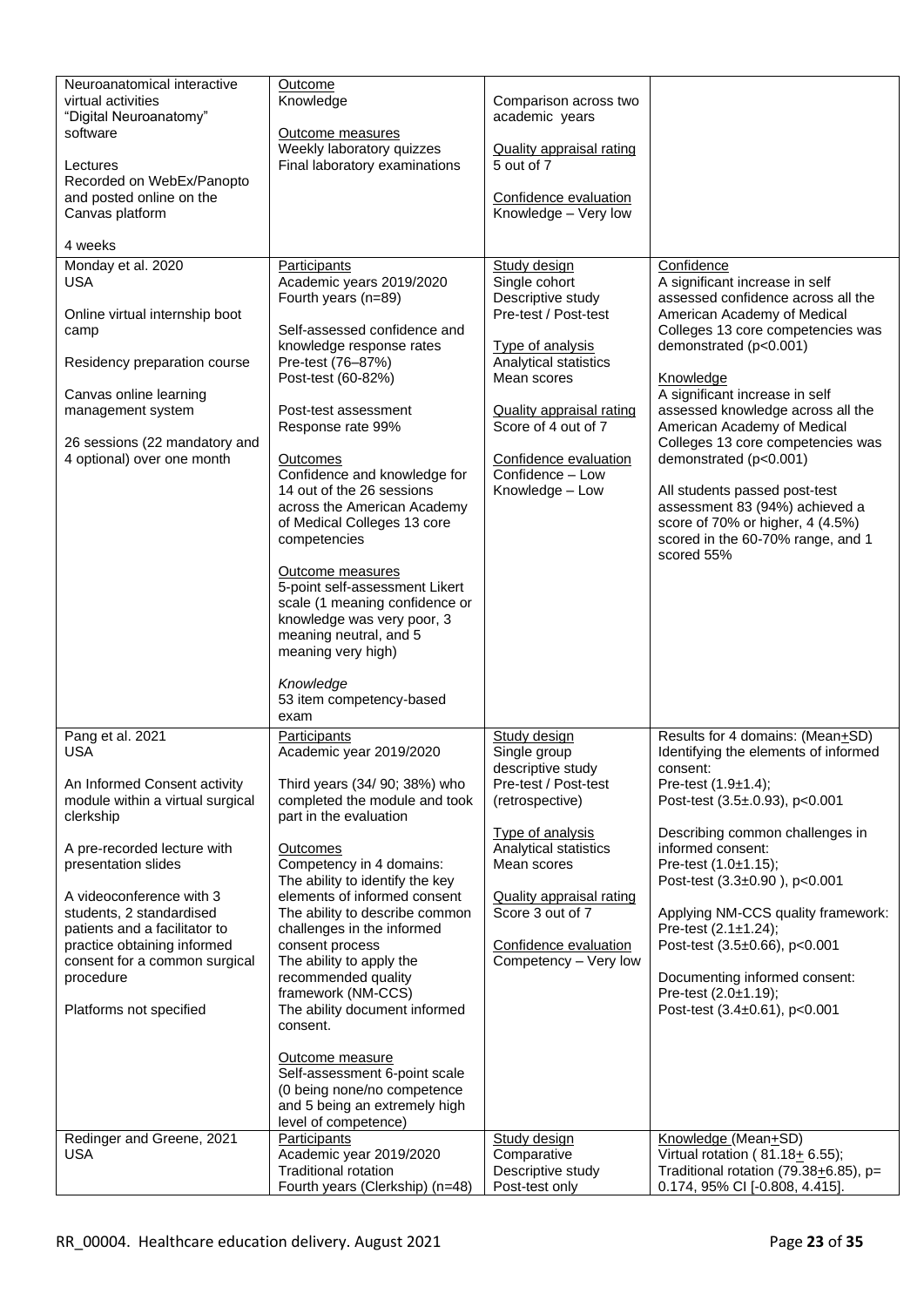| Virtual clerkship in emergency<br>medicine<br>Microsoft Teams platform for<br>video conferences, news feed<br>with chat functions, class<br>assignments, daily quizzes,<br>and grade book.<br>Simulated patient encounters<br>employing Online MedEd Case<br>X (Online MedEd, Austin, TX)<br>videos and Emergency<br>Medicine Reviews and<br>Perspectives (EM:RAP)<br>podcast audio of emergency<br>medicine patients and relevant<br>cases<br>4 weeks                                                   | Academic year 2020/2021<br>Virtual rotation<br>Fourth years (Clerkship) (n=56)<br>Outcome<br>Knowledge<br><b>Outcome measures</b><br>Emergency medicine shelf<br>exam                                                                                                                                                                                                                                                                                                                   | <b>Type of analysis</b><br>Analytical statistics<br>Mean scores<br>Comparison across two<br>academic years<br><b>Quality appraisal rating</b><br>4 out of 7<br>Confidence evaluation<br>Knowledge - Very low                                                            |                                                                                                                                                                                                                                                                                                  |
|----------------------------------------------------------------------------------------------------------------------------------------------------------------------------------------------------------------------------------------------------------------------------------------------------------------------------------------------------------------------------------------------------------------------------------------------------------------------------------------------------------|-----------------------------------------------------------------------------------------------------------------------------------------------------------------------------------------------------------------------------------------------------------------------------------------------------------------------------------------------------------------------------------------------------------------------------------------------------------------------------------------|-------------------------------------------------------------------------------------------------------------------------------------------------------------------------------------------------------------------------------------------------------------------------|--------------------------------------------------------------------------------------------------------------------------------------------------------------------------------------------------------------------------------------------------------------------------------------------------|
| Rosenthal et al. 2020<br><b>USA</b><br>Peer led online learning course<br>in emergency medicine<br>Course content (8 topics)<br>organised by 12 rising fourth-<br>year medical students under<br>supervision of faculty<br>mentor/Director for<br>Undergraduate Medical<br>Education<br>Online Video Conferencing<br>software<br>Pre-lectures and lectures made<br>use of:<br>Podcasts; Publications,<br>Clinical vignettes,<br>Online content reviews,<br>Video conferencing<br>Platforms not specified | Participants<br>Academic year 2019/2020<br>Fourth years (n=61)<br><b>Outcomes</b><br>Confidence (Comfort)<br>Imaging<br>Chest pain and EKG<br>Stroke and lumbar puncture<br>Abdominal pain<br>Altered mental status and<br>toxicology<br>Shortness of breath and<br>ventilators<br>Shock and sepsis<br>Trauma and FAST Exams<br><b>Outcome Measures:</b><br>Self-assessments using a 5-<br>point Likert scale of 1-5,<br>ranging from "very<br>uncomfortable" to "very<br>comfortable." | Study design<br>Single cohort<br>descriptive study<br>Pre-test / Post-test<br><b>Type of analysis</b><br>Analytic statistics<br>Mean scores<br><b>Quality appraisal rating</b><br>Score 4 out of 7<br>Confidence evaluation<br>Confidence- Very low                     | Mean confidence scores improved<br>across all learning objectives<br>(p<0.05)                                                                                                                                                                                                                    |
| Quaranto et al. 2021<br><b>USA</b><br>Interactive remote sessions on<br>surgical instruments, knot tying<br>and suturing ("remote coach<br>model"<br>Zoom video conferencing<br>platform<br>Three sessions                                                                                                                                                                                                                                                                                               | Participants<br>Academic year 2019/2020<br>Third years enrolled in surgical<br>clerkship (n=31)<br><b>Outcomes</b><br>Knot tying confidence and skills<br>Suturing ability confidence and<br>skills<br>Outcome measures<br>Visual demonstration of knot<br>tying and suturing<br>Self-assessment of confidence<br>but details of the scale not<br>reported                                                                                                                              | Study design<br>Single cohort<br>Descriptive study<br>Pre-test / Post-test<br>Type of analysis<br>Analytical statistics<br>Mean scores<br><b>Quality appraisal rating</b><br>Score of 4 out of 7<br>Confidence evaluation<br>Confidence - Very low<br>Skills - Very Low | Confidence (Mean+SD)<br>Knot tying<br>Pre (7.86+0.66); Post (9.65+0.85),<br>$p=0.028$<br>Suturing techniques<br>Pre (8.0+1.3); Post (13.8+0.9),<br>p<0.001<br><b>Skills</b><br>All students successfully<br>demonstrated their ability to tie two-<br>handed knots and perform simple<br>sutures |
| Schmitz et al. 2021<br>Germany<br>Surgical online learning<br>platform<br>Interactive online platform to<br>teach operative techniques and                                                                                                                                                                                                                                                                                                                                                               | Participants<br>Academic year ns<br>(n=44/58 completed the study)<br>Second years (82%)<br>Intervention group (n=21)<br>Control group (n=23)                                                                                                                                                                                                                                                                                                                                            | Study design<br><b>RCT</b><br>Intervention group<br>Video based<br>preparation<br>Control group                                                                                                                                                                         | Percentage of correct choices<br>Intervention group: (0.67±0.02);<br>Control group (0.60±0.02), p=0.0001<br>Percentage of incorrect choices<br>Intervention group (0.24±0.19);<br>Control group<br>$(0.29 \pm 0.223)$ ; p=0.04                                                                   |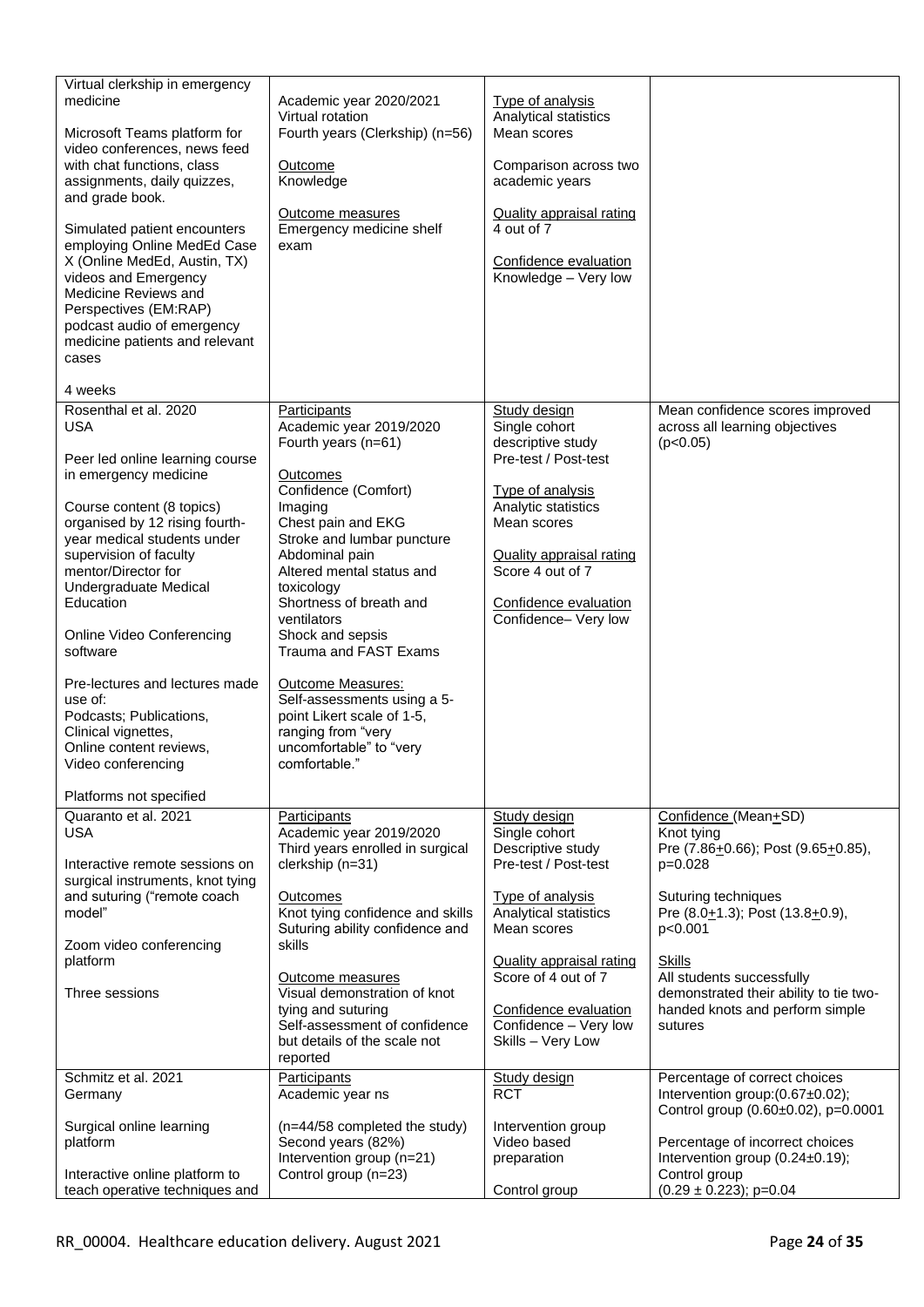| skills. Surgical procedures were<br>videorecorded in our operating<br>theatre and processed in order<br>to design an interactive video<br>format<br>Seven educational sessions                                                                                                                                                                                                              | Outcomes<br>Knowledge<br>Outcome measures<br>Online exam consisting of 10<br>multiple choice questions                                                                                                                                                                                                                                                                                                                                                                                                                                                                                       | <b>Textbook based</b><br>preparation<br><b>Type of analysis</b><br>Analytical statistics<br>Percentage of correct,<br>incorrect and 'don't<br>know' choices<br>Quality appraisal rating<br>Score of 7 out of 11<br>Confidence evaluation<br>Knowledge Very Low                                                                          |                                                                                                                                                                                                   |
|---------------------------------------------------------------------------------------------------------------------------------------------------------------------------------------------------------------------------------------------------------------------------------------------------------------------------------------------------------------------------------------------|----------------------------------------------------------------------------------------------------------------------------------------------------------------------------------------------------------------------------------------------------------------------------------------------------------------------------------------------------------------------------------------------------------------------------------------------------------------------------------------------------------------------------------------------------------------------------------------------|-----------------------------------------------------------------------------------------------------------------------------------------------------------------------------------------------------------------------------------------------------------------------------------------------------------------------------------------|---------------------------------------------------------------------------------------------------------------------------------------------------------------------------------------------------|
| Suppan et al. 2021<br>Switzerland<br>Asynchronous distance<br>learning of the National<br>Institutes of Health Stroke<br>Scale<br>Web-based platform<br>e-learning module interactive<br>content, including gamified<br>modules and serious games,<br>which can be accessed on<br>regular computers as well as<br>on smartphones and tablet<br>compared to standard video<br>based learning | <b>Participants</b><br>Academic year 2019/2020<br>Fifth years (n=75/158; rr 47.5%<br>completed the trial)<br>Numbers completing course<br>evaluation<br>E learning module (n=35/79; rr<br>44.3%)<br>Video group (26/79; rr 32.9%)<br><b>Outcomes</b><br>Knowledge<br>Outcome measures<br>50-question quiz                                                                                                                                                                                                                                                                                    | Study design<br><b>RCT</b><br>Intervention group<br>E-Learning module<br>Control group<br>Video<br><b>Type of analysis</b><br>Analytical statistics<br>Mean scores<br><b>Quality appraisal rating</b><br>Score of 10 out of 11<br>Confidence evaluation<br>Knowledge - Low                                                              | Overall quiz score (Mean+SD)<br>e-learning module $(38+3, 95\% \text{ Cl } 37-$<br>39); video group (35+3, 95% Cl 34-<br>36), p<0.001                                                             |
| Totlis et al. 2021<br>Greece<br>Musculoskeletal system<br>anatomy and neuroanatomy<br>Skype for Business; the<br>university platform<br>Meducator. Structural<br>specimens replaced by<br>photographs<br>5 weeks<br>Online or pre-recorded<br>theoretical lectures and<br>laboratory lectures                                                                                               | Participants<br>Academic year 2018/2019<br>In-Person<br>First years studying<br>musculoskeletal anatomy<br>$(n=252)$<br>Second years studying<br>neuroanatomy (n=211)<br>Academic year 2019/2020<br>Virtual<br>First years studying<br>musculoskeletal anatomy<br>$(n=272)$<br>Second years studying<br>neuroanatomy (n=295)<br><b>Outcomes</b><br>Knowledge<br>Outcome measures<br>Exam grades<br>Exam grades compared with<br>previous year (2018/2019)<br>when traditional teaching was<br>used (face to face including<br>practical sessions, anatomical<br>models, cadaveric bones etc) | Study design<br>Comparative<br>descriptive study<br>Post-test only<br><b>Type of analysis</b><br>Analytical statistics<br>Mean scores<br>Comparison between<br>remote and in person<br>learning across two<br>academic years<br><b>Quality appraisal rating</b><br>Score of 4 out of 7<br>Confidence evaluation<br>Knowledge - Very low | Knowledge (Mean+SD)<br>Musculoskeletal anatomy:<br>In-Person (6.88±2.12); Virtual<br>$(6.59 \pm 1.67)$ , p<0.001<br>Neuroanatomy<br>In-Person (6.10±2.23); Virtual<br>$(5.70 \pm 1.61)$ , p<0.001 |

Key: EKG : Electrocardiogram; FAST: Focused Assessment with Sonography for Trauma; NM-CCS: New Mexico Clinical Communication Scale; RCT: Randomised Controlled Trial

a High-fidelity simulation refers to simulation experiences that are extremely realistic and provide a high level of interactivity and realism for the learner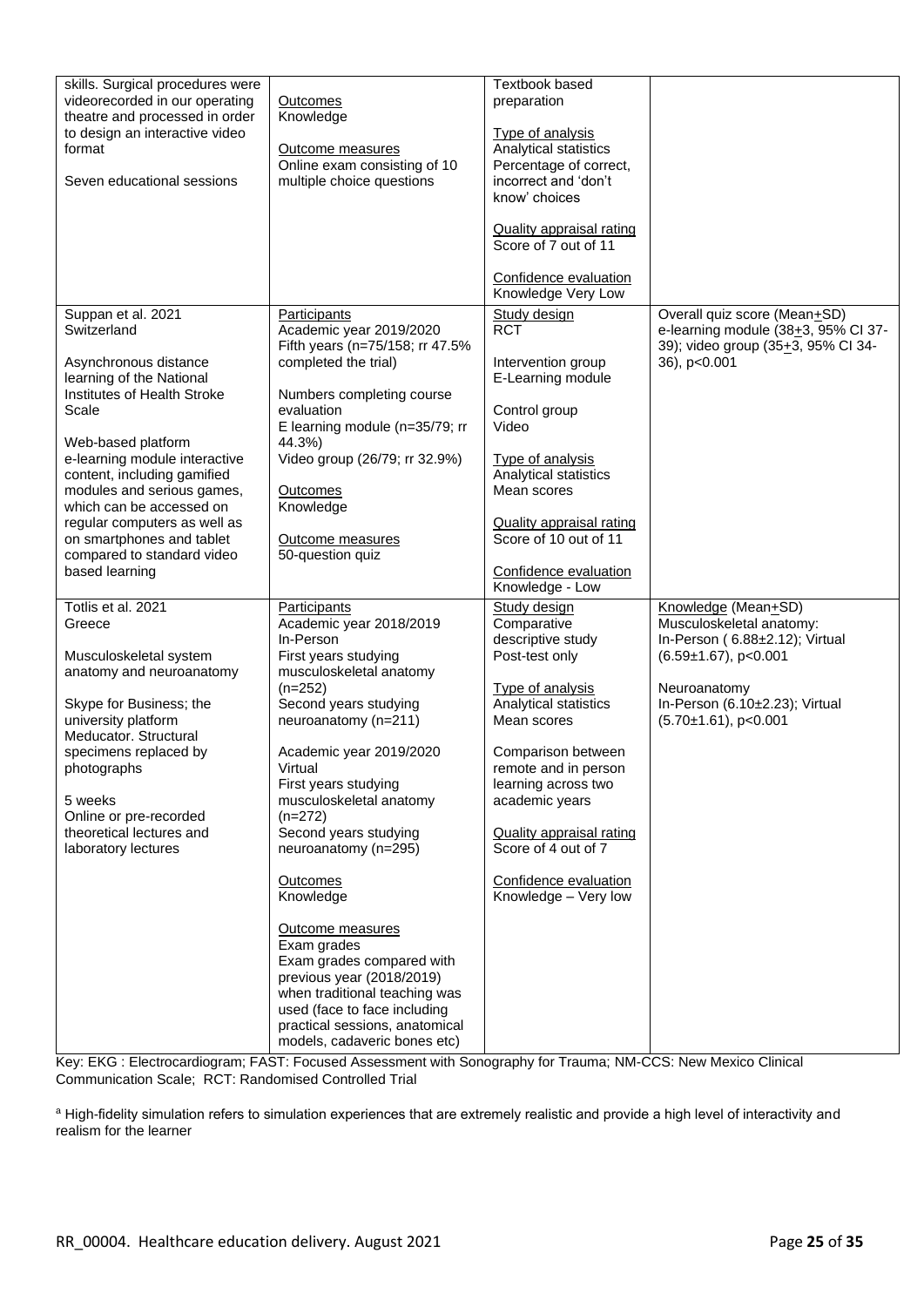<span id="page-25-0"></span>

| Author/s                      | <b>Participants</b>             | <b>Study design</b>             | <b>Findings</b>                                                    |
|-------------------------------|---------------------------------|---------------------------------|--------------------------------------------------------------------|
| Country                       |                                 | Type of analysis                |                                                                    |
|                               |                                 |                                 |                                                                    |
| <b>Focus</b>                  | <b>Outcomes / Outcome</b>       | <b>Quality appraisal</b>        |                                                                    |
| <b>Remote platform</b>        |                                 | rating                          |                                                                    |
| Kanzow et al. 2021            | measures                        |                                 |                                                                    |
|                               | Participants                    | Study design                    | Knowledge                                                          |
| Germany                       | Summer term 2020                | Single cohort                   | Credit (%) awarded in each topic                                   |
|                               | Students enrolled in the pre-   | descriptive study               | (mean+SD)                                                          |
| Preclinical phantom           | clinical phantom course in      | Post-test only                  | Cariology, Restorative Dentistry and                               |
| course in operative           | operative dentistry (n=33)      |                                 | Preventive Dentistry: 75.8+34.5                                    |
| dentistry                     |                                 | Analytical statistics           | Endodontology: $79.2 + 31.2$                                       |
|                               | 31 students were eligible to    | Mean scores                     | Periodontology:58.9+37.2                                           |
| Theoretical knowledge         | take the final exam             |                                 | Overall credit: 74.5+34.6                                          |
| was taught via screen-        |                                 | Comparison of scores            | Examination items in periodontology                                |
| captured PowerPoint           | Outcomes                        | between topics                  | showed inferior results compared with                              |
| presentations with            | Knowledge                       |                                 | other topics (p<.001)                                              |
| narrated audio)               | Cariology, restorative          | <b>Quality appraisal rating</b> |                                                                    |
|                               | dentistry and, preventative     | Score 4 out of 7                |                                                                    |
| Stud.IP, an open-source       | dentistry, endodontology and    |                                 |                                                                    |
| learning management           | periodontology                  | Confidence evaluation           |                                                                    |
| system by using a             |                                 | Knowledge - Low                 |                                                                    |
| MediaCast plugin              | <b>Outcome measures</b>         |                                 |                                                                    |
|                               | Summative electronic            |                                 |                                                                    |
| 3 a week for 10 weeks         | examination of theoretical      |                                 |                                                                    |
|                               | knowledge. 30 equally-          |                                 |                                                                    |
| Live and interactive          | weighted questions including    |                                 |                                                                    |
| video meetings using          | multiple choice, true/false     |                                 |                                                                    |
| Zoom video                    | and open-ended items. A         |                                 |                                                                    |
|                               |                                 |                                 |                                                                    |
| conferencing platform         | fixed pass mark of 60%.         |                                 |                                                                    |
|                               | Students had to perform a       |                                 |                                                                    |
| Physical skills taught        | pre-defined number of           |                                 |                                                                    |
| onsite using phantom          | treatments in the physical      |                                 |                                                                    |
| heads with natural tooth      | skills part of the course to be |                                 |                                                                    |
| model                         | admitted to the exam            |                                 |                                                                    |
| Nijakowski et al. 2021        | Participants                    | <b>Study design</b>             | Theoretical knowledge (Mean: Q1-Q3)                                |
| Poland                        | Academic year 2019/2020         | Comparative                     | 3rd year (retrospective) 3.0 (3.0 -4.0); 4th                       |
|                               | Third years                     | descriptive study               | Year 4.0 (4.0-4.0), p=0.001                                        |
| Blended learning in           | Clinical classes (n=39)         | Post test only                  | 3rd year (retrospective) In-Person 3.0 (3.0-                       |
| conservative dentistry        | Online only classes (n=35)      |                                 | 4.0); 3rd year (retrospective) Virtual 3.0                         |
| with endodontics              |                                 | <b>Type of analysis</b>         | $(3.0-4.0), p=0.702$                                               |
|                               | Who then progressed to          | Analytic statistics             | 4 <sup>th</sup> year In-Person 4.0 (4.0-4.0); 4 <sup>th</sup> year |
| <b>Blackboard Collaborate</b> | Fourth years (n=74)             | Mean scores                     | Virtual 4.0 (4.0-4.0), p=0.879                                     |
|                               | In the following academic       |                                 |                                                                    |
| 2019/2020                     | years 2020/2021                 | Comparison between              | <b>Practical skills</b>                                            |
| Online classes                |                                 | remote and in person            | 3rd year (retrospective) 3.0 (2.0-4.0); 4th                        |
|                               | Outcomes                        | learning within the same        | Year 4.0 (3.0-4.0), p<0.001                                        |
| 2021/2021                     | Theoretical knowledge,          | academic year                   | 3rd year (retrospective) In-Person 3.0 (2.0-                       |
| Full blended learning,        | practical skills, and           |                                 | 4.0); 3rd year (retrospective) Virtual 2.0                         |
| clinical classes, e-          | interpersonal skills            | Comparison between              | $(1.0-2.0)$ , p<0.001                                              |
| learning seminars, and        |                                 | academic years                  | 4 <sup>th</sup> year In-Person Year 4.0 (3.0-4.0), 4 <sup>th</sup> |
| online meetings via           | Outcome measures                | (retrospective self-            | year Virtual 3.0 (3.0-4.0), p=0.083                                |
| Microsoft teams               | 5-point self-assessment         | assessment during the           |                                                                    |
|                               | Likert scales                   | third year compared to          | Interpersonal skills                                               |
|                               |                                 | fourth year)                    | $3rd$ year (retrospective) 4.0 (3.0-5.0); 4 <sup>th</sup>          |
|                               |                                 |                                 | Year 4.0 (4.0-5.0), p=0.048                                        |
|                               |                                 |                                 | 3rd year (retrospective) In-Person 4.0 (3.0-                       |
|                               |                                 | <b>Quality appraisal rating</b> |                                                                    |
|                               |                                 | Score 4 out of 7                | 5.0);3 <sup>rd</sup> year (retrospective) Virtual 3.0              |
|                               |                                 |                                 | $(2.0-4.0), p=0.008$                                               |
|                               |                                 | Confidence evaluation           | 4 <sup>th</sup> year In-Person 4.0 (4.0-5.0), 4 <sup>th</sup> year |
|                               |                                 | Knowledge - Very low            | Virtual 4.0 (4.0-5.0), p=0.952                                     |
|                               |                                 | Skills - Very low               |                                                                    |

Key: Q: quartiles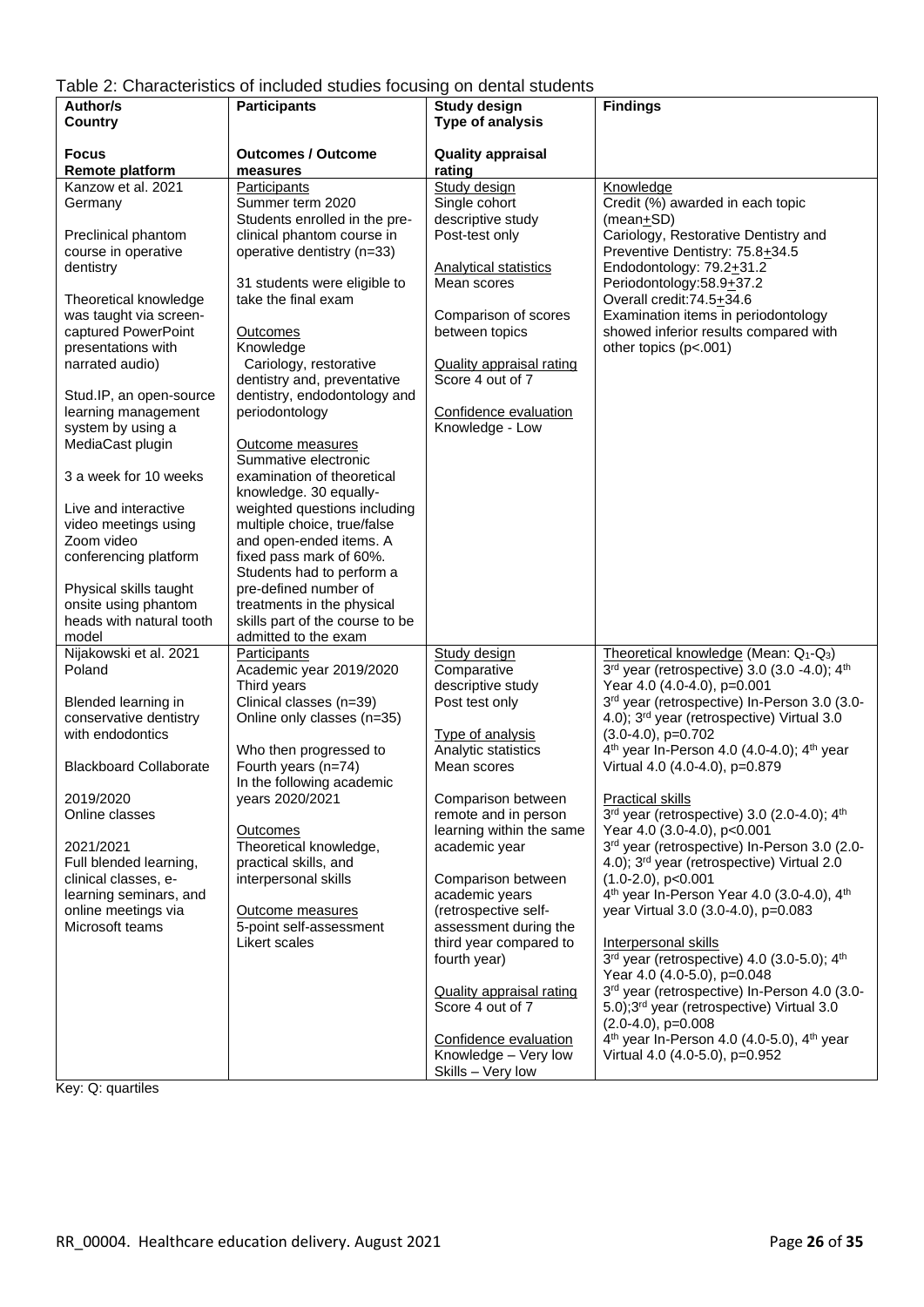<span id="page-26-0"></span>

| Table 3: Characteristics of included studies focusing on nursing students |  |  |  |
|---------------------------------------------------------------------------|--|--|--|
|                                                                           |  |  |  |

| of original construction of interaction clusters to capital of the charge created the<br>Author/s<br>Country                                                                                                                                                                                                                                                             | <b>Participants</b>                                                                                                                                                                                                                                                                                                                                                                                                                                                                                                                             | <b>Study design</b><br>Type of analysis                                                                                                                                                                                                                                                                                                                                         | <b>Findings</b>                                                                                                                                                                                                                                                                                                                                                                                                                                                                                                                                                                                                                                                                                                                                                        |
|--------------------------------------------------------------------------------------------------------------------------------------------------------------------------------------------------------------------------------------------------------------------------------------------------------------------------------------------------------------------------|-------------------------------------------------------------------------------------------------------------------------------------------------------------------------------------------------------------------------------------------------------------------------------------------------------------------------------------------------------------------------------------------------------------------------------------------------------------------------------------------------------------------------------------------------|---------------------------------------------------------------------------------------------------------------------------------------------------------------------------------------------------------------------------------------------------------------------------------------------------------------------------------------------------------------------------------|------------------------------------------------------------------------------------------------------------------------------------------------------------------------------------------------------------------------------------------------------------------------------------------------------------------------------------------------------------------------------------------------------------------------------------------------------------------------------------------------------------------------------------------------------------------------------------------------------------------------------------------------------------------------------------------------------------------------------------------------------------------------|
| <b>Focus</b><br>Remote platform                                                                                                                                                                                                                                                                                                                                          | Outcomes/outcome<br>measures                                                                                                                                                                                                                                                                                                                                                                                                                                                                                                                    |                                                                                                                                                                                                                                                                                                                                                                                 |                                                                                                                                                                                                                                                                                                                                                                                                                                                                                                                                                                                                                                                                                                                                                                        |
| Arrogante et al. 2021<br>Spain<br>High-fidelity <sup>a</sup> virtual OSCEs with<br>standardized patients<br><b>Blackboard Collaborate</b><br>A total of eight simulated clinical<br>scenarios were designed related<br>to hospitalized patients or treated<br>in primary care                                                                                            | Participants<br>Academic year 2018/2019<br>Fourth years<br>In-person OSCEs (n=111)<br>Academic year 2019/2020<br>Fourth years<br>High fidelity virtual OSCEs<br>$(n=123)$<br>Outcomes<br>Competency<br>- Nursing assessment<br>- Clinical<br>judgment/decision-making<br>- Clinical management /<br>nursing care<br>- Communication /<br>interpersonal relationships<br>- Teamwork<br>Outcome measures<br>Checklist of the required<br>nursing competencies in<br>the exacerbation of<br><b>Chronic Obstructive</b><br><b>Pulmonary Disease</b> | Study design<br>Comparative<br>descriptive study<br>Post-test only<br><b>Type of analysis</b><br>Analytical statistics<br>Mean scores<br>Comparing nursing<br>competencies acquisition<br>through virtual and in-<br>person OSCE modalities<br>across two academic<br>years<br><b>Quality appraisal rating</b><br>Score 4 out of 7<br>Confidence evaluation<br>Competency - Low | Competence (Mean+SD)<br>Nursing assessment)<br>(In-Person 11.89+4.31; Virtual<br>11.67+4.11, p=0.50, effect size<br>0.27)<br>Clinical judgement and decision-<br>making<br>(In-Person 10.27+5.39; Virtual<br>9.84+4.70, p=0.33, effect size<br>0.29)<br>Clinical management and nursing<br>care<br>(In-Person 21.08+5.29; Virtual<br>20.88+5.38, p=0.56, effect size<br>0.26)<br>Communication and interpersonal<br>relationships<br>(In-Person 12.65+2.75; Virtual<br>12.13+2.44, p=0.10, effect size<br>0.32)<br>Teamwork<br>(In-Person 12.97+5.20; Virtual<br>12.45+4.07, p=0.24, effect size<br>0.30)                                                                                                                                                              |
|                                                                                                                                                                                                                                                                                                                                                                          |                                                                                                                                                                                                                                                                                                                                                                                                                                                                                                                                                 |                                                                                                                                                                                                                                                                                                                                                                                 | Overall<br>(In-Person 68.82+13.96; Virtual<br>68.13 $\pm$ 17.96, p=0.10, p=0.42)                                                                                                                                                                                                                                                                                                                                                                                                                                                                                                                                                                                                                                                                                       |
| Kawasaki et al. 2021<br>Japan<br>Remotely taught course in human<br>genomics<br>PowerPoint presentations<br>prepared previously for the<br>conventional face-to-face course<br>by adding recorded explanations<br>to the slides, along with uploading<br>the handouts and worksheets to<br>the online educational system with<br>no changes to the topics or<br>content. | Participants<br>Academic year 2019/2020<br>In-Person<br>Third years (n=46/62,<br>74.2%)<br>Academic year 2020/2021<br>Virtual<br>Third years (n=56/59,<br>94.9%)<br><b>Outcomes</b><br>Knowledge<br>Confidence<br>Competency<br>Outcome measures<br>Knowledge<br>Genetics knowledge<br>assessment consisting of<br>12 true/false, 12 fill-<br>in-the-blanks, and 14<br>essay questions. Points<br>were allocated to each<br>problem for a perfect score<br>of 100<br>Confidence<br>Single question                                              | Study design<br>Comparative<br>descriptive study<br>Pre-test / Post-test<br>Type of analysis<br>Analytical statistics<br>Mean scores<br>Comparison within and<br>between academic years<br><b>Quality appraisal rating</b><br>Score 4 out of 7<br>Confidence evaluation<br>Knowledge - Low<br>Confidence - Low<br>Competency - Very low                                         | Knowledge (Mean +SD)<br>In-Person: Pre (19.09+7.03); Post<br>$(71.24 \pm 16.84), p < 0.001$<br>Virtual: Pre-test (34.05+8.81);<br>Post-test (91.34+9.05), p<0.001<br>Mean difference In-Person<br>(52.15+16.47); Virtual<br>$(57.29+9.53)$ , p>0.05<br>Confidence (Mean +SD)<br>In-Person (2.89+0.90); Virtual<br>$(3.38+0.91)$ , p=0.009<br>Competency (Mean +SD)<br>I am familiar with the term "human<br>genomics"<br>In-Person: (Pre 3.13+0.89); Post<br>$(4.11+0.80)$ , p<0.001<br>Virtual: (Pre 3.52+0.85); Post<br>$(4.52+0.57)$ , p>0.001<br>I can explain diabetes by referring<br>to hereditary and environmental<br>factors<br>In-Person: (Pre 2.28+0.83); Post<br>$(3.17+0.85)$ , p<0.001<br>Virtual: (Pre 3.05+0.86); Post<br>$(3.91 + 0.84)$ , p > 0.001 |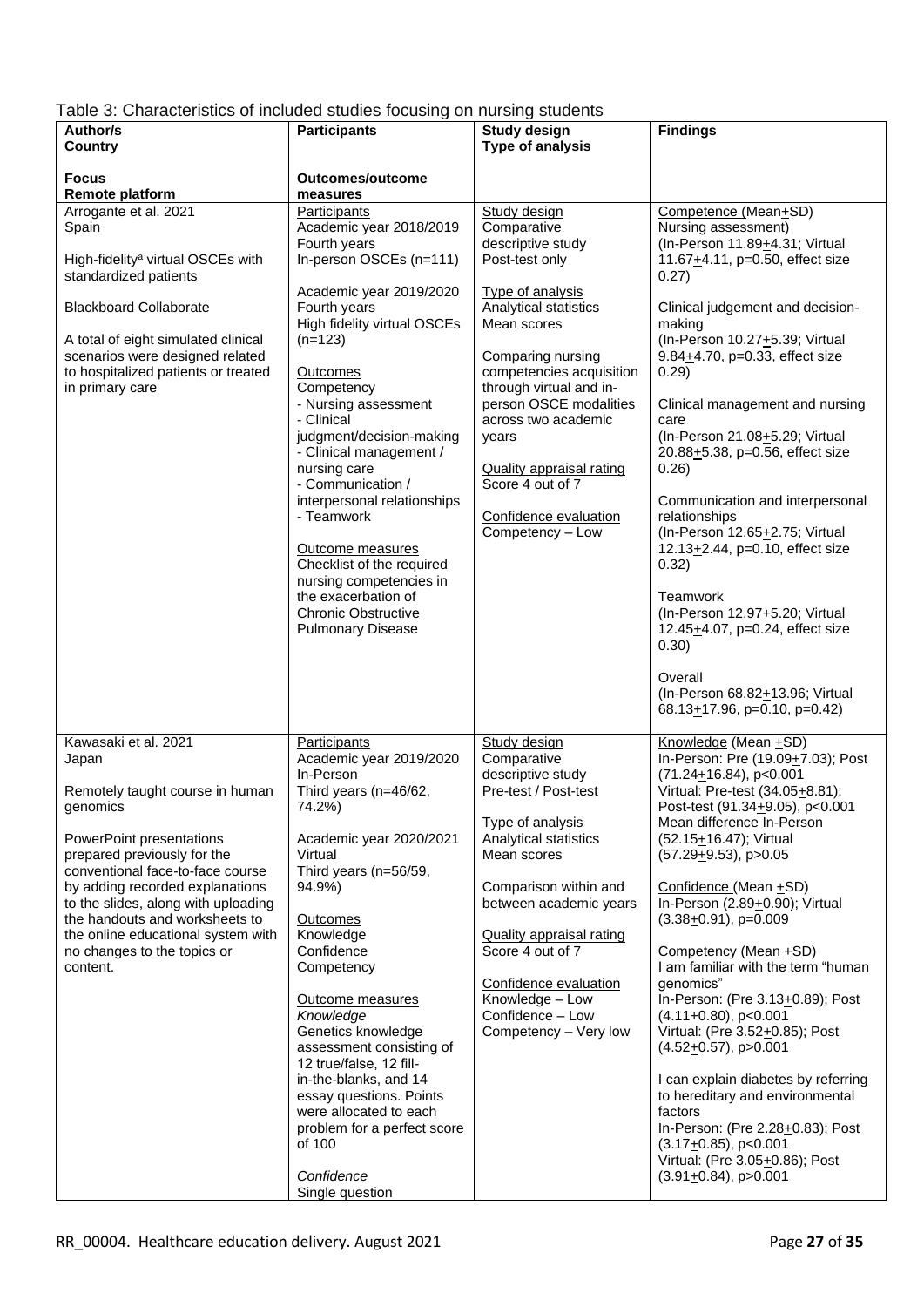|                                                                                                                                                                                                                                                                                                                                                                                                                                     | 'I gained confidence in<br>human genetic health<br>counselling'<br>5-point self-assessment<br>Likert scale was used to<br>assess the attainment of<br>course goals.<br>1=Not at all true of me;<br>2=A little true of me;<br>3=True of me half the time;<br>4=Quite true of me; and<br>5=Very true of me<br>Competency<br>Self assessment question<br>within wider study<br>I am familiar with the term<br>human genomics<br>I can explain diabetes by<br>referring to hereditary and<br>environmental factors<br>I can fully explain human<br>diversity by using genomic<br>information<br>I can respond to concerns<br>raised by a member of the<br>community by using<br>knowledge of genetics<br>(same Likert scale as<br>above) |                                                                                                                                                                                                                                                                                                                      | I have had the opportunity to obtain<br>accurate information about<br>genomic diseases<br>In-Person: (Pre 2.26+0.90); Post<br>$(3.74+0.80)$ , p<0.001<br>Virtual: (Pre 2.87+1.01); Post<br>$(4.25+0.72)$ , p>0.001<br>I can fully explain human diversity<br>using genomic information<br>In-Person: (Pre 1.52+0.62); Post<br>$(2.98+0.88)$ , p<0.001<br>Virtual: (Pre 2.07+.0.74); Post<br>$(4.02+0.80)$ , p $>0.001$<br>I can respond to concerns raised<br>by a member of the community by<br>using knowledge of genetics<br>In-Person: (Pre 1.46+0.55); Post<br>$(2.98 + 0.72)$ , p<0.001<br>Virtual: (Pre 1.75+.0.75); Post<br>$(3.46+0.85)$ , p > 0.001<br>I can fully explain human diversity<br>using genomic information<br>In-Person: (Pre 1.46+0.89);<br>Virtual: (1.95+0.92), p=0.003<br>All other learning domains non<br>significant |
|-------------------------------------------------------------------------------------------------------------------------------------------------------------------------------------------------------------------------------------------------------------------------------------------------------------------------------------------------------------------------------------------------------------------------------------|--------------------------------------------------------------------------------------------------------------------------------------------------------------------------------------------------------------------------------------------------------------------------------------------------------------------------------------------------------------------------------------------------------------------------------------------------------------------------------------------------------------------------------------------------------------------------------------------------------------------------------------------------------------------------------------------------------------------------------------|----------------------------------------------------------------------------------------------------------------------------------------------------------------------------------------------------------------------------------------------------------------------------------------------------------------------|----------------------------------------------------------------------------------------------------------------------------------------------------------------------------------------------------------------------------------------------------------------------------------------------------------------------------------------------------------------------------------------------------------------------------------------------------------------------------------------------------------------------------------------------------------------------------------------------------------------------------------------------------------------------------------------------------------------------------------------------------------------------------------------------------------------------------------------------------|
| Weston and Zauche, 2020<br><b>USA</b><br>Virtual simulation to clinical<br>practice for prelicensure nursing<br>students in pediatrics<br>Half completed in-person pediatic<br>clinical practice and simulation<br>Half completed virtually using I-<br>Human www.ihuman.com<br>In-Person simulation<br>Laboratory<br>5 weeks<br>Virtual simulation<br>35 hours of virtual simulation using<br>the i-Human platform over 5<br>weeks | Participants<br>Academic year 2019/2020<br>First years (n=186)<br>In-Person (n=88)<br>Virtual (n=98)<br><b>Traditional BSN students</b><br>In-person (n=47)<br>Virtual (n=45)<br>Second-degree BNS<br>students<br>In-Person $(n=41)$<br>Virtual (n=53)<br>Outcomes<br>Knowledge<br>Outcome Measure:<br><b>Assessment Technologies</b><br>Institute (ATI) Nursing care<br>of children examination<br>Including foundations of<br>nursing care of children,<br>age-specific<br>developmental<br>expectations, and care for                                                                                                                                                                                                             | Study design<br>Single cohort<br>descriptive study<br>Post-test<br><b>Type of analysis</b><br>Analytical statistics<br>Mean scores<br>Comparing knowledge<br>through virtual and in-<br>person simulation<br><b>Quality appraisal rating</b><br>Score of 4 out of 7<br>Confidence evaluation<br>Knowledge - Very low | ATI Scores (Mean+SD)<br>Total sample<br>In-Person (61.91±10.76); Virtual<br>$(60.64 \pm 12.99\%)$ , p=0.485; 95% CI<br>$-2.24$ to 4.71<br>Second-degree BSN students<br>In-Person (63.95±9.50); Virtual<br>(64.59 ± 11.01), p=0.77; 95% CI<br>$-4.93$ to 3.65.<br>Second-degree BSN students<br>In-Person (60.13 ±11.55); Virtual<br>(56.06±13.75), p=0.13, 95% CI<br>$-1.19$ to 9.32                                                                                                                                                                                                                                                                                                                                                                                                                                                              |
|                                                                                                                                                                                                                                                                                                                                                                                                                                     | children with chronic<br>conditions and acute<br>illnesses                                                                                                                                                                                                                                                                                                                                                                                                                                                                                                                                                                                                                                                                           |                                                                                                                                                                                                                                                                                                                      |                                                                                                                                                                                                                                                                                                                                                                                                                                                                                                                                                                                                                                                                                                                                                                                                                                                    |

Key: ATI: Assessment Technologies Institute; OSCE's: Objective Structured Clinical Examinations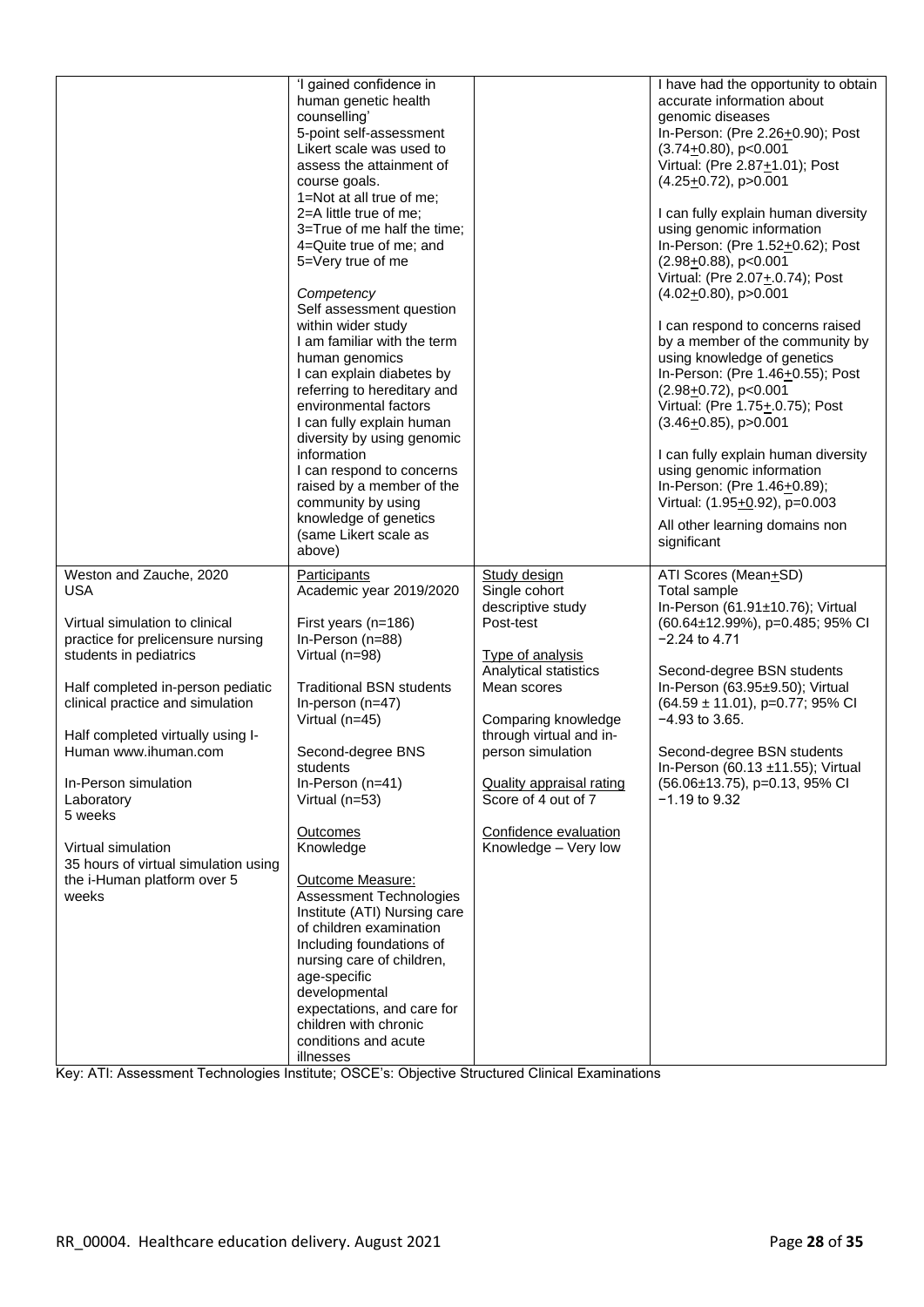# <span id="page-28-0"></span>Table 4: Characteristics of included studies focusing on pharmacy students

| Author/s                                                                                                                                                                                                                                                                                         | n. Ondradtonolloo of information cludios recubing on pharmacy cludomo<br><b>Participants</b>                                                                                                                                                                                                                                                                                                                                                                                                                                                                                           | <b>Study design</b>                                                                                                                                                                                                                                                                                                                                                                                                   | <b>Findings</b>                                                                                                                                                                                                                                                                                                                                                                                                                                                                                                                                                                                                                                                                                                                                                                                        |
|--------------------------------------------------------------------------------------------------------------------------------------------------------------------------------------------------------------------------------------------------------------------------------------------------|----------------------------------------------------------------------------------------------------------------------------------------------------------------------------------------------------------------------------------------------------------------------------------------------------------------------------------------------------------------------------------------------------------------------------------------------------------------------------------------------------------------------------------------------------------------------------------------|-----------------------------------------------------------------------------------------------------------------------------------------------------------------------------------------------------------------------------------------------------------------------------------------------------------------------------------------------------------------------------------------------------------------------|--------------------------------------------------------------------------------------------------------------------------------------------------------------------------------------------------------------------------------------------------------------------------------------------------------------------------------------------------------------------------------------------------------------------------------------------------------------------------------------------------------------------------------------------------------------------------------------------------------------------------------------------------------------------------------------------------------------------------------------------------------------------------------------------------------|
| Country                                                                                                                                                                                                                                                                                          |                                                                                                                                                                                                                                                                                                                                                                                                                                                                                                                                                                                        | Type of analysis                                                                                                                                                                                                                                                                                                                                                                                                      |                                                                                                                                                                                                                                                                                                                                                                                                                                                                                                                                                                                                                                                                                                                                                                                                        |
| <b>Focus</b><br><b>Remote platform</b>                                                                                                                                                                                                                                                           | <b>Outcomes / Outcome measures</b>                                                                                                                                                                                                                                                                                                                                                                                                                                                                                                                                                     |                                                                                                                                                                                                                                                                                                                                                                                                                       |                                                                                                                                                                                                                                                                                                                                                                                                                                                                                                                                                                                                                                                                                                                                                                                                        |
| Cowart and Updike, 2021<br><b>USA</b><br>Remote delivery of a<br>hypertension/drug<br>information simulation-<br>based learning<br><b>Blackboard Collaborate</b><br>Across 3 days after 1.5<br>hours didactic lectures and<br>2.5 hours laboratory<br>instructive session, pre case<br>vignettes | Participants<br>Academic year 2019/2020<br>First years (n=87)<br>Response rate pre-test (95%)<br>Response rate post test (62%)<br>Outcomes<br>Blood pressure techniques<br>Application of drug information<br>Assessment of communication<br>skills<br>Outcome measures<br>Competency<br>4-point self-assessment Likert<br>scale<br>(1=strongly disagree, 2=disagree,<br>3=agree, 4=strongly agree)<br>Confidence<br>5-point self-assessment Likert-<br>scale<br>(0=not at all confident, 1=slightly<br>confident, 2=somewhat confident,<br>3=moderately confident, 4=very             | Study design<br>Single cohort<br>descriptive study<br>Pre-test / Post-test<br><b>Type of analysis</b><br>Analytical statistics<br>Mean scores<br><b>Quality appraisal rating</b><br>Score 3 out of 7<br>Confidence evaluation<br>Confidence - Low<br>Competency - Very low                                                                                                                                            | Confidence (Mean +SD)<br>Blood pressure techniques<br>(Pre 2.75+0.99; Post 4.13+0.7,<br>$p<0.001$ )<br>Application of drug information<br>(Pre 3.55±1.06; Post 4.39±0.81;<br>$p=0.002$ )<br>Assessment of communication skills<br>(Pre 3.05±0.99; Post 3.87±0.83),<br>$p<0.001$ )<br>Competency (Mean +SD)<br>Blood pressure techniques<br>(Pre 3.28+0.57, Post 3.22+0.67,<br>$p=0.859$<br>Application of drug information<br>(Pre 3.17+0.51, Post 3.30+0.66,<br>$p=0.864$<br>Assessment of communication<br>(Pre 3.17+0.51, post 3.44+0.54,<br>$p=0.007$                                                                                                                                                                                                                                              |
|                                                                                                                                                                                                                                                                                                  | confident)                                                                                                                                                                                                                                                                                                                                                                                                                                                                                                                                                                             |                                                                                                                                                                                                                                                                                                                                                                                                                       |                                                                                                                                                                                                                                                                                                                                                                                                                                                                                                                                                                                                                                                                                                                                                                                                        |
| Phillips et al. 2021<br><b>USA</b><br>Remote delivery of<br><b>Integrated Patient Care</b><br>Capstone course<br>Zoom video conferencing<br>platform<br>60% of the course<br>competed in-person before<br>transitioning to remote<br>learning which consisted of<br>weekly class sessions        | Participants<br>Academic year 2019/2020<br>In-person<br>Third $(n=134)$<br>Academic year 2020/2021<br>60% course completed in person<br>before moving to remote learning<br>Third years (n=126)<br>Outcomes<br>Drug therapy knowledge<br>Application of drug therapy<br>guidelines<br>Improving clinical reasoning,<br>strengthening pharmacists' patient<br>care process, skill development<br><b>Outcome measures</b><br>Knowledge / performance:<br>Quizzes<br>Mid-term examination result<br>Final examination results<br>Competency & confidence:<br>6-item self-assessment scale | Study design<br>Comparative<br>descriptive study<br>Post-test only<br>Type of analysis<br>Analytical statistics<br>Mean scores<br>Comparison between<br>remote and in person<br>learning within the same<br>academic year<br>Comparison between two<br>academic years<br><b>Quality appraisal rating</b><br>Score 3 out of 7<br>Confidence evaluation<br>Knowledge - Very Low<br>Confidence - Low<br>Competency - Low | Knowledge<br>Quiz average (Mean +SD)<br>2019 cohort (23.0+3.0);<br>2020 cohort $(23.6+1.9)$ , p>0.05)<br>2020 Spring semester<br>In-Person $(7.7 \pm 1.8)$ ;<br>2020 summer semester<br>Virtual $(8.2 \pm 1.6)$ , p<0.05)<br>Mid-term examination (Mean +SD)<br>2019 cohort (21.3+4.8);<br>2020 cohort 22.1+5.0, p>0.05)<br>Final examination (Mean $\pm$ SD)<br>2019 cohort $(23.1 + 5.4)$ ;<br>2020 cohort 21.3+5.4, p<0.01)<br>2020 Spring semester<br>In-Person $(23.1 \pm 5.4)$ ,<br>2020 summer semester<br>Virtual $(21.3 \pm 5.4)$ ; p<0.05)<br>Competency<br>No significant difference in self-<br>assessed skill development when<br>compared between 2019 and 2020<br>using anonymous course evaluation<br>data (Mann-Whitney U test; p>0 05).<br>Confidence<br>No significant associations |
|                                                                                                                                                                                                                                                                                                  |                                                                                                                                                                                                                                                                                                                                                                                                                                                                                                                                                                                        |                                                                                                                                                                                                                                                                                                                                                                                                                       | were found between level of student<br>confidence in skill<br>development and performance on the<br>final practical exam or in the overall                                                                                                                                                                                                                                                                                                                                                                                                                                                                                                                                                                                                                                                             |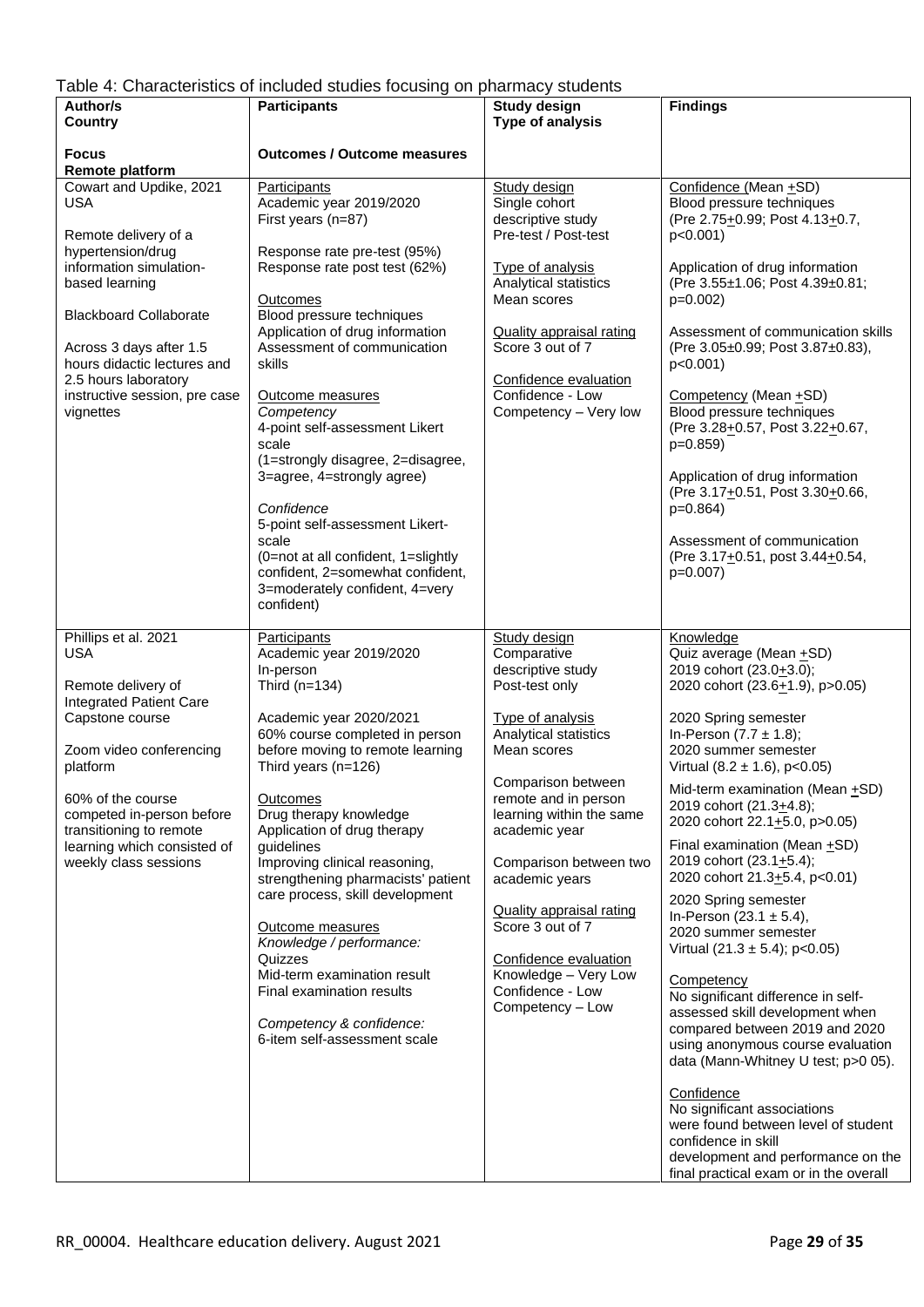|                                     |                                                          |                                       | course in 2020 (Spearman                                           |
|-------------------------------------|----------------------------------------------------------|---------------------------------------|--------------------------------------------------------------------|
|                                     |                                                          |                                       | Correlation test, p>0.05)                                          |
| Scoular et al. 2021                 | <b>Participants</b>                                      | Study design                          | Patient centred communication                                      |
| <b>USA</b>                          | Academic year 2019/2020<br>First years (n=144)           | Comparative<br>descriptive study      | <b>OSCE</b><br>Overall score (Median, range)                       |
| Remote delivery of OSCEs            |                                                          | Post-test only                        | 2019 (96.47, 36.47);                                               |
| in patient counselling and          | Academic years 2020/2021                                 |                                       | 2020 (99.00, 23.00), p=0.000                                       |
| taking a medical history            | First years (n=106)                                      | <b>Type of analysis</b>               | effect size -0.29                                                  |
|                                     |                                                          | Analytical statistics                 |                                                                    |
| Zoom video conferencing<br>platform | <b>Outcomes</b><br>Skills (Patient centred               | Mean scores                           | Comparison between 2019/2020 for<br>sub domains                    |
|                                     | communication; empathy; trust;                           | Comparison between                    | Establishing a trusting relationship                               |
|                                     | professionalism; general verbal                          | remote and in person                  | (p=000), effect size -0.32                                         |
|                                     | and non-verbal communication                             | learning                              | Effective verbal and non-verbal                                    |
|                                     | skills)                                                  |                                       | communication (p=0.001, effect size                                |
|                                     |                                                          | Comparison of                         | $-0.21$                                                            |
|                                     | Outcome measures                                         | performance scores                    | Provided patient friendly education                                |
|                                     | <b>Cumulative OSCE</b><br>Patient centred communication  | between two academic                  | (p=0.026, effect size -0.14)<br>Organizing the encounter (p=0.044, |
|                                     | <b>OSCE</b>                                              | years                                 | effect size -0.13)                                                 |
|                                     | Students were required to counsel                        | <b>Quality appraisal rating</b>       |                                                                    |
|                                     | a standardized patient on two                            | Score 5 out of 7                      | <b>Cumulative OSCE</b>                                             |
|                                     | prescription products with unique                        |                                       | Total variable score (Median)                                      |
|                                     | dosage forms (e.g., inhalers).                           | Confidence evaluation                 | 2019 (16.00, 10.00);                                               |
|                                     | Students' skills were graded by                          | Skillssupp - Very low                 | 2020 (16.0,16.00), p=0.039,                                        |
|                                     | standardized patients                                    |                                       | effect size -0.13                                                  |
|                                     |                                                          |                                       |                                                                    |
|                                     |                                                          |                                       | Comparison between 2019/2020 for<br>sub domains                    |
|                                     |                                                          |                                       | Demonstrates empathy (p=0.245)                                     |
|                                     |                                                          |                                       | Appropriate non-verbal                                             |
|                                     |                                                          |                                       | communication (p=0.259)                                            |
|                                     |                                                          |                                       | Professionalism (p=0.750)                                          |
|                                     |                                                          |                                       | Global feedback: Establishing Trust                                |
|                                     |                                                          |                                       | (p=0.015, effect size -0.15)                                       |
|                                     |                                                          |                                       |                                                                    |
|                                     |                                                          |                                       |                                                                    |
| Singh et al. 2021                   | <b>Participants</b>                                      | Study design                          | Knowledge                                                          |
| USA                                 | Students (n=68/70)                                       | Single cohort                         | (SLO's: mean scores)                                               |
| Virtual case-based learning         | No further details provided                              | descriptive study                     | SLO 1: 76.31%<br>SLO 2 80.42%                                      |
| elective rotation for               | Outcomes                                                 | Confidence                            | SLO 376.31%                                                        |
| <b>Advanced Pharmacy</b>            | Confidence (based on SLOs                                | Pre-test / Post test                  | SLO 4 81.14%                                                       |
| Experience                          | below)                                                   |                                       | SLO 7:75.51%                                                       |
|                                     |                                                          | Knowledge                             | SLO 8: 75.77%.                                                     |
| Asynchronous independent            | Knowledge                                                | Post-test                             | The average score for the one                                      |
| work and synchronous                | <b>Student Learning Outcomes</b>                         |                                       | graded activity mapped to SLO 5 and                                |
| video conferencing                  | $(SLOS)$ $(n=8)$                                         | <b>Type of analysis</b>               | SLO 6 was 76.31%                                                   |
| <b>University Supported</b>         | SLO 1: Retrieve evidence-based                           | Descriptive statistics<br>Mean scores |                                                                    |
| Management System:<br><b>CANVAS</b> | medicine in the patient decision-<br>making process      |                                       | Confidence<br>The mean difference in the students'                 |
|                                     | SLO 2: Evaluate and apply                                | <b>Quality appraisal rating</b>       | responses showed a greater than                                    |
| Zoom video conferencing             | evidence-based medicine in the                           | Score 4 out of 7                      | average 10-point improvement in                                    |
| platform                            | patient decision-making process                          |                                       | their ability to demonstrate learning                              |
|                                     | SLO 3: Analyse patient-specific                          | Confidence evaluation                 | outcomes                                                           |
| 6-weeks                             | background (i.e., informational,                         | Knowledge - Very Low                  |                                                                    |
|                                     | functional, socioeconomic, cultural,                     | Confidence - Low                      |                                                                    |
|                                     | and behavioural) to establish                            |                                       |                                                                    |
|                                     | patient-specific goals<br>SL0 4: Prepare and communicate |                                       |                                                                    |
|                                     | patient care plans                                       |                                       |                                                                    |
|                                     | SLO 5: Design, and redesign as                           |                                       |                                                                    |
|                                     | appropriate, a safe, and effective                       |                                       |                                                                    |
|                                     | patient specific plan                                    |                                       |                                                                    |
|                                     | SLO 6: Develop patient-specific                          |                                       |                                                                    |
|                                     | monitoring plans to assess efficacy                      |                                       |                                                                    |
|                                     | and safety                                               |                                       |                                                                    |
|                                     | SLO 7: Develop drug-related<br>education materials       |                                       |                                                                    |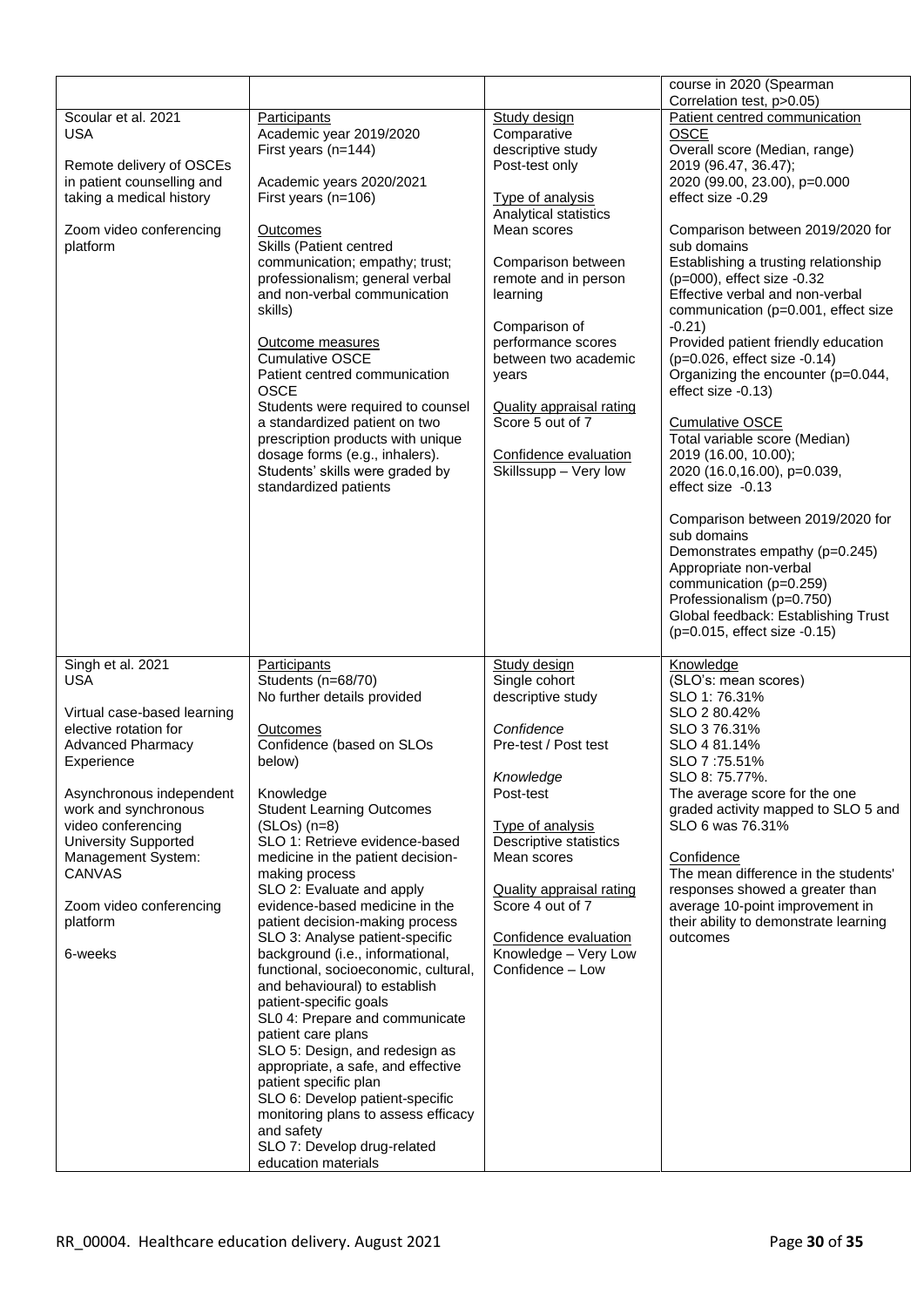|  | SL0: 8: Clearly communicate<br>educational materials to preceptors<br>and peers                                                                                                                                                                                                                           |  |
|--|-----------------------------------------------------------------------------------------------------------------------------------------------------------------------------------------------------------------------------------------------------------------------------------------------------------|--|
|  | <b>Outcome Measures:</b><br>Confidence<br>100-point levelled ability scale with<br>each of five levels of ability<br>spanning a range of 0 to 20                                                                                                                                                          |  |
|  | Knowledge<br>Seven graded activities (case-<br>based quizzes, drug consultations<br>and presentations, journal club<br>activities, and the closeout exams)<br>were used to assess the<br>achievement of SLOs, with a target<br>minimum average of 80% as an<br>acceptable level for achieving<br>outcomes |  |

Key: OSCE's : Objective Structured Clinical Examinations; SLO: Student Learning Outcomes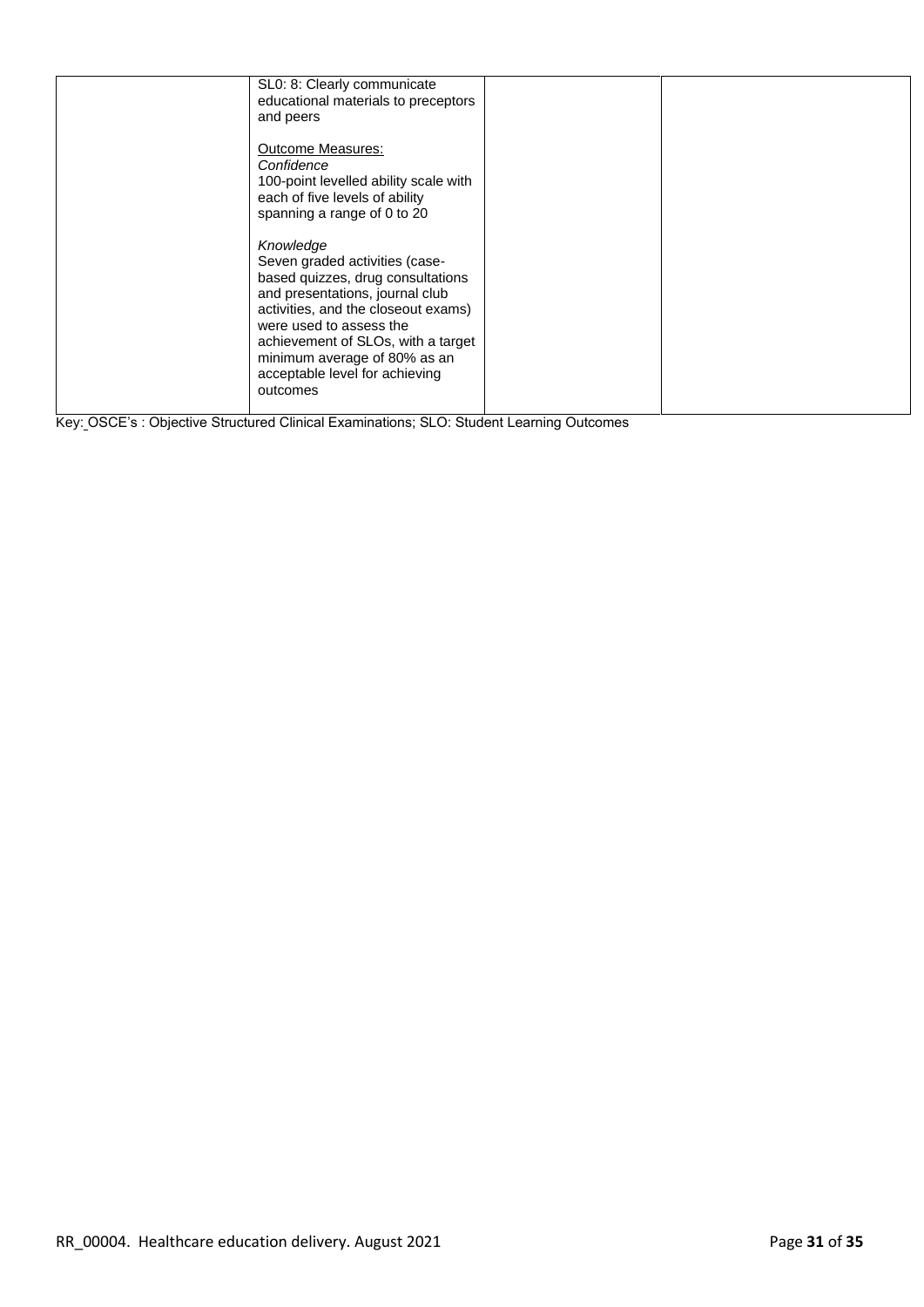# <span id="page-31-0"></span>**6. RAPID REVIEW METHODS**

# <span id="page-31-1"></span>**6.1 Eligibility criteria**

We included any quantitative primary research designed to determine the effectiveness of any alternative education delivery strategies (including clinical skills delivery) for undergraduate and postgraduate medical, dental, nursing and pharmacy students during the COVID-19 pandemic? The outcomes of interest were knowledge, skills, confidence and competency. The context was all academic and healthcare institutions that deliver undergraduate or post graduate education.

**Exclusions** 

- All other allied health professions
- Research conducted within non-OECD countries
- Assessment / examination processes
- Continuing professional development not leading to a postgraduate qualification

### <span id="page-31-2"></span>**6.2 Literature search**

### Search strategy

An initial search of MEDLINE was undertaken (medicine or medical or nurs\* or dental or dentistry or pharmacy or pharmacist or education<sup>\*</sup> or train<sup>\*</sup> or teach<sup>\*</sup> or student<sup>\*</sup> or undergraduate<sup>\*</sup> or postgraduate<sup>\*</sup> AND COVID\* or coronavirus) followed by analysis of the text words contained in the title and abstract, and of the index terms used to describe article. This informed the development of a search strategy which was then tailored for each information source. The reference list of all included studies was screened for additional studies.

### Sources searched

Searches were conducted across four databases. On the OVID platform: MEDLINE and Embase, on the EBSCO platform: CINAHL and ERIC, from December 2019 to 8th June 2021 for English language citations.

### <span id="page-31-3"></span>**6.3 Study selection process**

All citations retrieved from the database searches were imported or entered manually into EndNote™ (Thomson Reuters, CA, USA) and duplicates removed. Irrelevant citations were removed by searching for keywords within the title using the search feature within the Endnote software. The project team agreed which keywords to use to identify papers which did not meet the inclusion criteria. At the end of this process the citations that remained were exported as an XML file and then imported to Covidence™.

Two reviewers dual screened 20% of the citations using the information provided in the title and abstract, using the software package Covidence™, and resolved all conflicts. The remaining citations were then screened by a single reviewer, screening into categories of include and exclude. To streamline the review process, the project team decided against a third category of 'unsure' and instead, where there was uncertainty about a citation, it was categorised as 'include' to enable a decision to be made based on the full text.

For citations that appeared to meet the inclusion criteria, or in cases in which a definite decision could not be made based on the title and/or abstract alone, the full text of all citations were retrieved.

The full texts were screened for inclusion by one reviewer using a purposely designed form which was piloted using approximately 10 manuscripts. One reviewer then screened full text manuscripts, and another reviewer checked all excluded manuscripts.

### <span id="page-31-4"></span>**6.4 Data extraction**

All demographic data were extracted directly into tables by one reviewer, and checked by another. The data extracted included specific details about the interventions, populations, study methods and outcomes of significance to the review question and specific objectives. A template for the data extraction process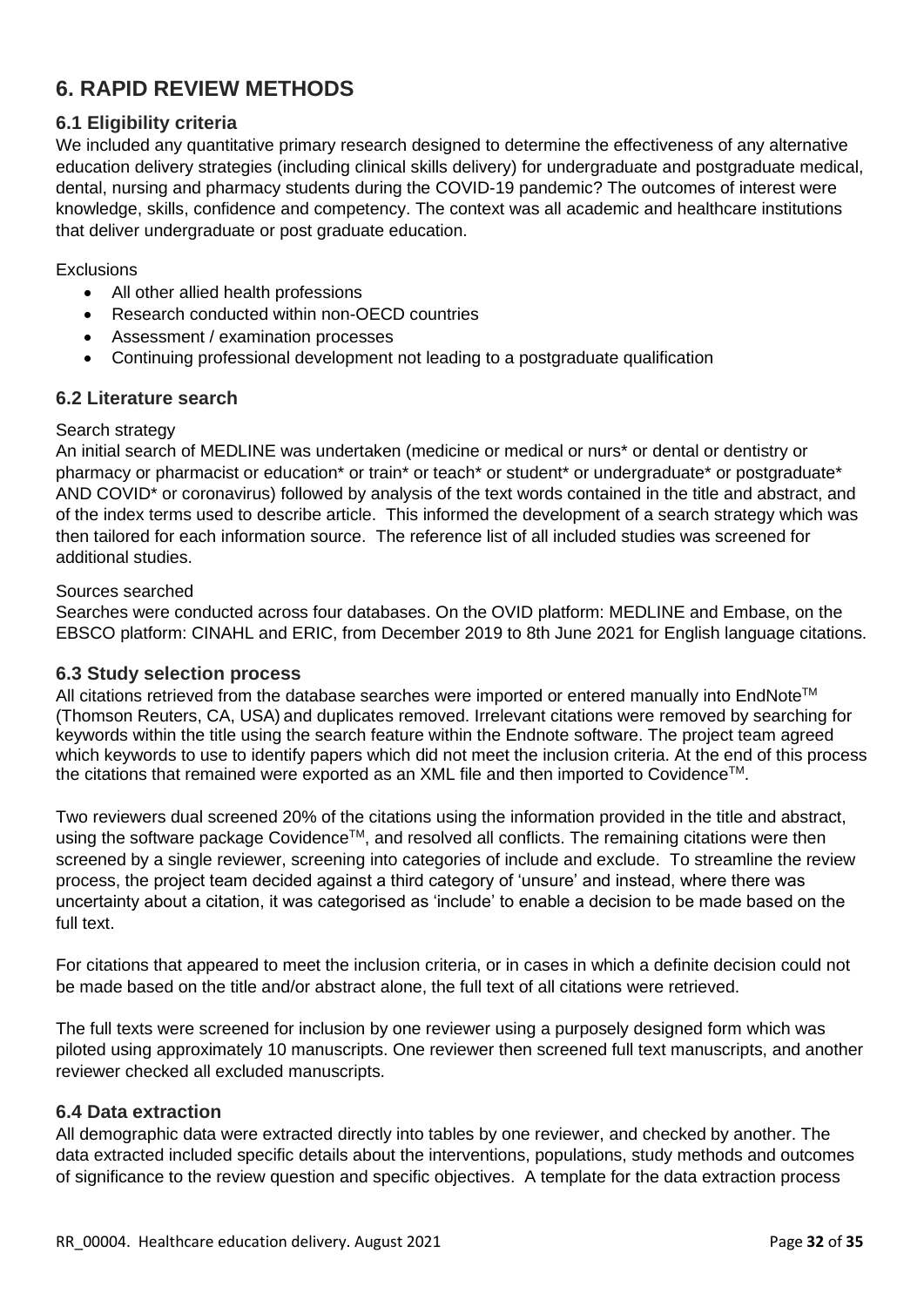was piloted on manuscripts for each of the included study designs before use. All outcome data were extracted directly into tables by one reviewer and checked by another.

### <span id="page-32-0"></span>**6.5 Quality appraisal**

The methodological quality of all the research studies was assessed by one reviewer, and judgements verified by a second reviewer, using JBI design-specific critical appraisal tools (https://jbi.global/criticalappraisal-tools). When a study met a criterion a score of one was given. Where a particular item was regarded as "unclear" it was given a score of zero. Where a particular item was regarded as "not applicable" a point was deducted from the total score. All included studies were assessed using this method and their overall critical appraisal scores calculated.

### <span id="page-32-1"></span>**6.6 Synthesis**

Two RCTs were included in the review but there was insufficient homogeneity across the studies and therefore we were unable to perform a meta-analysis. The findings from the RCTs, along with data from descriptive studies, were thematically presented (Thomas and Harden, 2008).

### <span id="page-32-2"></span>**6.7 Assessment of body of evidence**

The confidence in the synthesised findings were assessed by one reviewer and judgements verified by a second reviewer and these were conducted separately for the RCTs and the descriptive studies as follows:

• RCTs - Grading of Recommendations, Assessment, Development and Evaluation (GRADE) approach (Guyatt et al. 2008).

Final quality ratings were

- o High quality (it is highly likely that new research will not modify the finding substantially)
- o Moderate quality (it is somewhat likely that new research will not modify the finding substantially)
- $\circ$  Low quality (it is somewhat likely that new research will modify the finding substantially)
- $\circ$  Very low quality (it is highly likely that new research will modify the finding substantially)
- Quantitative descriptive studies by applying the principles of GRADE (World Health Organisation, 2017).

Final quality ratings were

- $\circ$  High quality (highly likely that new evidence will not substantially modify the study findings)
- o Moderate quality (somewhat likely that new evidence will not substantially modify the study findings)
- $\circ$  Low quality (somewhat likely that new evidence will substantially modify the study findings)
- o Very low quality (highly likely that new evidence will substantially modify the study findings)

Due to heterogeneity of the different interventions within similar settings outcome, data was only available for results that arose from single studies and guidance was followed on undertaking GRADE for data of this type (Ryan and Hill, 2016).

### <span id="page-32-3"></span>**6.8 Study selection flow chart**

The flow of citations through each stage of the review process is displayed in a PRISMA flowchart (Page et al. 2021), see Figure 1.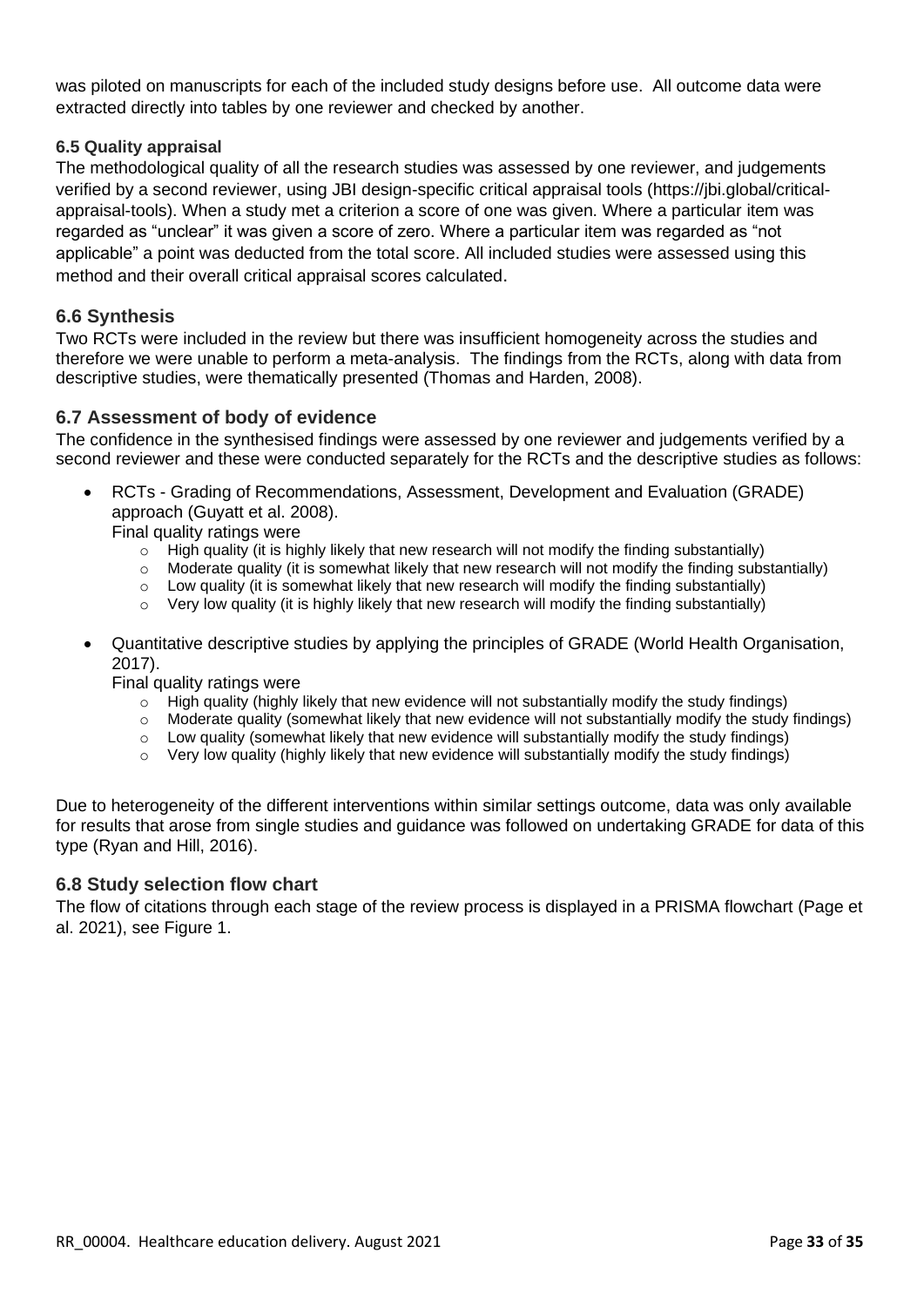# **Figure 1: PRISMA flow diagram**